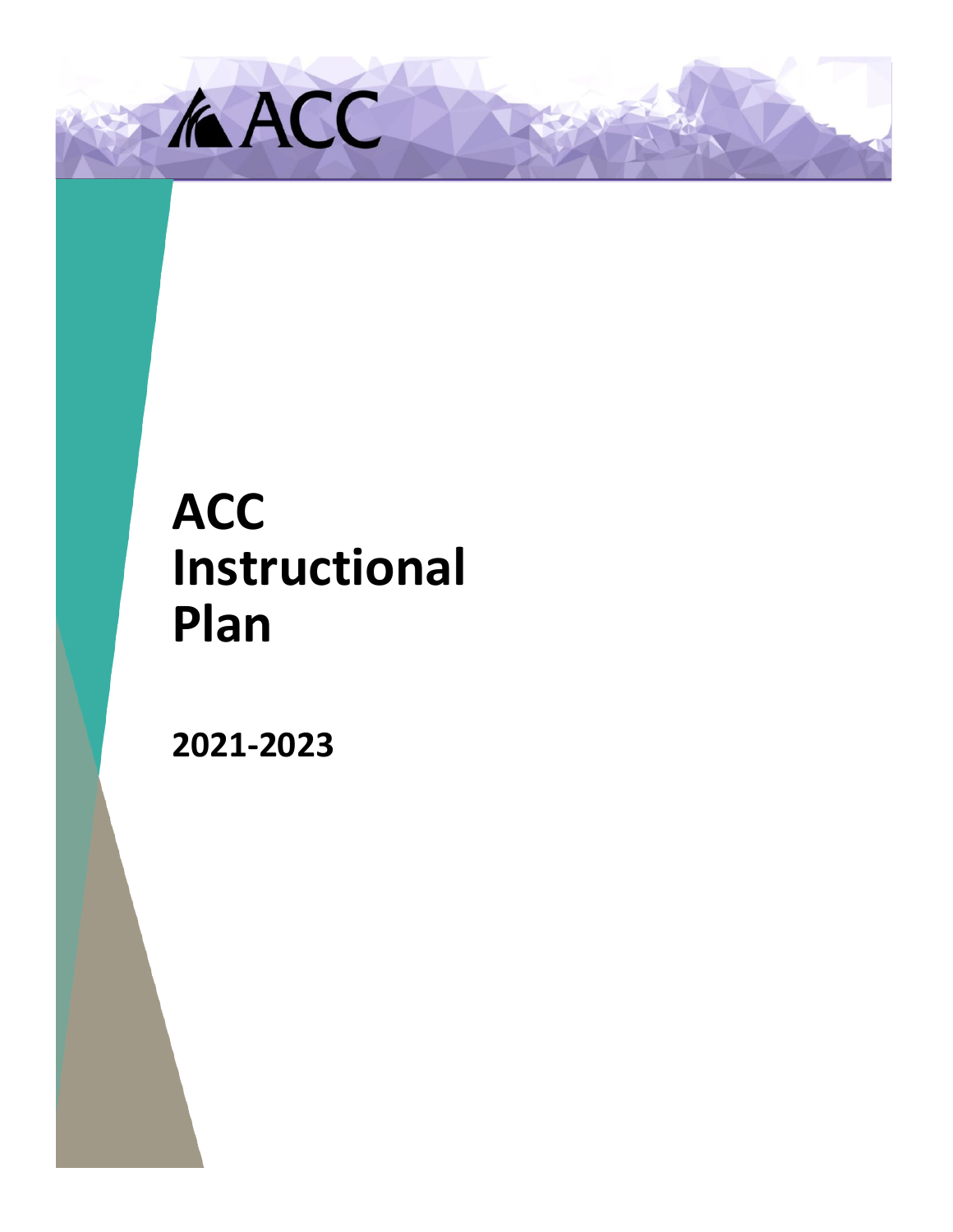# **ACC INSTRUCTIONAL PLAN 2021 - 2023**

# **Instructional Vision**

Empower students to be lifelong learners and engaged global citizens.

# **Instructional Mission**

Embrace current and emerging educational practices that inspire faculty and staff to engage all individuals pursuing learning opportunities and facilitate successful goal completion. Transform students' lives by providing unparalleled learning experiences in a supportive and accessible environment.

# **Beliefs**

# **Accessibility**

Address the learning needs of all students.

# **Collaboration**

Cooperate synergistically with internal and external constituents.

# **Diversity**

Provide proactively inclusive, safe, and respectful learning environments.

# **Integrity**

Honor ethical values and principles in attitudes, words, and actions.

# **Quality**

Uphold observable standards of excellence in support services and instructional programs.

# **Relevancy**

Integrate community responsive, market valued, and continuously emergent instructional outcomes.

#### **Rigor**

Focus on academically challenging curriculum utilizing recognized standards and expectations.

# **Trust**

Demonstrate honesty, reliability, and integrity in all relationships.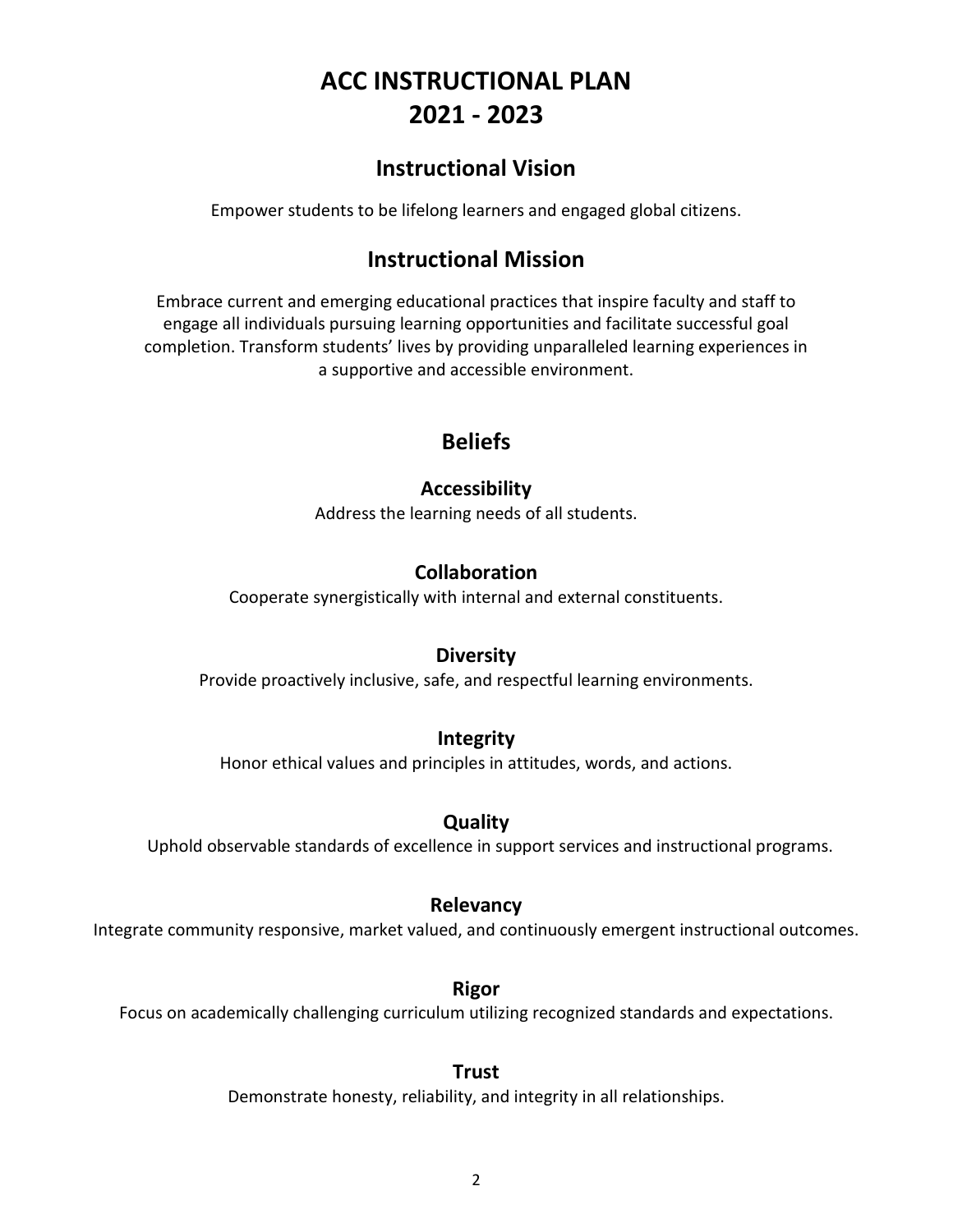# **Purpose**

Our purpose is to implement instructional programming and services designed for student success and aligned with college goals. Success is evidenced by improved student retention, increased number of degrees and certificates awarded, and enhanced satisfaction levels for faculty and staff.

# **ACC Strategic Directions & College Goals**

#### *Student Success*

Student success is core to the mission of ACC, and each employee at ACC contributes to the success of our students.

#### *College Goals:*

Create a student-ready college to enable all populations of students to be successful at ACC.

Increase student enrollment, retention, transfer and completion rates.

ACC students are afforded full range of holistic resources to support their academic and career goals.

Continue to create innovative ways to provide college and skill building affordability and convey the transparency of costs to our students.

## *Excellence in Teaching and Learning*

Provide quality teaching and learning through high impact practices, technology integration, and ongoing faculty professional development to foster a caring and welcoming environment for each student.

#### *College Goals:*

Course content will reflect the multiple social identities of students, including but not limited to race, ethnicity, gender, sexual orientation, religion, military status, ability status, socio-economic status, gender identity, age, and their intersections.

Expand high impact learning practices, including but not limited to service learning, study abroad, work-based learning, undergraduate research programs, learning communities, writing intensive courses, collaborative assignments and projects, diversity/global learning experiences, ePortfolios, community-based learning, internships, capstone courses and projects, and first-year experiences.

Ensure all students, faculty and instructors have access to the leading technology necessary to be successful in learning, teaching and the workforce.

Engage ACC instructors in shared governance and provide opportunities for them to participate in a variety of campus activities.

# *Equity and Inclusion*

A climate of equity and inclusion is fostered through a welcoming and supportive environment for each student, employee and guest. College initiatives support the closing of equity gaps through differentiated learning practices and individual student support structures.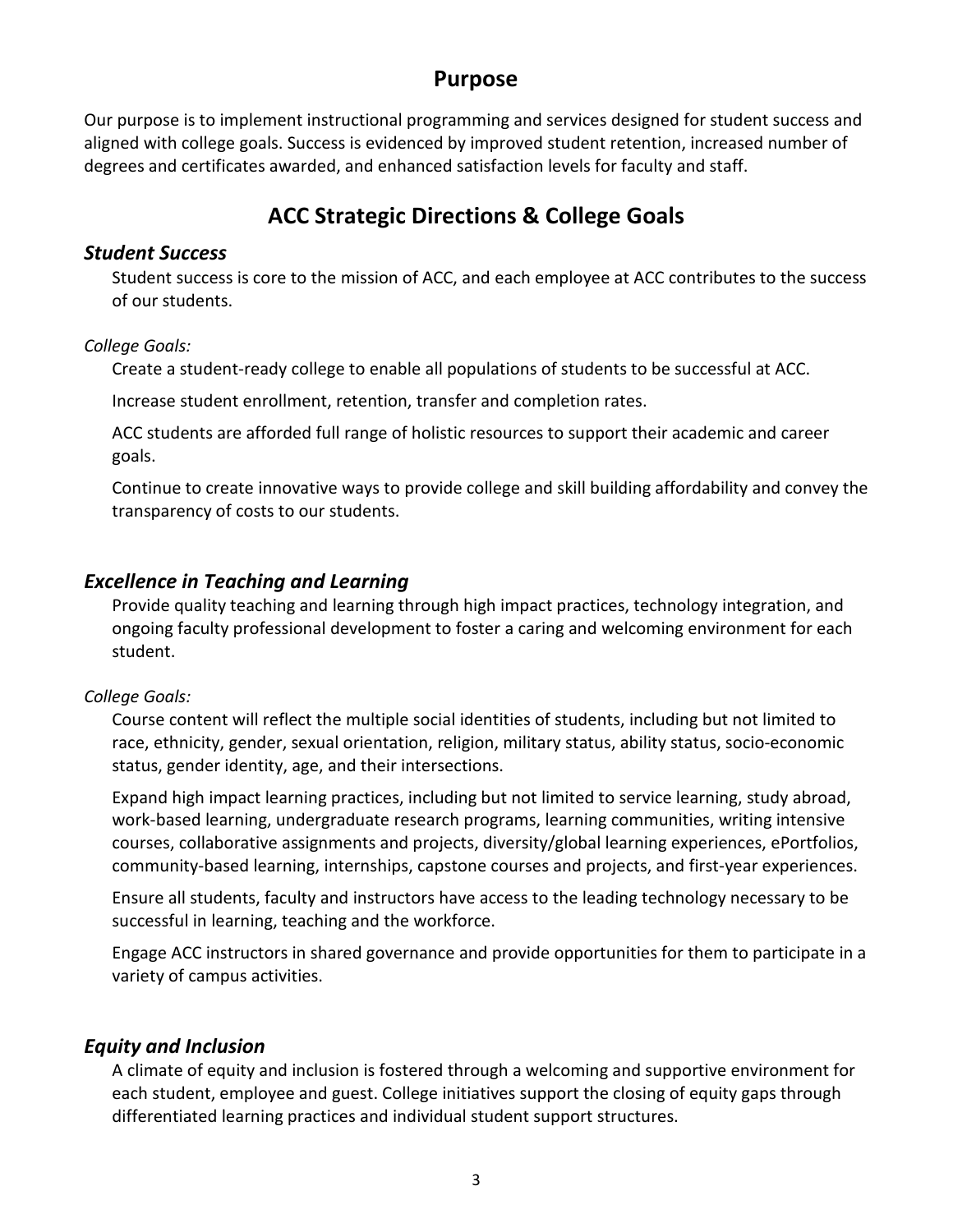#### *College Goals:*

Enhance recruitment, retention, and support for underrepresented and non-underrepresented students across the college.

Demonstrate commitment to Culturally Responsive Pedagogy and college policies that are accessible for all students (prospective, current, and alumni).

Recognize and reward employee professional development and training in equity mindedness that results in institutional knowledge and action.

#### *Climate of Innovation*

Encourage the pursuit of novel and innovative approaches to teaching and learning, student support, college direction and partnerships

#### *College Goals:*

Develop accessible innovative academic programs that match student and workforce needs to prepare students for successful transfer or entry into the workforce.

Identify and expand reciprocal external and internal collaborative partnerships.

Pursue external funding through public and private sources to support innovative college projects including new academic programs, new/enhanced technologies, development of preapprenticeship and apprenticeship programs, service learning, work-based learning alternatives, financial resources for students, student support systems, and among other projects that align with ACC's mission and strategic directions.

Promote institutional sustainability by reducing ACC's carbon footprint through recycling, reducing and controlling energy and water usage.

#### *Quality Workplace*

Maintain a workplace environment that focuses on employee strengths and provides opportunity for ongoing professional development and enrichment.

#### *College Goals:*

Ensure a quality workplace by offering robust and meaningful professional development.

Provide all ACC employees with options to promote a positive work-life balance.

Provide clear and transparent communication through multiple modalities to all members of the ACC community.

Ensure alignment between college budget and the ACC Strategic Plan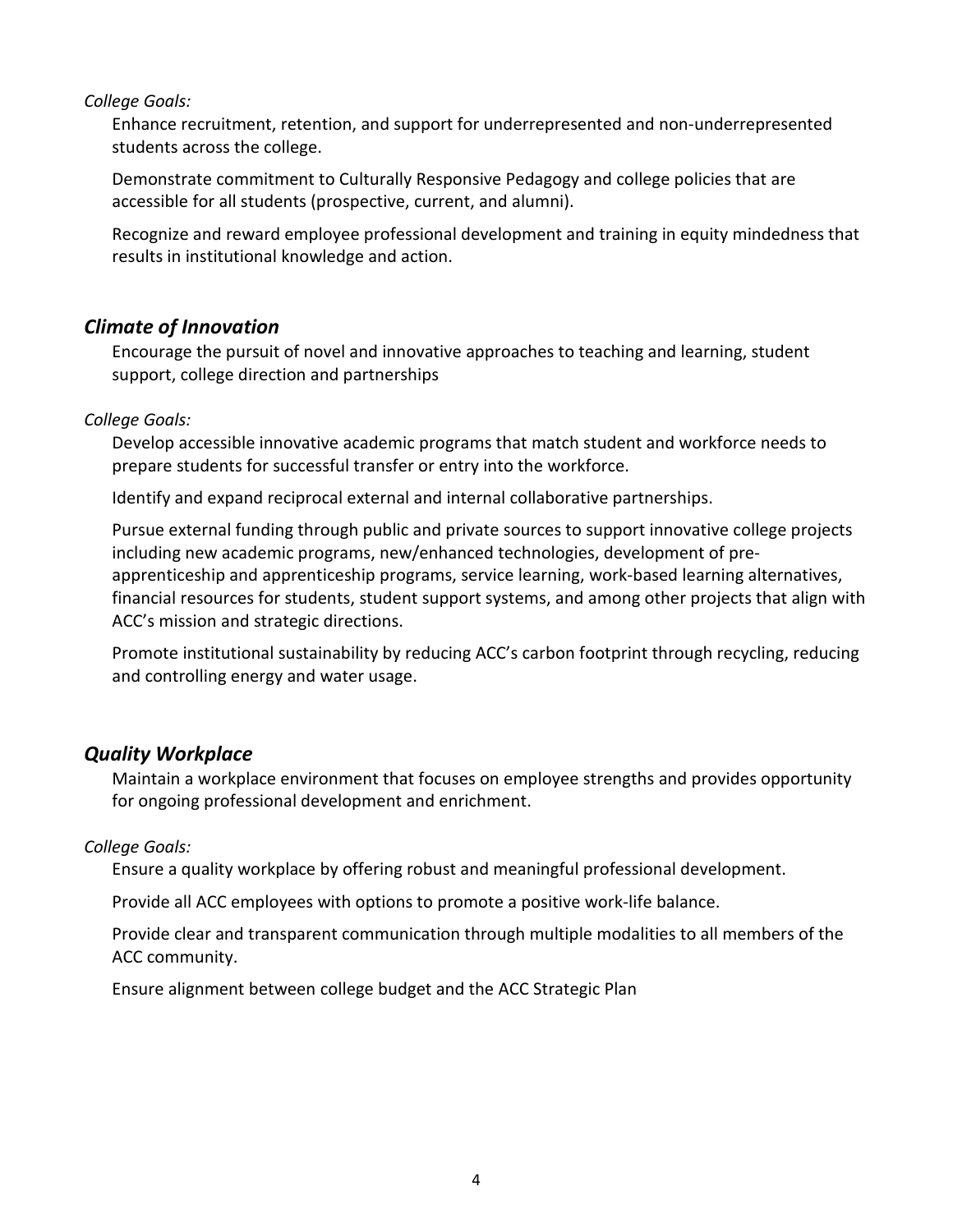| <b>INSTRUCTIONAL GOALS   STUDENT SUCCESS</b><br>College Goal #1: Create a student-ready college to enable all populations of students to be successful at ACC.                                                                         |                                                                                                                                                                                                                                                                                                                                    |                                                                                                                                                                                                                                                                                                                                                                                                                                                                                               |                                                                                                                                                                                                                                                                                                                                                                                                                                 |                                                                                                                                                                                                                                                                                                                                                                                                                                   |
|----------------------------------------------------------------------------------------------------------------------------------------------------------------------------------------------------------------------------------------|------------------------------------------------------------------------------------------------------------------------------------------------------------------------------------------------------------------------------------------------------------------------------------------------------------------------------------|-----------------------------------------------------------------------------------------------------------------------------------------------------------------------------------------------------------------------------------------------------------------------------------------------------------------------------------------------------------------------------------------------------------------------------------------------------------------------------------------------|---------------------------------------------------------------------------------------------------------------------------------------------------------------------------------------------------------------------------------------------------------------------------------------------------------------------------------------------------------------------------------------------------------------------------------|-----------------------------------------------------------------------------------------------------------------------------------------------------------------------------------------------------------------------------------------------------------------------------------------------------------------------------------------------------------------------------------------------------------------------------------|
| <b>Instructional Goal</b><br>Implement Supplemental<br>Academic Instruction for<br>gateway courses in English<br>and Math.                                                                                                             | <b>Expected Outcome</b><br>Decrease percentage of<br>students diverted to<br>developmental math and<br>English from standardized<br>testing.<br>Increase the proportion of<br>students that complete<br>college-level math and English<br>in their first year at ACC.<br>Reduce equity gaps in college-<br>level math and English. | <b>Implementation Strategy</b><br>Keep SAI Plan updated<br>$\bullet$<br>Collect and analyze data to<br>$\bullet$<br>track the closure of equity gaps,<br>retention, and completion rates<br>Update placement language<br>$\bullet$<br>Develop CCR 094 curriculum<br>$\bullet$<br>Implement ENG SAI<br>$\bullet$<br>Develop Pathway-specific<br>$\bullet$<br>corequisite math curriculum<br>Implement Math SAI Fall 2022<br>$\bullet$<br>Continue with SAI Task Force<br>$\bullet$<br>meetings | <b>Evaluation Criteria</b><br><b>Metrics</b><br>Student demographics,<br>success data, and other<br>Pathways KPIs will be<br>collected for students<br>enrolled in ENG 121 and<br>the gateway math<br>courses during AY 2018,<br>2019, and 2020 to<br>establish a benchmark.<br>Ongoing collection of<br>data will occur to<br>compare student<br>success and closure of<br>equity gaps pre- and<br>post-SAI<br>implementation. | <b>Milestones &amp; Timeline</b><br>Implement SAI and<br>default placement for<br>ENG by SP2020<br>(completed).<br>Implement SAI and<br>default placement for<br>MAT by Fall 2022.<br>Less than 10% of ACC<br>students will be placed<br>in developmental<br>mathematics and<br>English by Summer<br>2022.<br>Longitudinally assess the<br>closure of equity gaps<br>and improved student<br>completion over the<br>next 5 years. |
| Expand the use of OER to<br>additional courses across all<br>seven academic Pathways and<br>enable more students on the<br>college and high school<br>campuses to save money,<br>continue their education, and<br>achieve their goals. | Improved affordability of<br>college, expanded access, and<br>improved equity.<br>Increase student learning and<br>retention via day one access.                                                                                                                                                                                   | Ongoing OER grant work<br>$\bullet$<br>Review cost savings data<br>$\bullet$<br>Review student success data in<br>$\bullet$<br>OER courses compared to non-<br><b>OER</b> courses<br>Continue subcommittee work<br>$\bullet$<br>(communication/marketing,                                                                                                                                                                                                                                     | Collect the number of<br>courses converted to<br>OER.<br>Track the dollar amount<br>saved in textbook costs<br>as courses convert to<br>OER.                                                                                                                                                                                                                                                                                    | Expand the number of<br>courses using OER by<br>2% per year.<br>Expand the number of<br>CE courses using OER<br>by 2% per year.                                                                                                                                                                                                                                                                                                   |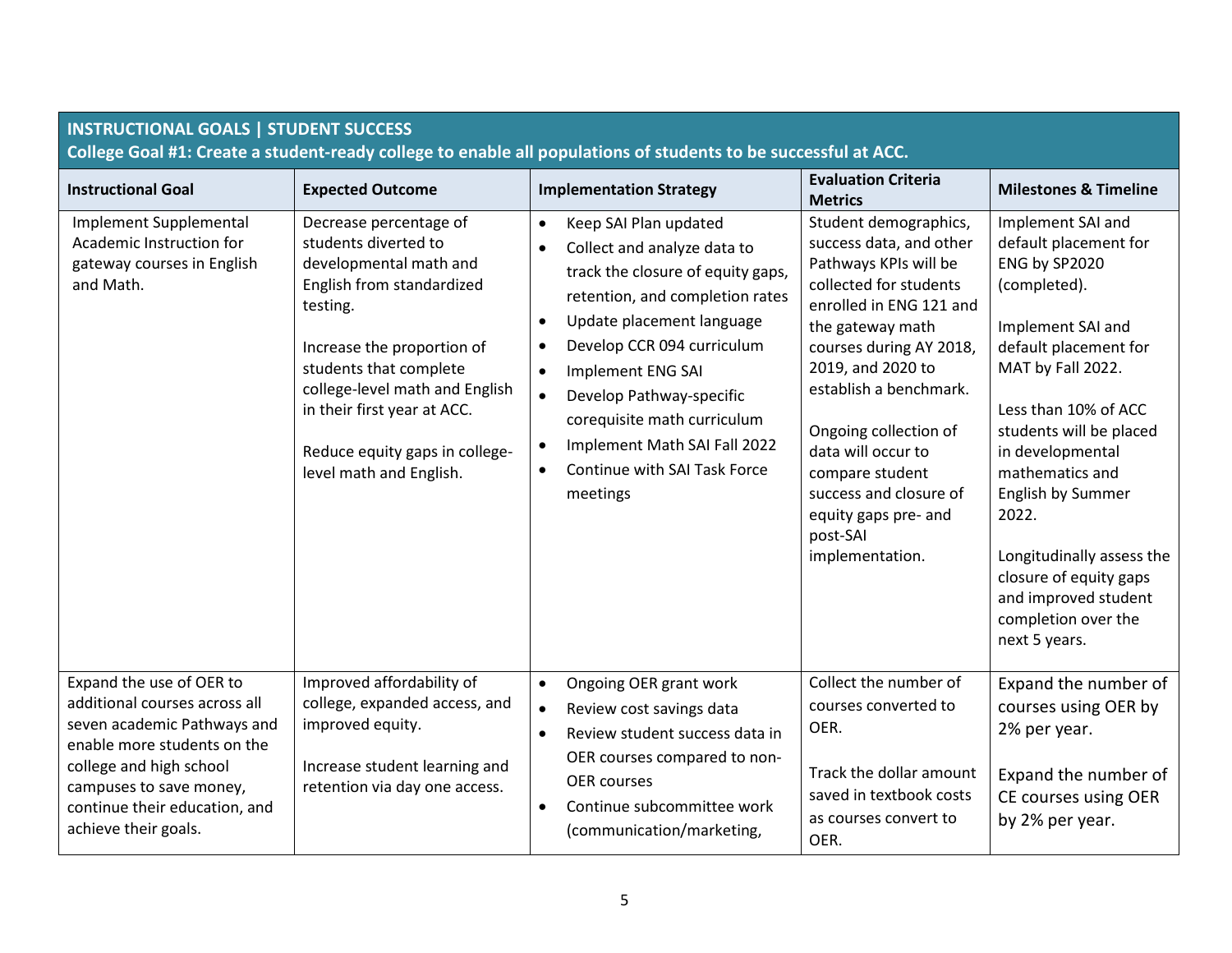| <b>INSTRUCTIONAL GOALS   STUDENT SUCCESS</b>                |                                                                                                                                                                                                                                                                                                                                                                                                           |                                                                                                                                                                                                                                                                                                                                                                                                                                                                                                                                                  |                                                                                                                                                         |                                                                                                                                                                                                                                      |  |
|-------------------------------------------------------------|-----------------------------------------------------------------------------------------------------------------------------------------------------------------------------------------------------------------------------------------------------------------------------------------------------------------------------------------------------------------------------------------------------------|--------------------------------------------------------------------------------------------------------------------------------------------------------------------------------------------------------------------------------------------------------------------------------------------------------------------------------------------------------------------------------------------------------------------------------------------------------------------------------------------------------------------------------------------------|---------------------------------------------------------------------------------------------------------------------------------------------------------|--------------------------------------------------------------------------------------------------------------------------------------------------------------------------------------------------------------------------------------|--|
|                                                             |                                                                                                                                                                                                                                                                                                                                                                                                           | College Goal #1: Create a student-ready college to enable all populations of students to be successful at ACC.                                                                                                                                                                                                                                                                                                                                                                                                                                   |                                                                                                                                                         |                                                                                                                                                                                                                                      |  |
| <b>Instructional Goal</b>                                   | <b>Expected Outcome</b>                                                                                                                                                                                                                                                                                                                                                                                   | <b>Implementation Strategy</b>                                                                                                                                                                                                                                                                                                                                                                                                                                                                                                                   | <b>Evaluation Criteria</b><br><b>Metrics</b>                                                                                                            | <b>Milestones &amp; Timeline</b>                                                                                                                                                                                                     |  |
|                                                             | Lower withdrawal and higher<br>course completion rates for<br>courses using OER materials.<br>(Feldstein, A., Martin, M.,<br>Hudson, A., Warren, K.,<br>Hilton, J., & Wiley, D. (2012).<br>Open textbooks and<br>increased student access<br>and outcomes. European<br>Journal of Open, Distance<br>and E-Learning.)                                                                                      | professional development, and<br>incentive funding)<br>Expand OER to a greater degree<br>$\bullet$<br>in concurrent enrollment<br>courses<br>Ensure OER materials are<br>$\bullet$<br>accessible                                                                                                                                                                                                                                                                                                                                                 |                                                                                                                                                         | Save 8,000 students<br>\$1 million in textbook<br>costs by AY 2022.                                                                                                                                                                  |  |
| Refine and continually improve<br>the Pathways work at ACC. | Improved clarity for students<br>and staff of available academic<br>and career pathways at ACC.<br>Reduce the number of<br>undeclared and undecided<br>majors on ACC campuses.<br>Matriculate more Concurrent<br><b>Enrollment students to ACC</b><br>degree seeking students.<br>Academic plans will map a plan<br>that ensures students can<br>complete their degree in two<br>years and better reflect | Launch the Pathways Review<br>$\bullet$<br>Task Force to research and<br>analyze the current Pathways at<br>ACC, collect data on Pathways<br>infrastructure at colleges<br>nationwide, and seek input<br>from a variety of stakeholders<br>Convene a task force to<br>$\bullet$<br>evaluate and assess the<br>Academic Plan process<br>Revise the current Pathways<br>$\bullet$<br>and associate programs within<br>each one to be student success<br>centered<br>Continue to have Pathways Co-<br>$\bullet$<br>leads develop curricular and co- | Percent/proportion of<br>undeclared majors.<br>Matriculation rate for CE<br>students.<br>Instructional operations<br>annual audit of<br>academic plans. | Decrease the number<br>of undeclared majors<br>by 2% per year.<br>Increase the<br>matriculation rate for<br>CE students by 2% per<br>year.<br>Update academic<br>plans annually to<br>reflect the strategic<br>scheduling decisions. |  |
|                                                             | available courses that align<br>with the academic path.                                                                                                                                                                                                                                                                                                                                                   | curricular activities to support<br>students                                                                                                                                                                                                                                                                                                                                                                                                                                                                                                     |                                                                                                                                                         |                                                                                                                                                                                                                                      |  |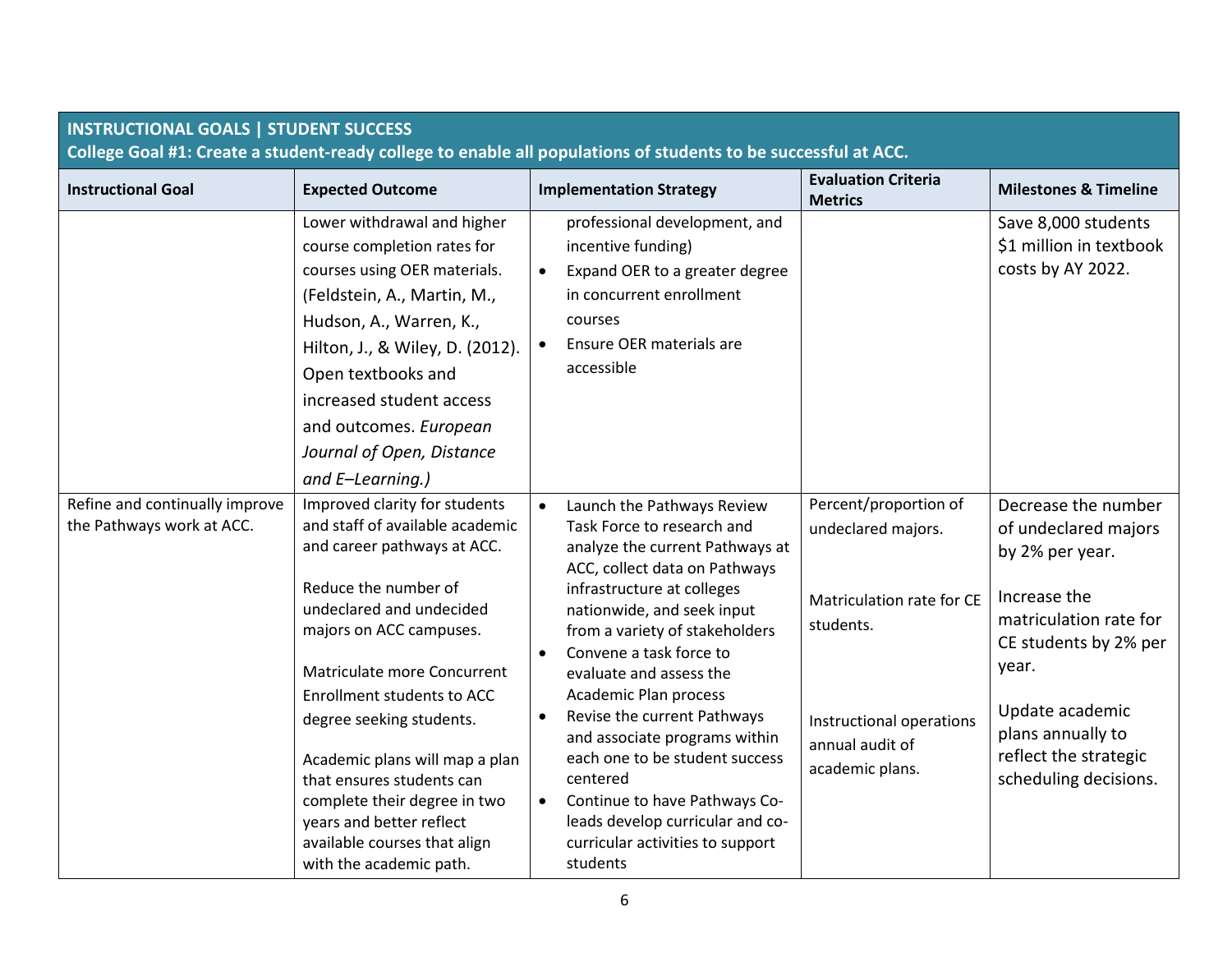| <b>INSTRUCTIONAL GOALS   STUDENT SUCCESS</b><br>College Goal #1: Create a student-ready college to enable all populations of students to be successful at ACC. |                                                                                                                                  |                                                                                                                                                                                                                |                                              |                                  |
|----------------------------------------------------------------------------------------------------------------------------------------------------------------|----------------------------------------------------------------------------------------------------------------------------------|----------------------------------------------------------------------------------------------------------------------------------------------------------------------------------------------------------------|----------------------------------------------|----------------------------------|
| <b>Instructional Goal</b>                                                                                                                                      | <b>Expected Outcome</b>                                                                                                          | <b>Implementation Strategy</b>                                                                                                                                                                                 | <b>Evaluation Criteria</b><br><b>Metrics</b> | <b>Milestones &amp; Timeline</b> |
|                                                                                                                                                                | Increased cross-curricular<br>collaborations to ensure<br>strategic scheduling of courses<br>reflected on the academic<br>plans. | Implement a career or work-<br>based learning opportunity into<br>each of ACC's Pathways<br>Continue to expand on the<br>extension of Pathways into<br>concurrent enrollment course<br>and credential planning |                                              |                                  |

| <b>INSTRUCTIONAL GOALS   STUDENT SUCCESS</b><br>College Goal #2: Increase student enrollment, retention, transfer and completion rates. |                                                                                                                                                                                                 |                                                                                                                                                                                                                                                                                                                                                                                                           |                                                                                                                                                                                                                                                                                                                                         |                                                                                                                                    |
|-----------------------------------------------------------------------------------------------------------------------------------------|-------------------------------------------------------------------------------------------------------------------------------------------------------------------------------------------------|-----------------------------------------------------------------------------------------------------------------------------------------------------------------------------------------------------------------------------------------------------------------------------------------------------------------------------------------------------------------------------------------------------------|-----------------------------------------------------------------------------------------------------------------------------------------------------------------------------------------------------------------------------------------------------------------------------------------------------------------------------------------|------------------------------------------------------------------------------------------------------------------------------------|
| <b>Instructional Goal</b>                                                                                                               | <b>Expected Outcome</b>                                                                                                                                                                         | <b>Implementation Strategy</b>                                                                                                                                                                                                                                                                                                                                                                            | <b>Evaluation Criteria</b><br><b>Metrics</b>                                                                                                                                                                                                                                                                                            | <b>Milestones &amp; Timeline</b>                                                                                                   |
| Create new programs and<br>partnerships to increase<br>student enrollment.                                                              | Through collaboration with<br>industry and our current<br>existing partners, develop in-<br>demand programs to raise<br>enrollments and respond to<br>the needs of our business<br>communities. | Collaborate with regional<br>$\bullet$<br>industry-sector partners<br>Strategically plan for<br>$\bullet$<br>signature program offerings<br>at Parker and Sturm<br>campuses that align with<br>regional and service-area<br>needs<br>Create new academic<br>$\bullet$<br>programs that are in high<br>demand and employment-<br>ready<br>Create new apprenticeship<br>$\bullet$<br>and workforce programs | Use data from relevant<br>sources such as BLS and<br>websites such as Indeed<br>and similar ones to<br>ascertain need for new<br>programs.<br>Garner input from<br>program advisory boards<br>on the need for new<br>programs.<br>Adhere to a clear timeline<br>in the launch,<br>development and<br>implementation of new<br>programs. | Identification of needs<br>for new programs one in<br>each semester<br>Completion of new<br>program at the end of<br>each semester |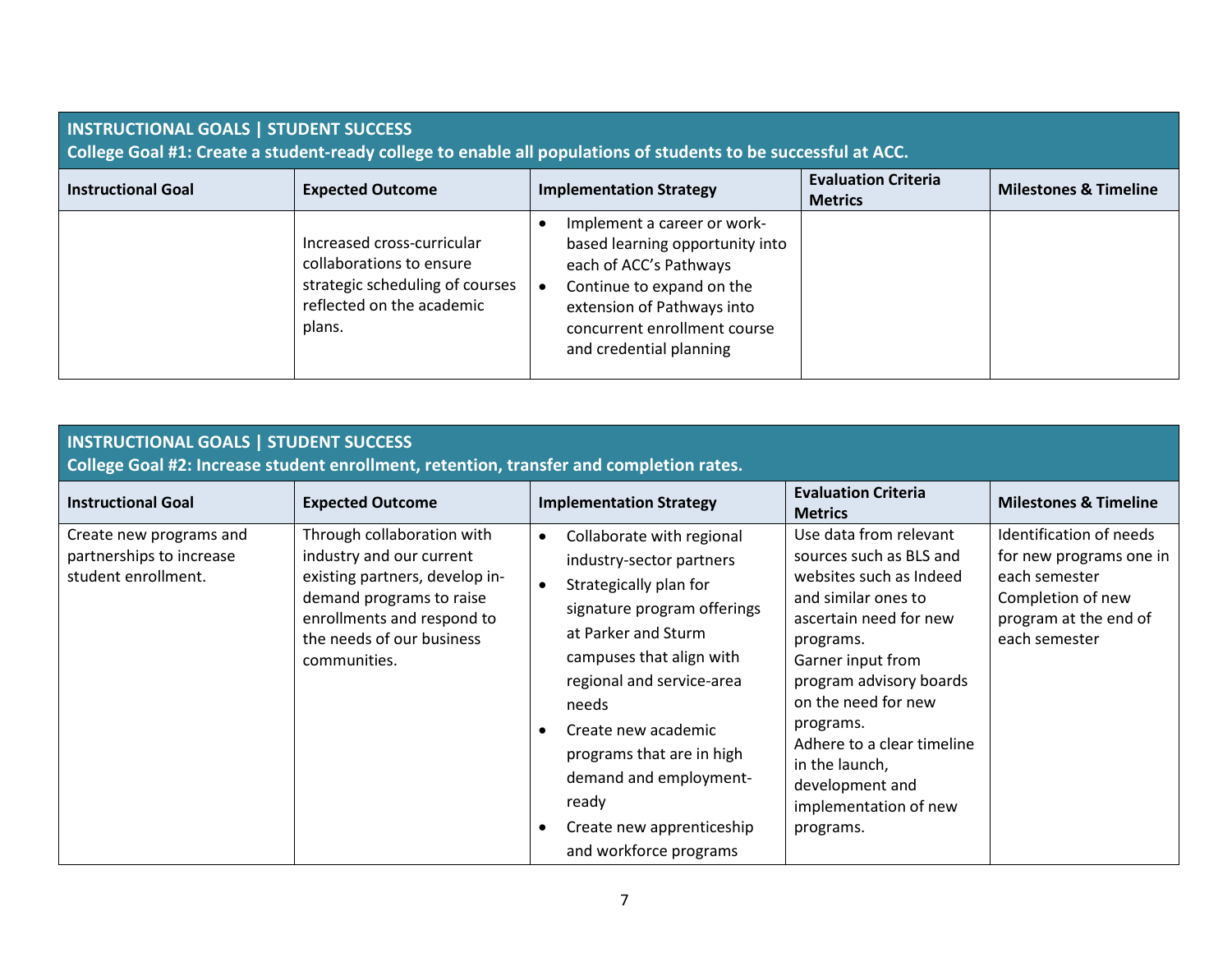| <b>INSTRUCTIONAL GOALS   STUDENT SUCCESS</b>                                                                                     |                                                                                         |                                                                                                                                                                                                                                                                                                                                                                                                                                                                                                                                                                                                                                                                                                              |                                                                                                                                                                                                                                                                                                                                   |                                                                                                                       |
|----------------------------------------------------------------------------------------------------------------------------------|-----------------------------------------------------------------------------------------|--------------------------------------------------------------------------------------------------------------------------------------------------------------------------------------------------------------------------------------------------------------------------------------------------------------------------------------------------------------------------------------------------------------------------------------------------------------------------------------------------------------------------------------------------------------------------------------------------------------------------------------------------------------------------------------------------------------|-----------------------------------------------------------------------------------------------------------------------------------------------------------------------------------------------------------------------------------------------------------------------------------------------------------------------------------|-----------------------------------------------------------------------------------------------------------------------|
|                                                                                                                                  | College Goal #2: Increase student enrollment, retention, transfer and completion rates. |                                                                                                                                                                                                                                                                                                                                                                                                                                                                                                                                                                                                                                                                                                              |                                                                                                                                                                                                                                                                                                                                   |                                                                                                                       |
| <b>Instructional Goal</b>                                                                                                        | <b>Expected Outcome</b>                                                                 | <b>Implementation Strategy</b>                                                                                                                                                                                                                                                                                                                                                                                                                                                                                                                                                                                                                                                                               | <b>Evaluation Criteria</b><br><b>Metrics</b>                                                                                                                                                                                                                                                                                      | <b>Milestones &amp; Timeline</b>                                                                                      |
| Expand on opportunities to<br>increase enrollment, retention,<br>and completion rates at the<br>extended campuses and<br>online. | Increased enrollment,<br>retention, and completion<br>rates                             | Formalize the program<br>$\bullet$<br>prioritization process<br>Explore opportunities for<br>$\bullet$<br>additional BAS degrees<br>Identify and improve<br>$\bullet$<br>marketing of ACC Online<br>degrees and certificates<br>Continue to pilot student-<br>$\bullet$<br>success strategies at the<br>extended campuses<br>o Student-centered<br>scheduling<br>Navigators<br>$\circ$<br>Identify signature<br>$\circ$<br>programs<br>Continue to innovate with<br>unique partnerships,<br>pathways, and practices<br>Outreach to students who<br>$\bullet$<br>registered for 3-6 credits and<br>recommend additional<br>classes.<br>Proactive advising for<br>$\bullet$<br><b>Cybersecurity and Secure</b> | Focus on launching two<br>programs during each<br>calendar year.<br>Increase total Sturm FTE<br>to meet or exceed 45 for<br>high school students and<br>255 for adult students<br>AY21-22.<br>Increase average number<br>of credits completed per<br>student to meet or exceed<br>the ACC average of 8.79<br>credits for AY21-22. | Incorporate strategies<br>beginning Spring 2021.<br>Review data for AY21-22<br>at the end of Spring<br>2022 semester. |
| Set strategic goals for diverse                                                                                                  | Students and faculty will have                                                          | Software cohorts.<br>Align course offerings with<br>$\bullet$                                                                                                                                                                                                                                                                                                                                                                                                                                                                                                                                                                                                                                                | Parts of term offerings<br>$\bullet$                                                                                                                                                                                                                                                                                              | Analysis of needed                                                                                                    |
| delivery options:                                                                                                                | choice of delivery modalities to                                                        | student completion goals                                                                                                                                                                                                                                                                                                                                                                                                                                                                                                                                                                                                                                                                                     | are available to meet                                                                                                                                                                                                                                                                                                             | delivery options for                                                                                                  |
| Parts of Terms                                                                                                                   | meet their teaching and                                                                 | Coordinate cross-curricular<br>$\bullet$                                                                                                                                                                                                                                                                                                                                                                                                                                                                                                                                                                                                                                                                     | major degree plan                                                                                                                                                                                                                                                                                                                 | each major degree to                                                                                                  |
| New and existing delivery<br>modalities                                                                                          | learning and scheduling<br>objectives                                                   | activities for credential<br>completion                                                                                                                                                                                                                                                                                                                                                                                                                                                                                                                                                                                                                                                                      | schedules, with at                                                                                                                                                                                                                                                                                                                | meet student needs.                                                                                                   |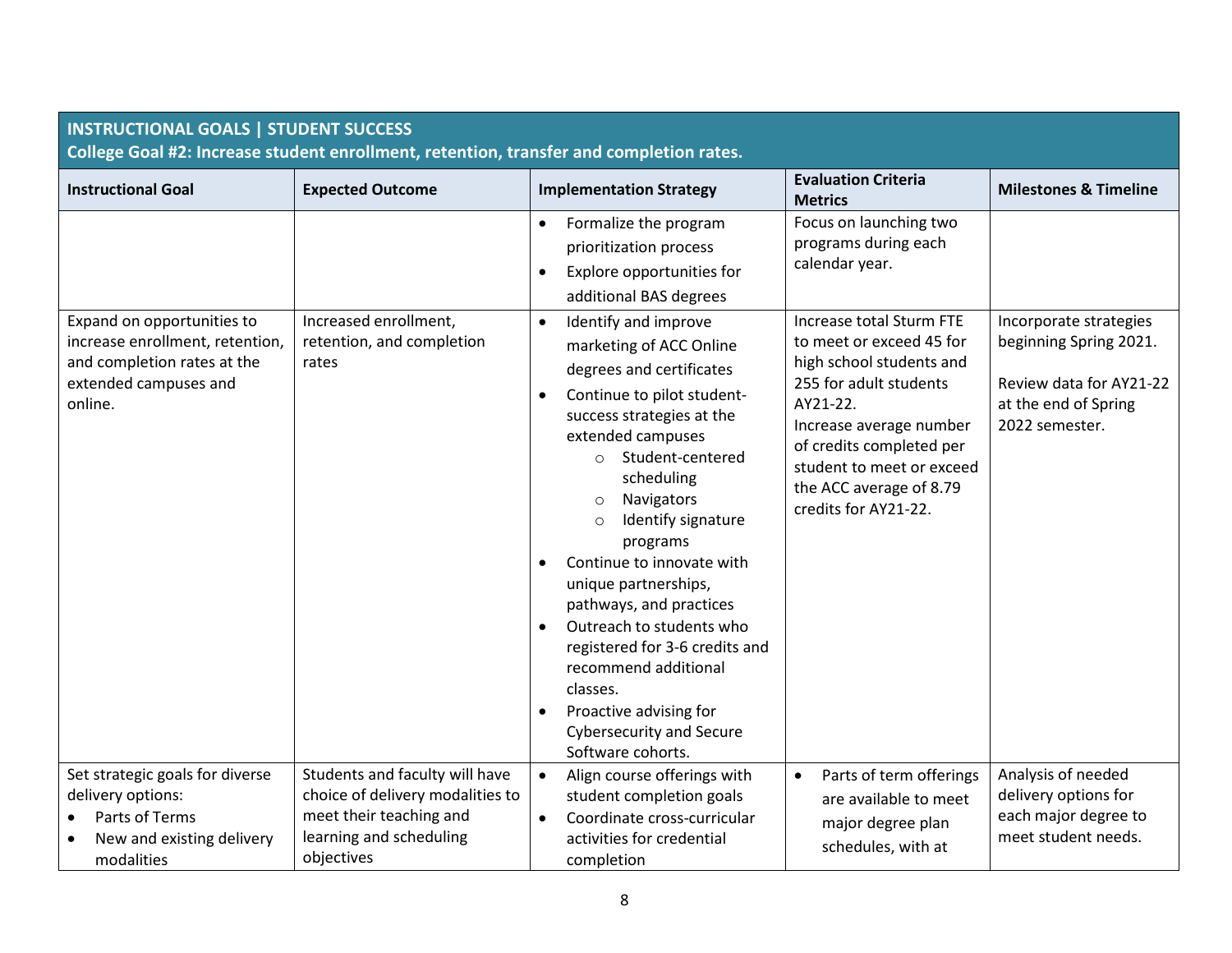| <b>INSTRUCTIONAL GOALS   STUDENT SUCCESS</b><br>College Goal #2: Increase student enrollment, retention, transfer and completion rates. |                                                                                                                                                                                                                                                                    |                                                                                                                                                                                                                                                                                                                          |                                                                                                                                                                                                                                                                     |                                                                                                                                                                                                                    |  |
|-----------------------------------------------------------------------------------------------------------------------------------------|--------------------------------------------------------------------------------------------------------------------------------------------------------------------------------------------------------------------------------------------------------------------|--------------------------------------------------------------------------------------------------------------------------------------------------------------------------------------------------------------------------------------------------------------------------------------------------------------------------|---------------------------------------------------------------------------------------------------------------------------------------------------------------------------------------------------------------------------------------------------------------------|--------------------------------------------------------------------------------------------------------------------------------------------------------------------------------------------------------------------|--|
| <b>Instructional Goal</b>                                                                                                               | <b>Expected Outcome</b>                                                                                                                                                                                                                                            | <b>Implementation Strategy</b>                                                                                                                                                                                                                                                                                           | <b>Evaluation Criteria</b><br><b>Metrics</b>                                                                                                                                                                                                                        | <b>Milestones &amp; Timeline</b>                                                                                                                                                                                   |  |
|                                                                                                                                         |                                                                                                                                                                                                                                                                    | Identify the course sequences<br>$\bullet$<br>with the most needed new<br>delivery options for student<br>completion and learning<br>success                                                                                                                                                                             | least two delivery<br>modalities available<br>for major course<br>offerings                                                                                                                                                                                         | Completed by Spring<br>2021.<br>Faculty selection of<br>modality development<br>and work to begin<br>Spring 2022.<br>Major course sequences<br>have been enriched with<br>diverse delivery options<br>Spring 2023. |  |
| Continue to develop<br>articulation agreements with<br>four-year partners.                                                              | Students will have an<br>opportunity to complete an<br>AFA and transfer to at least<br>one BFA program.<br>Students have additional DwD<br>options.<br>Students completing a<br>BAS/BSN at ACC will have an<br>opportunity to transfer into a<br>graduate program. | Develop and implement the<br>$\bullet$<br>AFA degree with MSU-Denver<br>Launch and promote new<br>$\bullet$<br><b>DwDs</b><br>Ensure academic plans<br>$\bullet$<br>support student transfer<br>success through ongoing<br>analysis<br>Explore post-baccalaureate<br>$\bullet$<br>opportunities for BAS/BSN<br>graduates | AFA is launched by Fall<br>2021.<br>Student enrollment in<br>DwDs increases by 2%<br>each year.<br>Transfer rates increase by<br>2% each year.<br>Complete one articulation<br>agreement with a<br>university for graduate<br>level transfer of a<br>BAS/BSN degree | Review academic plans<br>every fall semester for<br>accuracy.<br>Each spring, during<br>comprehensive program<br>review, identify<br>opportunities for<br>transfer and new BAS<br>degrees.                         |  |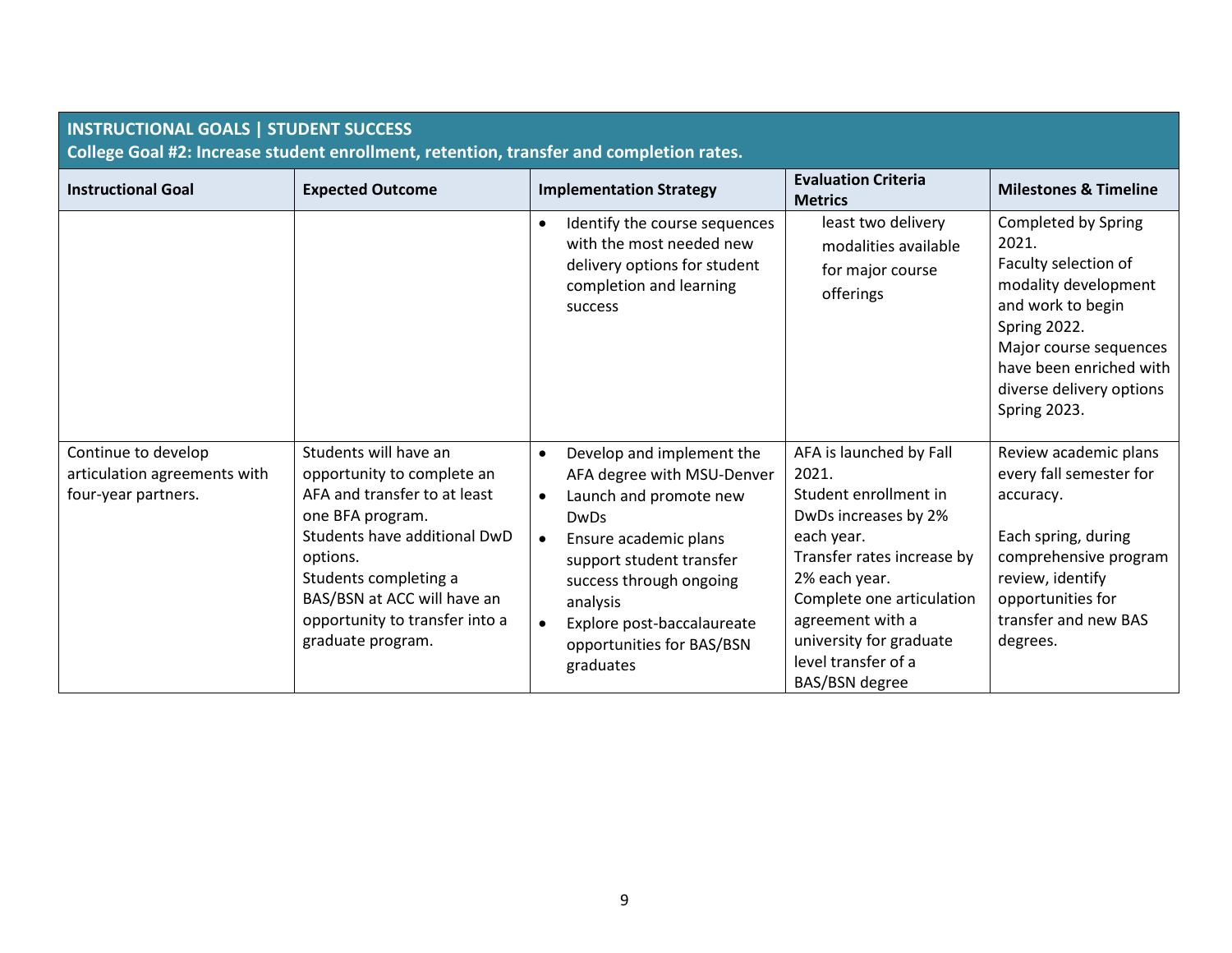# **INSTRUCTIONAL GOALS | STUDENT SUCCESS**

**College Goal #3: ACC students are afforded a full range of holistic resources to support their academic and career goals.** 

| <b>Instructional Goal</b>                                                                                                   | <b>Expected Outcome</b>                                                                                                                                                                                                                                                                        |                                                  | <b>Implementation Strategy</b>                                                                                                                                                                                                                                                       | <b>Evaluation Criteria Metrics</b>                                                                                                                                                                                                                                                                                                                                                     | <b>Milestones &amp; Timeline</b>                                                                                                                                                                                                                                           |
|-----------------------------------------------------------------------------------------------------------------------------|------------------------------------------------------------------------------------------------------------------------------------------------------------------------------------------------------------------------------------------------------------------------------------------------|--------------------------------------------------|--------------------------------------------------------------------------------------------------------------------------------------------------------------------------------------------------------------------------------------------------------------------------------------|----------------------------------------------------------------------------------------------------------------------------------------------------------------------------------------------------------------------------------------------------------------------------------------------------------------------------------------------------------------------------------------|----------------------------------------------------------------------------------------------------------------------------------------------------------------------------------------------------------------------------------------------------------------------------|
| Ensure tutors tailor their<br>academic assistance to each<br>student's unique needs and<br>abilities                        | Increase the number of<br>students using tutoring<br>services.<br>Increase the number of<br>students of color, first<br>generation students, and<br>students with disabilities using<br>tutoring services.<br>Tutors have received the<br>appropriate training to support<br>diverse students. | $\bullet$<br>$\bullet$<br>$\bullet$              | Provide training<br>opportunities for<br>enhanced assistance<br>Work with Disability<br>Access Services to provide<br>tutoring for Elevate<br>students<br>Create an evaluation form<br>for students receiving<br>tutoring in order to<br>implement feedback and<br>improve services. | Increase the number of<br>students using tutoring by<br>10% by Fall 2023.<br>Close the gap to within 5%<br>for the number of<br>underrepresented students<br>(students of color, first<br>generation, and students<br>with disabilities) who use<br>tutoring services.<br>All tutors will participate in<br>training to learn how to<br>address individual differences<br>in tutoring. | Provide training at the<br>beginning of each<br>semester for all tutors.<br>Include inclusive<br>excellence training.<br>Student evaluation<br>survey created during<br>Spring 2021.<br>Evaluation sent to<br>students April and<br>November of each year<br>for feedback. |
| Continue to coordinate<br>between all academic support<br>centers to provide consistency<br>and ease of access for students | All tutoring services will be<br>located in a single location.<br>Tutoring hours are aligned with<br>the needs of students.<br>Appropriate technology is in<br>place to support student<br>learning in tutoring centers<br>and remotely.                                                       | $\bullet$<br>$\bullet$<br>$\bullet$<br>$\bullet$ | Navigate scheduling<br>Develop a Learning<br>Commons area to bring<br>services to a single<br>location<br>Expand the hours of<br>operation align with<br>student schedules<br>Incorporate additional<br>technology tools to expand<br>access to services                             | All tutoring services are<br>located in a single location by<br>AY22-23.<br>Students have access to<br>tutoring 24/7.<br>Student evaluations of<br>tutoring services are reported<br>out each semester and show<br>improved satisfaction.<br>Navigate reports are<br>produced each semester to<br>analyze student usage.                                                               | Move Academic Support<br>Services to the Learning<br>Commons Summer of<br>2021.<br>Navigate reports pulled<br>May and December of<br>each year and shared<br>with tutoring<br>coordinators, AVP, and<br>VPIP.                                                              |
| Align Workforce and<br><b>Community Programs services</b><br>with ACC Career and Transfer<br>Center                         | A seamless database of<br>employers is created.<br>Departments across the<br>college have access to the list<br>of employers.                                                                                                                                                                  | $\bullet$                                        | Employ a workforce<br>navigator to bridge<br>industry partners with the<br><b>Career and Transfer Center</b>                                                                                                                                                                         | Technology is in place (Purple<br>Briefcase or other) to create<br>a database of workforce<br>partnerships available to                                                                                                                                                                                                                                                                | Navigator hired by<br>March 2021.<br>Database complete by<br>end of 2021.                                                                                                                                                                                                  |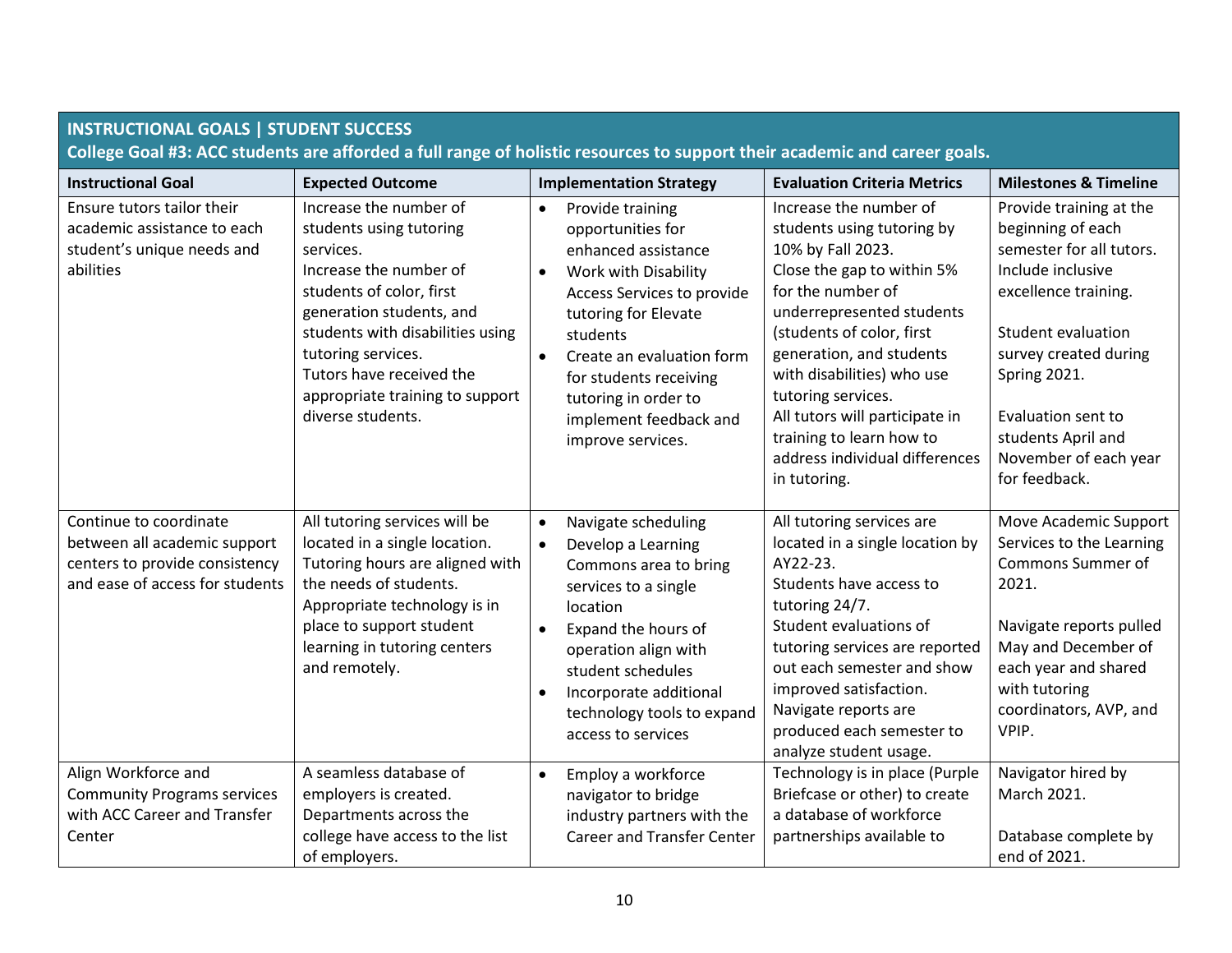| <b>INSTRUCTIONAL GOALS   STUDENT SUCCESS</b><br>College Goal #3: ACC students are afforded a full range of holistic resources to support their academic and career goals. |                                                                             |                                                                                                                                                                                       |                                                                                                                               |                                                                                                                           |
|---------------------------------------------------------------------------------------------------------------------------------------------------------------------------|-----------------------------------------------------------------------------|---------------------------------------------------------------------------------------------------------------------------------------------------------------------------------------|-------------------------------------------------------------------------------------------------------------------------------|---------------------------------------------------------------------------------------------------------------------------|
| <b>Instructional Goal</b>                                                                                                                                                 | <b>Expected Outcome</b>                                                     | <b>Implementation Strategy</b>                                                                                                                                                        | <b>Evaluation Criteria Metrics</b>                                                                                            | <b>Milestones &amp; Timeline</b>                                                                                          |
|                                                                                                                                                                           | New employers connect to<br>ACC and partnerships are<br>launched regularly. | Connect workforce with<br>education through<br>industry sector<br>partnerships<br>Continue to work closely<br>with ADWorks to develop<br>programming and identify<br>employment needs | WCP and Career and Transfer<br>Center.<br>At least two partnerships<br>with employers and ADWorks<br>are developed each year. |                                                                                                                           |
| Work with ACC Foundation to<br>raise scholarship funding<br>through COSI matching grants<br>and private Foundations                                                       | COSI grants are available to all<br>students with financial need.           | Explore infrastructure<br>$\bullet$<br>funding to support large-<br>scale projects at ACC<br>Increase scholarship<br>funding                                                          | Employer match of COSI<br>grants increases by 10% each<br>year.                                                               | Instructional leaders<br>(deans and AVPs) work<br>with Foundation to<br>identify employers and<br>provide list each year. |

|               | <b>INSTRUCTIONAL GOALS   STUDENT SUCCESS</b>                                                                                                    |  |  |  |  |
|---------------|-------------------------------------------------------------------------------------------------------------------------------------------------|--|--|--|--|
|               | College Goal #4: Continue to create innovative ways to provide college and skill building affordability and convey the transparency of costs to |  |  |  |  |
| our students. |                                                                                                                                                 |  |  |  |  |

| <b>Instructional Goal</b>                                                                       | <b>Expected Outcome</b>                                                                                              | <b>Implementation Strategy</b>                                                                              | <b>Evaluation Criteria</b><br><b>Metrics</b>                                                                                                                    | <b>Milestones &amp; Timeline</b>                                                                                                                                                                       |
|-------------------------------------------------------------------------------------------------|----------------------------------------------------------------------------------------------------------------------|-------------------------------------------------------------------------------------------------------------|-----------------------------------------------------------------------------------------------------------------------------------------------------------------|--------------------------------------------------------------------------------------------------------------------------------------------------------------------------------------------------------|
| Expand the number of courses<br>offering OER to save 8,000 ACC<br>students \$1M by Spring 2022. | Students attending 2 OER<br>courses per term will have a<br>15% higher retention rate than<br>the general population | Continue to provide faculty<br>professional development and<br>support to implement OER in their<br>courses | # of OER courses at ACC<br>in 2020-21 relative to<br>previous years and<br>evaluate student<br>performance in OER<br>courses relative to<br>general ACC courses | Apply for third and final<br>round of OER Funding<br>January 2021.<br>Implement faculty and<br>instructor incentives for<br>2021-2022 academic<br>year.<br>Develop sustainability<br>plan by Fall 2021 |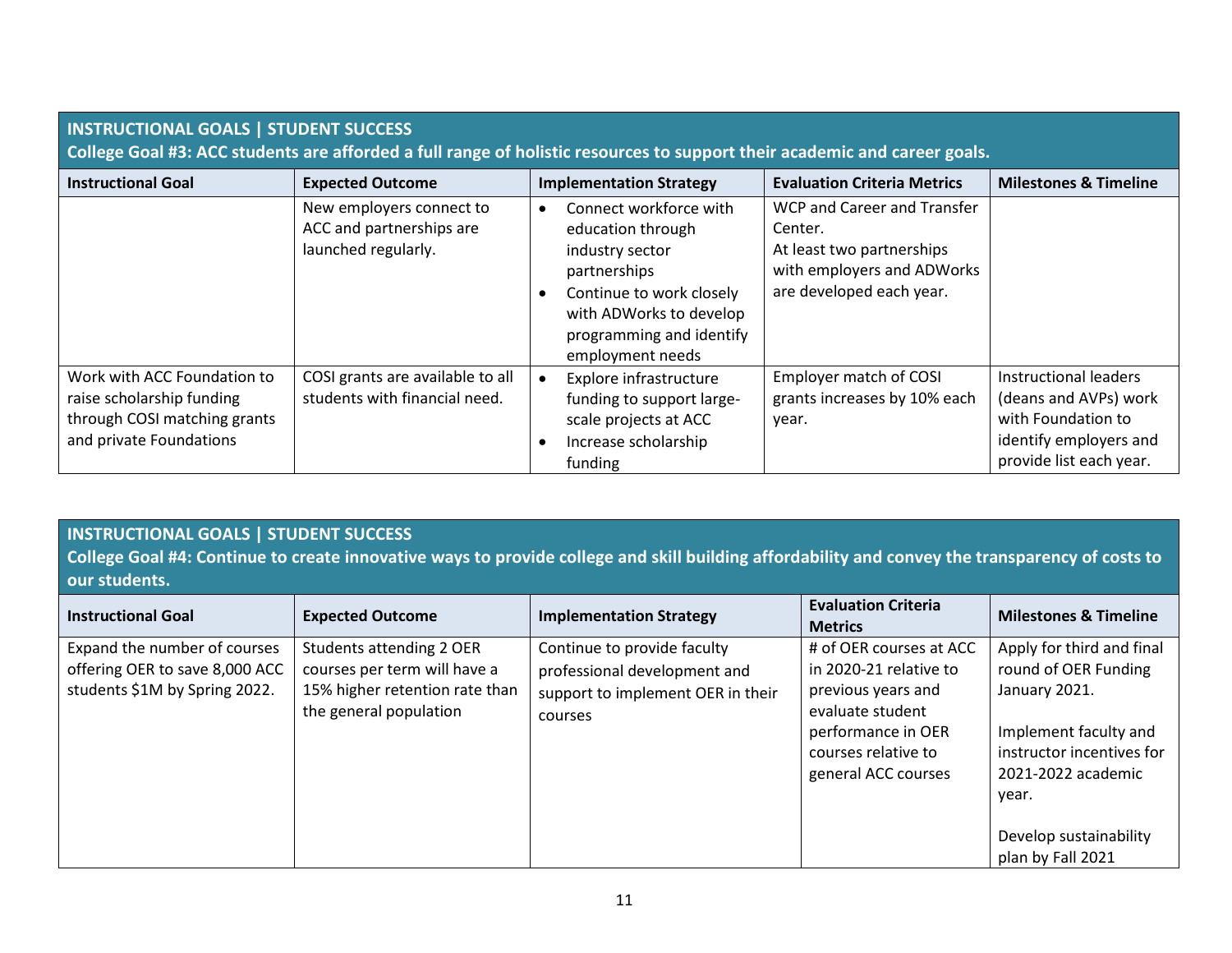#### **INSTRUCTIONAL GOALS | STUDENT SUCCESS**

**College Goal #4: Continue to create innovative ways to provide college and skill building affordability and convey the transparency of costs to our students.** 

| <b>Instructional Goal</b>                                                                                                   | <b>Expected Outcome</b>                                                                                                                   | <b>Implementation Strategy</b>                                                                                                                                                                                                  | <b>Evaluation Criteria</b><br><b>Metrics</b>                                                                                                              | <b>Milestones &amp; Timeline</b>                                                                                                                                                                                                                                              |
|-----------------------------------------------------------------------------------------------------------------------------|-------------------------------------------------------------------------------------------------------------------------------------------|---------------------------------------------------------------------------------------------------------------------------------------------------------------------------------------------------------------------------------|-----------------------------------------------------------------------------------------------------------------------------------------------------------|-------------------------------------------------------------------------------------------------------------------------------------------------------------------------------------------------------------------------------------------------------------------------------|
| Increase direct entry into<br>college-level Math and English<br>courses                                                     | ACC students who take Math<br>or English in their first<br>semester will increase 10%<br>over average of 2015-2020                        | Place English and Math in first<br>semester sequences for ACC<br>Pathway scheduling. Continue to<br>provide multiple measures for<br>placement to increase gateway<br>course or SAI course participation<br>without remediation | Evaluate the # of ACC<br>students taking Math or<br>English before their 30 <sup>th</sup><br>credit at ACC (and<br>compare that to<br>previous ACC years) | Analyze academic plans<br>annually in Fall semester<br>to ensure English and<br>Math are in the first 30<br>credits.<br>Include English and<br>Math courses in<br><b>Navigate Success</b><br>Marker implementation<br>by January 2021<br>Review completion rates<br>annually. |
| Faculty support students<br>within courses and through<br>one-on-one meetings to<br>develop a complete plan in<br>Navigate. | 10% increase in students<br>having complete Navigate<br>plans due to increased faculty<br>usage and support                               | CCR and Math faculty will<br>$\bullet$<br>emphasize program planning<br>within developmental courses<br>CTE program chairs will ensure<br>$\bullet$<br>a completion plan is up-to-date<br>in Navigate                           | At least 50% of<br>students have a<br>complete plan in<br>Navigate                                                                                        | Provide training for<br>program chairs in<br>Navigate planning by<br><b>Fall 2021</b><br><b>Review Navigate reports</b><br>for the number of<br>students with plans in<br>place.                                                                                              |
| Investigate ways to make<br>textbook costs and materials<br>fees more transparent and<br>implement a strategy.              | Students will save money on<br>textbook purchases.<br>College bookstore website<br>provides transparent<br>information on textbook costs. | Encourage faculty in all disciplines<br>to redesign courses using OER<br>material<br>Encourage faculty in all disciplines<br>to incorporate eBooks from Follet in<br>courses                                                    | <b>Courses utilizing OER</b><br>will increase 5% in 2021-<br>23<br>At least one course each<br>year will incorporate an<br>eBook                          | Each spring, reach out<br>to chairs and directors<br>regarding course fees<br>for eBooks<br><b>Continue OER</b><br>implementation (more                                                                                                                                       |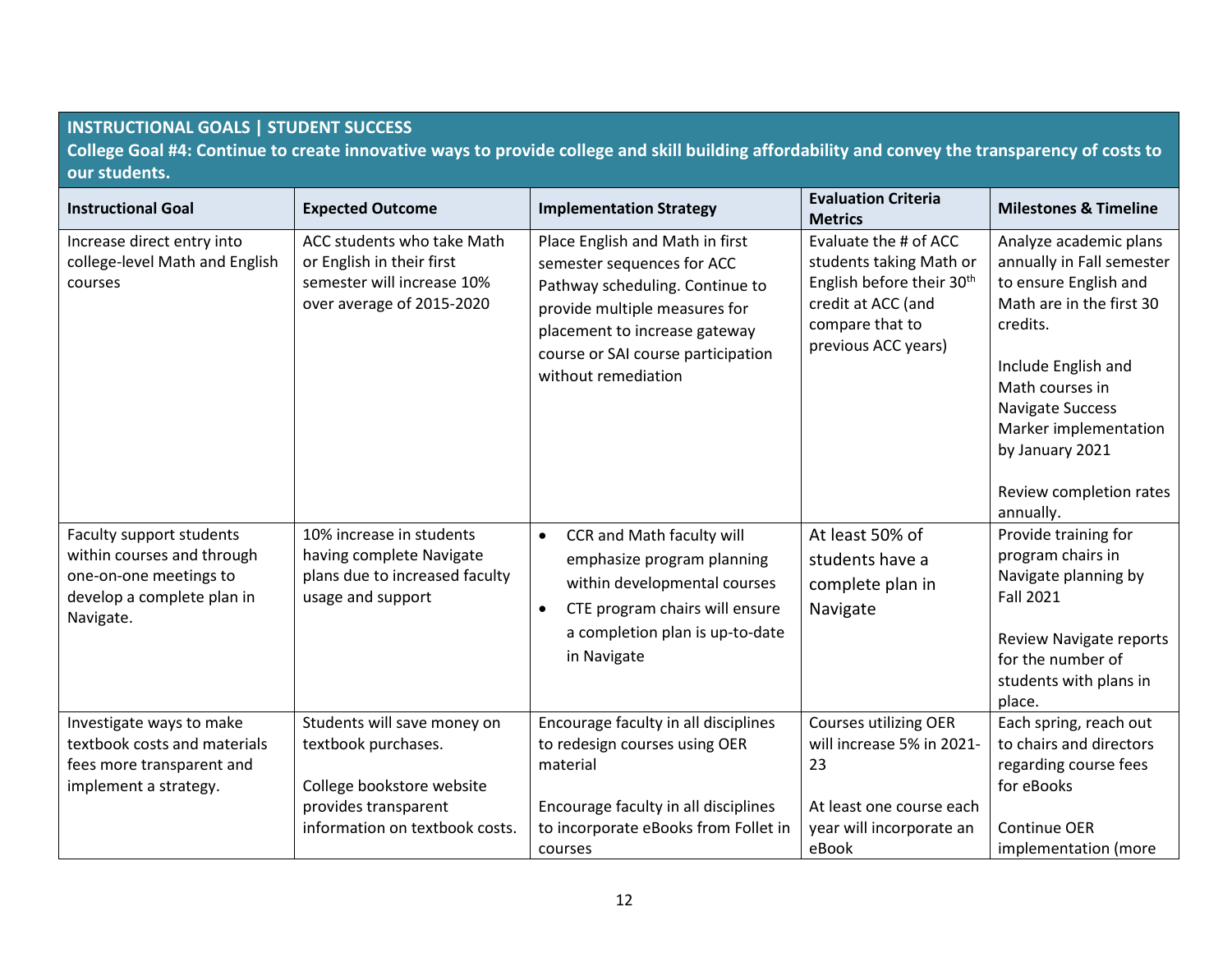| <b>INSTRUCTIONAL GOALS   STUDENT SUCCESS</b><br>College Goal #4: Continue to create innovative ways to provide college and skill building affordability and convey the transparency of costs to<br>our students. |                         |                                |                                              |                                  |
|------------------------------------------------------------------------------------------------------------------------------------------------------------------------------------------------------------------|-------------------------|--------------------------------|----------------------------------------------|----------------------------------|
| <b>Instructional Goal</b>                                                                                                                                                                                        | <b>Expected Outcome</b> | <b>Implementation Strategy</b> | <b>Evaluation Criteria</b><br><b>Metrics</b> | <b>Milestones &amp; Timeline</b> |
|                                                                                                                                                                                                                  |                         |                                |                                              | information under OER<br>goals)  |

# **INSTRUCTIONAL GOALS | EXCELLENCE IN TEACHING AND LEARNING College Goal #1: Course content will reflect the multiple social identities of students, including but not limited to race, ethnicity, gender, sexual orientation, religion, military status, ability status, socio-economic status, gender identity, age, and their intersections.**

| <b>Instructional Goal</b>                                                                                                | <b>Expected Outcome</b>                                                                                                                                                                                                                                                                                                       | <b>Implementation Strategy</b>                                                                                                                                                                                                                                                                                   | <b>Evaluation Criteria</b><br><b>Metrics</b>                                                                                                                                                                                                                                                                                                                                            | <b>Milestones &amp; Timeline</b>                                                                                                                                                                                                                                                                                                                                                                   |
|--------------------------------------------------------------------------------------------------------------------------|-------------------------------------------------------------------------------------------------------------------------------------------------------------------------------------------------------------------------------------------------------------------------------------------------------------------------------|------------------------------------------------------------------------------------------------------------------------------------------------------------------------------------------------------------------------------------------------------------------------------------------------------------------|-----------------------------------------------------------------------------------------------------------------------------------------------------------------------------------------------------------------------------------------------------------------------------------------------------------------------------------------------------------------------------------------|----------------------------------------------------------------------------------------------------------------------------------------------------------------------------------------------------------------------------------------------------------------------------------------------------------------------------------------------------------------------------------------------------|
| IEC Subcommittee on Inclusive<br>Curriculum will work to ensure<br>course content reflects<br>multiple social identities | Improved curriculum and<br>course policies reflective of<br>ACC's commitment to maintain<br>a climate of equity and<br>inclusion.<br>Increased student and faculty<br>awareness, understanding,<br>acceptance, and celebration of<br>individuals from diverse<br>cultures.<br>Reduced equity gaps in student<br>success data. | Subcommittee members will<br>$\bullet$<br>participate in professional<br>development, including but not<br>limited to the Equity Toolkit and<br>the CCA Faculty training<br>Subcommittee members will<br>$\bullet$<br>become internal trainers and<br>will distribute the training to<br>faculty and instructors | Number of<br>faculty/instructors that<br>complete Equity Toolkit<br>professional<br>development.<br>Number of<br>faculty/instructors that<br>participate as mentors<br>and mentees to reflect,<br>review, and revise<br>course materials and<br>policies.<br>Ongoing monitoring of<br>student success data<br>and equity gaps,<br>resulting in<br>closure of equity gaps<br>by AY 2025. | By AY 2021 10 faculty<br>and staff will have<br>completed the CDHE<br><b>Equity Toolkit</b><br>professional<br>development.<br>By AY 2022, 10<br>additional faculty and<br>instructors will have<br>completed the CDHE<br>Equity Toolkit.<br>By AY 2022 the IEC<br>Inclusive Curriculum<br>Subcommittee will begin<br>serving as mentors for<br>faculty and instructors<br>to reflect, review, and |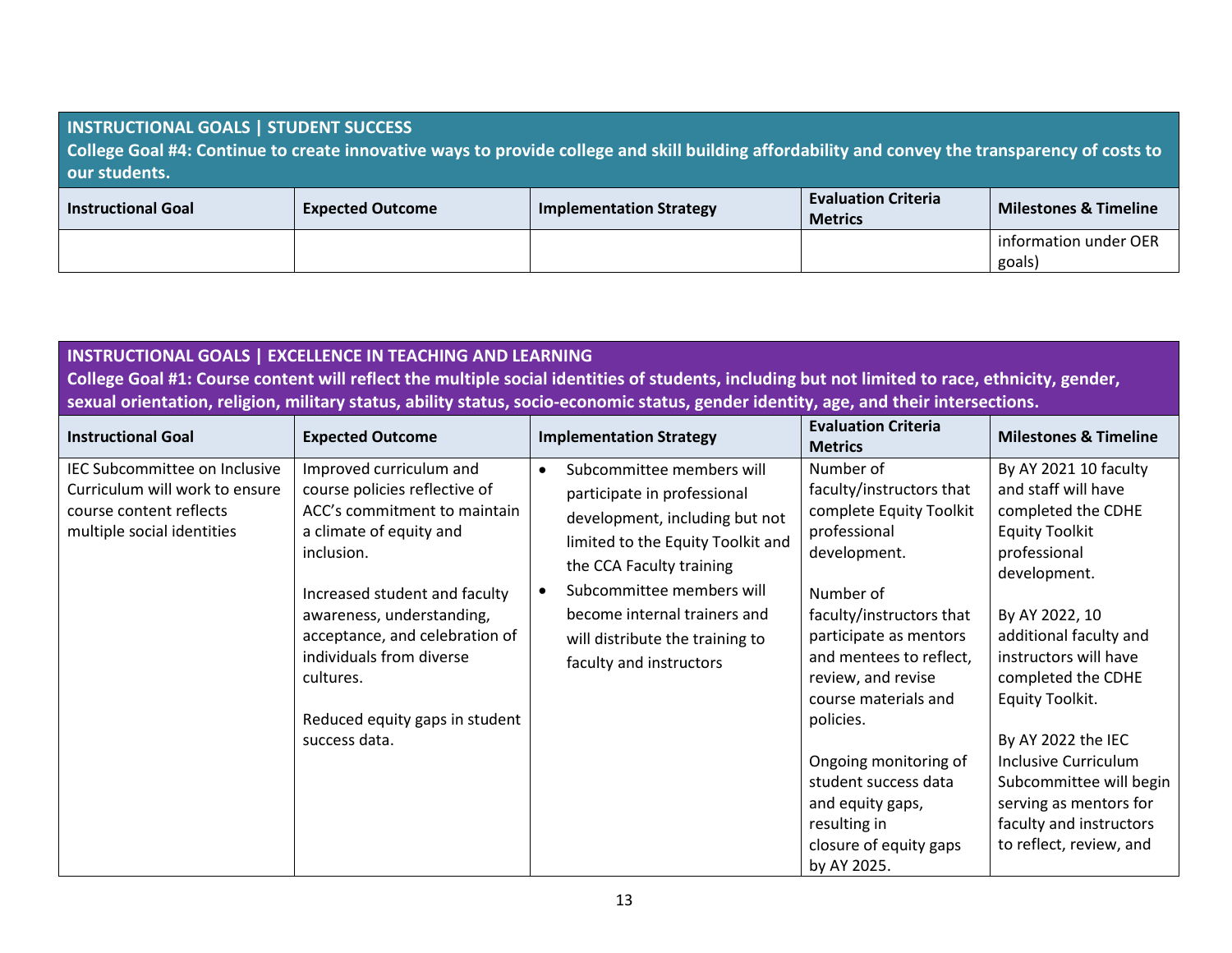# **INSTRUCTIONAL GOALS | EXCELLENCE IN TEACHING AND LEARNING College Goal #1: Course content will reflect the multiple social identities of students, including but not limited to race, ethnicity, gender, sexual orientation, religion, military status, ability status, socio-economic status, gender identity, age, and their intersections.**

| <b>Instructional Goal</b>                                                                                           | <b>Expected Outcome</b>                                                                                                                                                                                                                                                                                                                                                                                                         | <b>Implementation Strategy</b>                                                                                                                                                                                                                                                                                                                                                                                    | <b>Metrics</b>                                                                                                                                                                                                                  | <b>Milestones &amp; Timeline</b>                                                                                                                                                                                                                                                                                                          |
|---------------------------------------------------------------------------------------------------------------------|---------------------------------------------------------------------------------------------------------------------------------------------------------------------------------------------------------------------------------------------------------------------------------------------------------------------------------------------------------------------------------------------------------------------------------|-------------------------------------------------------------------------------------------------------------------------------------------------------------------------------------------------------------------------------------------------------------------------------------------------------------------------------------------------------------------------------------------------------------------|---------------------------------------------------------------------------------------------------------------------------------------------------------------------------------------------------------------------------------|-------------------------------------------------------------------------------------------------------------------------------------------------------------------------------------------------------------------------------------------------------------------------------------------------------------------------------------------|
| Diversify course offerings to<br>include additional courses that<br>represent perspectives from<br>diverse cultures | Faculty will develop curriculum<br>for new course offerings that<br>will concentrate on exploring:<br>individual differences<br>$\bullet$<br>(ethnicity, gender, race,<br>socio-economic,<br>indigenous, religion, sexual<br>orientation, disability)<br>the cultural histories of<br>$\bullet$<br>traditionally<br>underrepresented<br>populations<br>the dynamics of diversity<br>$\bullet$                                   | Strategically schedule a robust<br>$\bullet$<br>selection of courses focused on<br>diversity, equity, and inclusivity<br>(DEI) each year<br>Market courses to students<br>$\bullet$<br>Recruit diverse faculty and<br>$\bullet$<br>instructors with expertise and<br>required qualifications in the<br>selected subject areas<br>Celebrate students that partake<br>$\bullet$<br>in the in-depth education of DEI | <b>Evaluation Criteria</b><br>By 2023, 10 students<br>will earn the Diversity<br>and Global learning<br>designation.<br>Improve ratings on<br>CCSSE survey by 5<br>percentage points for<br>high impact practices<br>and equity | revise course materials<br>and policies.<br>Longitudinally assess the<br>impact on student<br>participation in DEI<br>coursework, success,<br>completion, and<br>retention each Spring<br>Review CCSS data<br>pertaining to student<br>belonging and comfort<br>Climate survey results<br>(pre- and post-survey).<br>Pre-survey conducted |
|                                                                                                                     | (inclusion, exclusion,<br>assimilation, integration,<br>pluralism)<br>social justice, injustice, and<br>$\bullet$<br>redress<br>artistic and media<br>$\bullet$<br>representations of<br>identities or groups<br>intercultural relations; and<br>$\bullet$<br>exclusionary "isms" (such<br>as racism, sexism,<br>heterosexism, ageism,<br>ableism, nationalism)<br>Increased number of students<br>that complete 4 GT Diversity | via a Diversity and Global<br>Learning Designation presented<br>annually at the Humanities<br>Awards.                                                                                                                                                                                                                                                                                                             |                                                                                                                                                                                                                                 | Spring 2020.                                                                                                                                                                                                                                                                                                                              |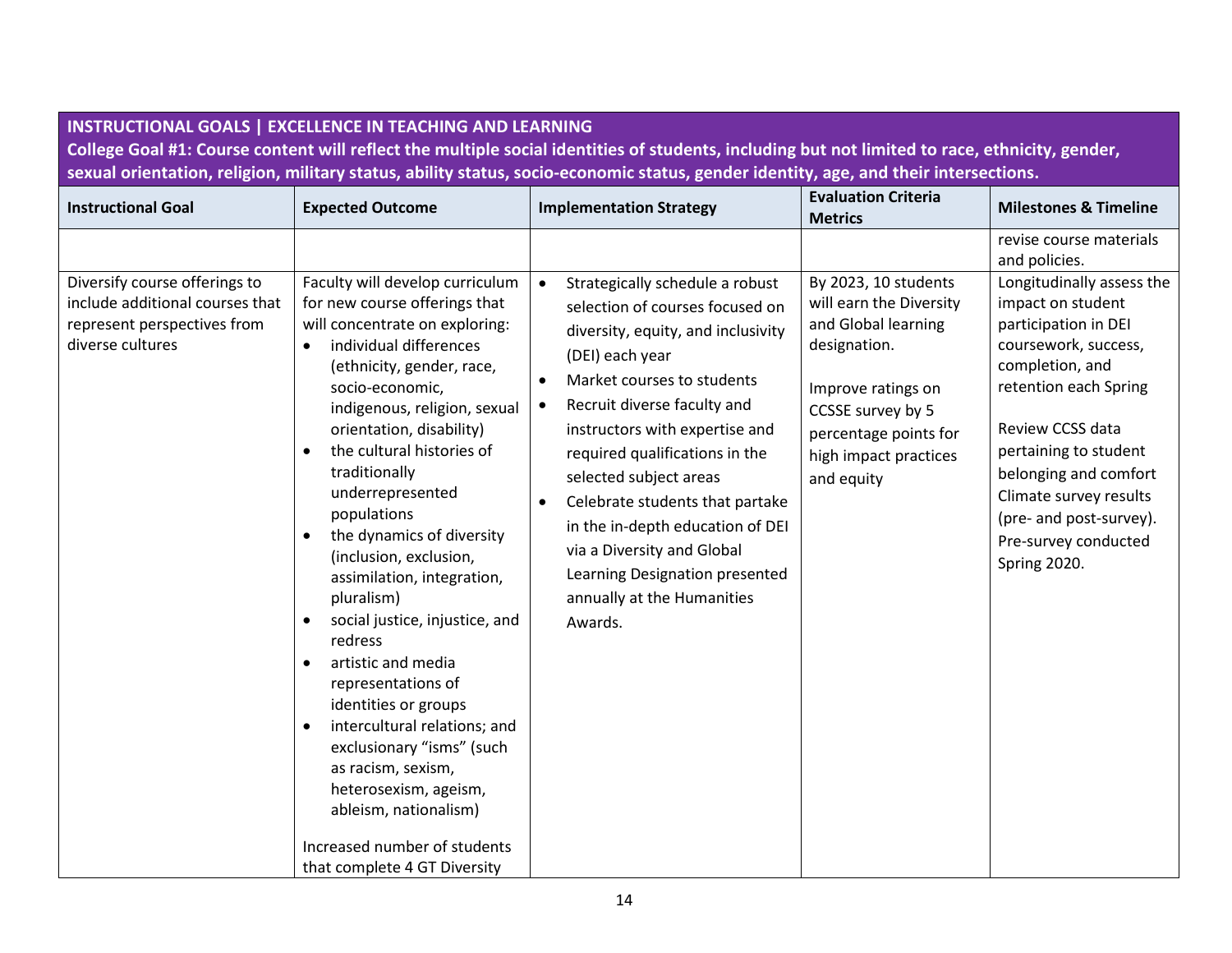| <b>INSTRUCTIONAL GOALS   EXCELLENCE IN TEACHING AND LEARNING</b><br>College Goal #1: Course content will reflect the multiple social identities of students, including but not limited to race, ethnicity, gender,<br>sexual orientation, religion, military status, ability status, socio-economic status, gender identity, age, and their intersections. |                                                                                                                                                                                                                      |                                                                                                                                                                                                                                                                                        |                                                                                                                                                                       |                                                                                                                                                     |
|------------------------------------------------------------------------------------------------------------------------------------------------------------------------------------------------------------------------------------------------------------------------------------------------------------------------------------------------------------|----------------------------------------------------------------------------------------------------------------------------------------------------------------------------------------------------------------------|----------------------------------------------------------------------------------------------------------------------------------------------------------------------------------------------------------------------------------------------------------------------------------------|-----------------------------------------------------------------------------------------------------------------------------------------------------------------------|-----------------------------------------------------------------------------------------------------------------------------------------------------|
| <b>Instructional Goal</b>                                                                                                                                                                                                                                                                                                                                  | <b>Expected Outcome</b>                                                                                                                                                                                              | <b>Implementation Strategy</b>                                                                                                                                                                                                                                                         | <b>Evaluation Criteria</b><br><b>Metrics</b>                                                                                                                          | <b>Milestones &amp; Timeline</b>                                                                                                                    |
|                                                                                                                                                                                                                                                                                                                                                            | and Global Learning<br>designated courses before<br>graduating from ACC.<br>Increased student and faculty<br>awareness, understanding,<br>acceptance, and celebration of<br>individuals from diverse<br>cultures.    |                                                                                                                                                                                                                                                                                        |                                                                                                                                                                       |                                                                                                                                                     |
| Include professional<br>development and embed into<br>faculty goals the work towards<br>inclusive excellence in content,<br>assignments, and pedagogy                                                                                                                                                                                                      | Increase the percentage of<br>faculty who include equity-<br>oriented goals in their annual<br>performance plan.<br>Reduced equity gaps in student<br>success data.                                                  | Department Chairs, Directors,<br>$\bullet$<br>and Deans will work with faculty<br>annually to encourage and<br>recommend equity-oriented<br>work/goals.<br>Edit Faculty of the Year and the<br>$\bullet$<br><b>Distinguished Faculty</b><br>nominations to include DEI<br>requirements | Percent of faculty that<br>include equity-oriented<br>goals in their annual<br>performance plan.<br>Ongoing monitoring of<br>student success data<br>and equity gaps. | By AY 2021, 80% of<br>faculty will establish and<br>complete a DEI annual<br>performance goal.<br>Closure of equity gaps<br>by AY 2025.             |
| Pursue grant opportunities to<br>fund additional professional<br>development                                                                                                                                                                                                                                                                               | Increased funding to provide<br>DEI professional development<br>opportunities for faculty and<br>instructors.<br>Increased faculty and<br>instructor participation,<br>understanding, and<br>commitment to DEI work. | Collaborate with the office of<br>$\bullet$<br>Institutional Effectiveness to<br>identify and apply for DEI<br>focused grants applicable to<br><b>ACC</b>                                                                                                                              | Number of grants<br>applied for.<br>Amount of grant dollars<br>received.<br>Ongoing monitoring of<br>student success data<br>and equity gaps.                         | Apply for at least one<br>DEI grant annually.<br>Receive at least one DEI<br>grant in the next 3<br>years.<br>Closure of equity gaps<br>by AY 2025. |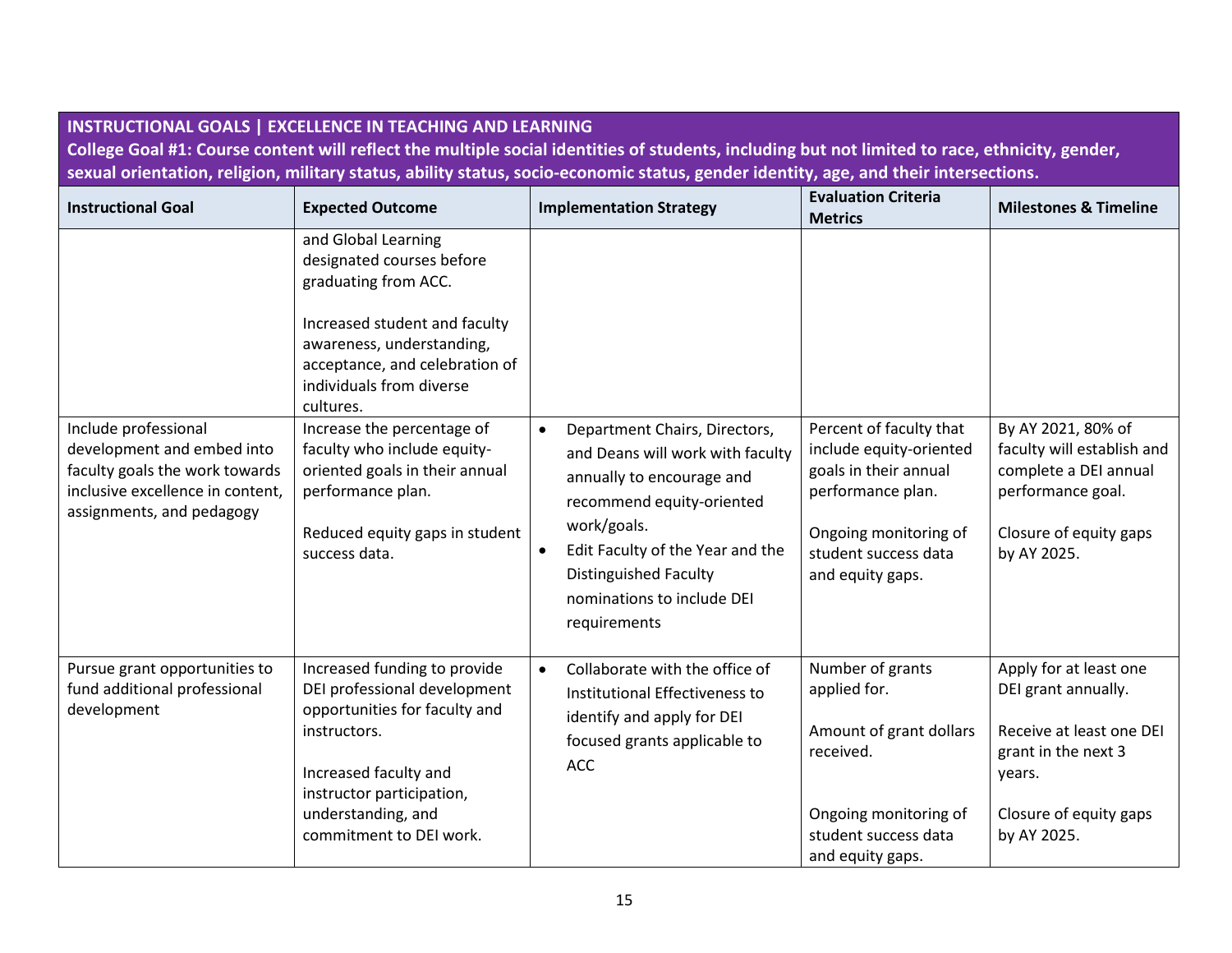| <b>INSTRUCTIONAL GOALS   EXCELLENCE IN TEACHING AND LEARNING</b><br>College Goal #1: Course content will reflect the multiple social identities of students, including but not limited to race, ethnicity, gender,<br>sexual orientation, religion, military status, ability status, socio-economic status, gender identity, age, and their intersections. |                                                                                                                                                                                                                                                                                                                               |                                                                                                                                                                                                                                                                                                                                                                                                                                                                                               |                                                                                                                                                                                                                                                                                                               |                                                                                                                                                                                                                                                                                      |
|------------------------------------------------------------------------------------------------------------------------------------------------------------------------------------------------------------------------------------------------------------------------------------------------------------------------------------------------------------|-------------------------------------------------------------------------------------------------------------------------------------------------------------------------------------------------------------------------------------------------------------------------------------------------------------------------------|-----------------------------------------------------------------------------------------------------------------------------------------------------------------------------------------------------------------------------------------------------------------------------------------------------------------------------------------------------------------------------------------------------------------------------------------------------------------------------------------------|---------------------------------------------------------------------------------------------------------------------------------------------------------------------------------------------------------------------------------------------------------------------------------------------------------------|--------------------------------------------------------------------------------------------------------------------------------------------------------------------------------------------------------------------------------------------------------------------------------------|
| <b>Instructional Goal</b>                                                                                                                                                                                                                                                                                                                                  | <b>Expected Outcome</b>                                                                                                                                                                                                                                                                                                       | <b>Implementation Strategy</b>                                                                                                                                                                                                                                                                                                                                                                                                                                                                | <b>Evaluation Criteria</b><br><b>Metrics</b>                                                                                                                                                                                                                                                                  | <b>Milestones &amp; Timeline</b>                                                                                                                                                                                                                                                     |
|                                                                                                                                                                                                                                                                                                                                                            | Reduced equity gaps in student<br>success data.                                                                                                                                                                                                                                                                               |                                                                                                                                                                                                                                                                                                                                                                                                                                                                                               |                                                                                                                                                                                                                                                                                                               |                                                                                                                                                                                                                                                                                      |
| Require the Inclusive by Design<br>course for all new full-time<br>faculty and encourage all<br>faculty to participate over the<br>next three years                                                                                                                                                                                                        | Improved curriculum and<br>course policies reflective of<br>ACC's commitment to maintain<br>a climate of equity and<br>inclusion.<br>Increased student and faculty<br>awareness, understanding,<br>acceptance, and celebration of<br>individuals from diverse<br>cultures.<br>Reduced equity gaps in student<br>success data. | Beginning Fall 2020, all new full-<br>$\bullet$<br>time faculty will complete the<br>Inclusive by Design course<br>within their first year of<br>employment.<br>Department Chairs, Directors,<br>and Deans will work with faculty<br>annually to encourage and<br>recommend non-provisional<br>faculty complete the course<br>each year.<br>Begin offering Inclusive by<br>Design in lieu of EDU 260 (Adult<br>Learning and Teaching) for CTE<br>credentialing requirements in<br>Spring 2021 | Number of<br>faculty/instructors that<br>complete the Inclusive<br>by Design Course.<br>Number of<br>faculty/instructors that<br>reflect, review, and<br>revise course materials<br>and policies after<br>completion of the<br>training.<br>Ongoing monitoring of<br>student success data<br>and equity gaps. | Ongoing: All new full-<br>time faculty will<br>complete the Inclusive<br>by Design course within<br>their first year of<br>employment.<br>By AY 2023 80% of non-<br>provisional faculty will<br>complete the inclusive<br>by Design course.<br>Closure of equity gaps<br>by AY 2025. |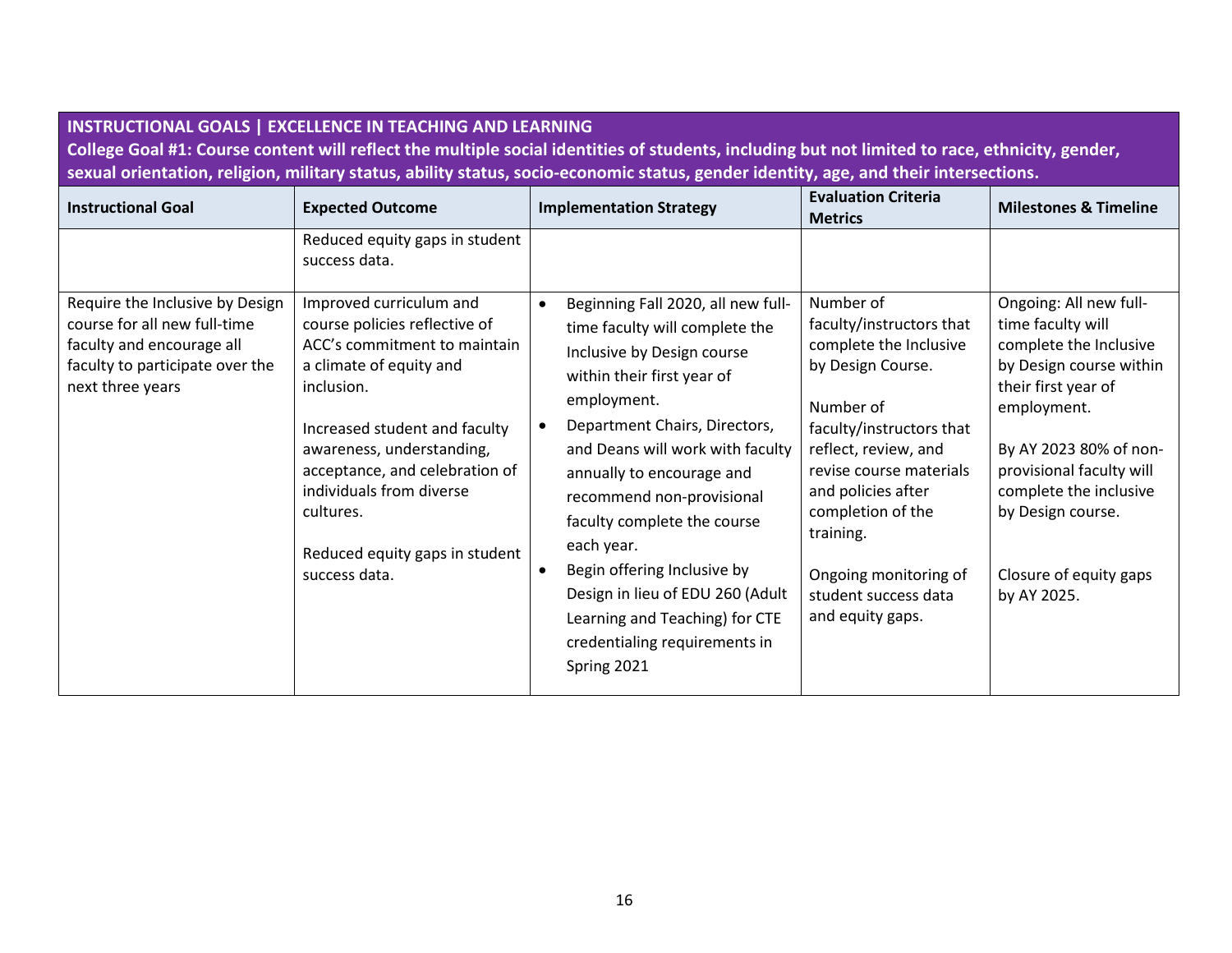#### **INSTRUCTIONAL GOALS | EXCELLENCE IN TEACHING AND LEARNING**

**College Goal #2: Expand high impact learning practices, including but not limited to service learning, study abroad, work-based learning, undergraduate research programs, learning communities, writing intensive courses, collaborative assignments and projects, diversity/global learning experiences, ePortfolios, community-based learning, internships, capstone courses and projects and first-year experiences.** 

| <b>Instructional Goal</b>                                                                                                                                                                                                                       | <b>Expected Outcome</b>                                                                                                                                                                                                                                                      | <b>Implementation Strategy</b>                                                                                                                                                                                                                                                                                                     | <b>Evaluation Criteria</b><br><b>Metrics</b>                                                                                                                                                                                               | <b>Milestones &amp; Timeline</b>                                                                                                                                                                                                       |
|-------------------------------------------------------------------------------------------------------------------------------------------------------------------------------------------------------------------------------------------------|------------------------------------------------------------------------------------------------------------------------------------------------------------------------------------------------------------------------------------------------------------------------------|------------------------------------------------------------------------------------------------------------------------------------------------------------------------------------------------------------------------------------------------------------------------------------------------------------------------------------|--------------------------------------------------------------------------------------------------------------------------------------------------------------------------------------------------------------------------------------------|----------------------------------------------------------------------------------------------------------------------------------------------------------------------------------------------------------------------------------------|
| <b>Expand professional</b><br>development related to service<br>learning for ACC instructor<br>Ongoing evaluation of High<br>Impact Practices to include<br>focused assessments for<br>service learning, study abroad,<br>and the undergraduate | All instructors will have access<br>to discipline appropriate<br>service learning professional<br>development available on an<br>annual schedule<br>Each High Impact learning<br>practice will be assessed<br>semiannually against quality<br>delivery and impact standards. | Discipline appropriate service<br>learning modules will be identified,<br>developed and deployed for use<br>during spring and fall all college<br>development events.<br>Each high impact practice will have<br>an identified champion in the<br>faculty.<br>Each focused practice will be<br>evaluated against a quality delivery | Service learning<br>professional<br>development options<br>are made available in<br>each pathway.<br><b>High Impact Practices</b><br>are evaluated<br>semiannually on a<br>rotating schedule.                                              | Needed modules<br>identified Spring 2021.<br>Modules developed fall<br>2021.<br>Deployment begins<br>Spring 2022.<br>Champions identified<br>Spring 2021.<br><b>Evaluation rubrics</b><br>developed Fall 2021.<br>HIP evaluation cycle |
| research program to achieve<br>effective practices<br>Provide faculty with<br>professional development to<br>implement engaging, dynamic,<br>high impact practices across all<br>delivery modalities                                            | Ensure faculty have access to a<br>minimum of two professional<br>development opportunities<br>every semester addressing the<br>stated goal                                                                                                                                  | and student learning impact rubric.<br>Collaborate with Megan Rector at<br><b>Center for Professional Excellence</b><br>to offer targeted trainings with<br>specific dates                                                                                                                                                         | Survey effectiveness of<br>the trainings<br>Use faculty feedback to<br>gauge intended impact<br>and satisfaction                                                                                                                           | begins Spring 2022<br>Professional<br>Development plan in<br>place by Fall 2021                                                                                                                                                        |
| In collaboration with faculty,<br>navigators, and the Career and<br>Transfer Center, provide a<br>work-based learning<br>opportunity within each<br>pathway                                                                                     | Students will have access to<br>practicums, clinicals and<br>internships in their selected<br>pathways                                                                                                                                                                       | Collaborate with Career and<br>Transfer Center to develop work-<br>based learning database.<br>Continue collaboration with current<br>and future partners in enabling<br>students have access to work-based<br>learning opportunities.                                                                                             | Assess percentages of<br>students engaged in<br>work-based learning<br>opportunities.<br>Work toward increasing<br>capacity for clinicals and<br>practicums<br>At least 10 employers<br>added to the work-<br>based database each<br>year. | Develop work-based<br>learning database by<br><b>Fall 2022</b><br>Annually review the<br>number of employers<br>added to the database                                                                                                  |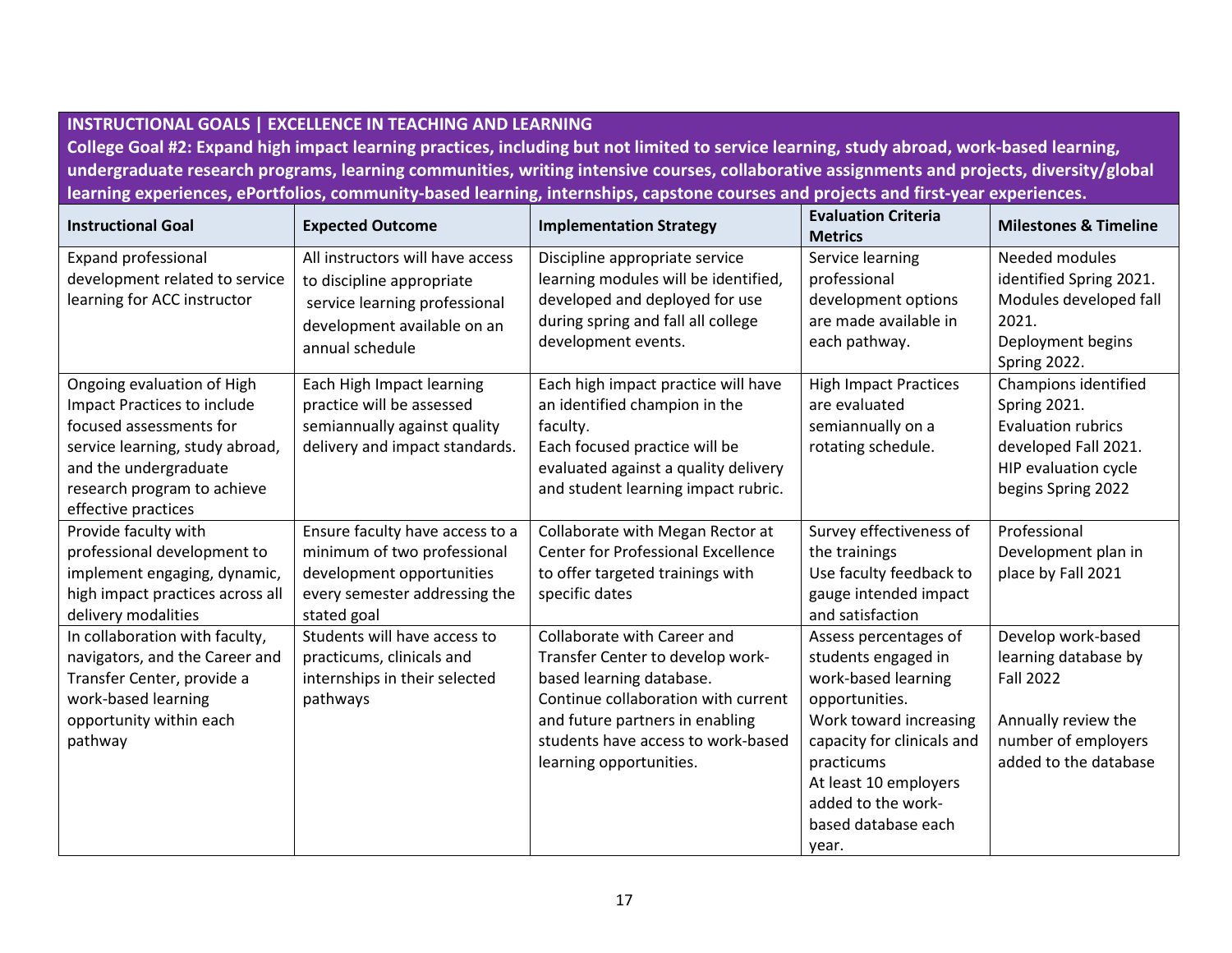| <b>INSTRUCTIONAL GOALS   EXCELLENCE IN TEACHING AND LEARNING</b><br>College Goal #3: Ensure all students, faculty and instructors have access to the leading technology necessary to be successful in learning,<br>teaching and the workforce.       |                                                                                                                                                                                                                                          |                                                                                                                                                                                                                                                                   |                                                                                                                                                                                                                                              |                                                                                                                                                                                                                                                                                        |
|------------------------------------------------------------------------------------------------------------------------------------------------------------------------------------------------------------------------------------------------------|------------------------------------------------------------------------------------------------------------------------------------------------------------------------------------------------------------------------------------------|-------------------------------------------------------------------------------------------------------------------------------------------------------------------------------------------------------------------------------------------------------------------|----------------------------------------------------------------------------------------------------------------------------------------------------------------------------------------------------------------------------------------------|----------------------------------------------------------------------------------------------------------------------------------------------------------------------------------------------------------------------------------------------------------------------------------------|
| <b>Instructional Goal</b>                                                                                                                                                                                                                            | <b>Expected Outcome</b>                                                                                                                                                                                                                  | <b>Implementation Strategy</b>                                                                                                                                                                                                                                    | <b>Evaluation Criteria</b><br><b>Metrics</b>                                                                                                                                                                                                 | <b>Milestones &amp; Timeline</b>                                                                                                                                                                                                                                                       |
| In collaboration with ACC IT<br>(Information Technology)<br>Department, expand the<br>number of classrooms<br>equipped with audio/video<br>tools for offering synchronous<br>delivery of courses for remote<br>learners                              | Any faculty member wanting<br>to teach in a collaboration<br>classroom has the opportunity.                                                                                                                                              | Lecture classrooms will be<br>equipped with audio/visual tools<br>that will enable collaboration<br>capability                                                                                                                                                    | 50% of all ACC lecture<br>classrooms will have<br>collaboration capability<br>(ability to offer<br>synchronous delivery) by<br>2021-23                                                                                                       | Evaluate the # of all<br>lecture style classrooms<br>at ACC relative to the #<br>that have collaboration<br>capability<br>Install the necessary<br>equipment by<br>December 2021.                                                                                                      |
| Ensure the necessary resources<br>and training are made<br>available to faculty and<br>instructors using instructional<br>technology.                                                                                                                | Ensure that there are ample<br>opportunities for technology<br>training for faculty.                                                                                                                                                     | Increase the quantity and quality<br>of professional development in<br>the following areas:<br><b>Technology Academy</b><br>D <sub>2</sub> L<br>$\bullet$<br>Library LibGuide<br>$\bullet$<br><b>Center for Professional</b><br>$\bullet$<br>Enrichment offerings | There will be a 25%<br>increase in professional<br>development<br>opportunities for faculty<br>relative to engage in<br>technology training.<br>Gauge how many faculty<br>have enhanced courses<br>through increased<br>technology training. | Annually encourage<br>Faculty to participate in<br>professional<br>development through<br>the annual review<br>process<br>Ensure various tools for<br>training are available<br>through the Center for<br>Professional<br>Enrichment, Tech<br>Academy, and Library by<br>December 2021 |
| eLearning to promote success<br>of faculty, instructors, and<br>students teaching and learning<br>online and remotely through<br>LMS support and<br>administration, research and<br>training related to inclusivity<br>and educational technologies, | Faculty, instructors, and<br>students will effectively use<br>LMS tools and features,<br>increase proficiency with<br>educational technologies<br>selected, implement<br>educational technologies into<br>inclusive designs, and develop | Offer webinars, self-paced<br>trainings within LMS including a<br>new workshop to train students<br>how to implement accessibility<br>guidelines, 1:1 support,<br>documentation and instructional<br>videos, professional development                             | Increase participation in<br>eLearning professional<br>development by 10%.<br>Minimum of 80% of<br>participations indicate a<br>positive satisfaction rating                                                                                 | Collect quantitative data<br>annually from Access<br>database related to<br>faculty assists,<br>webinars/workshops<br>attendance, and<br>accessibility remediation<br>and training;                                                                                                    |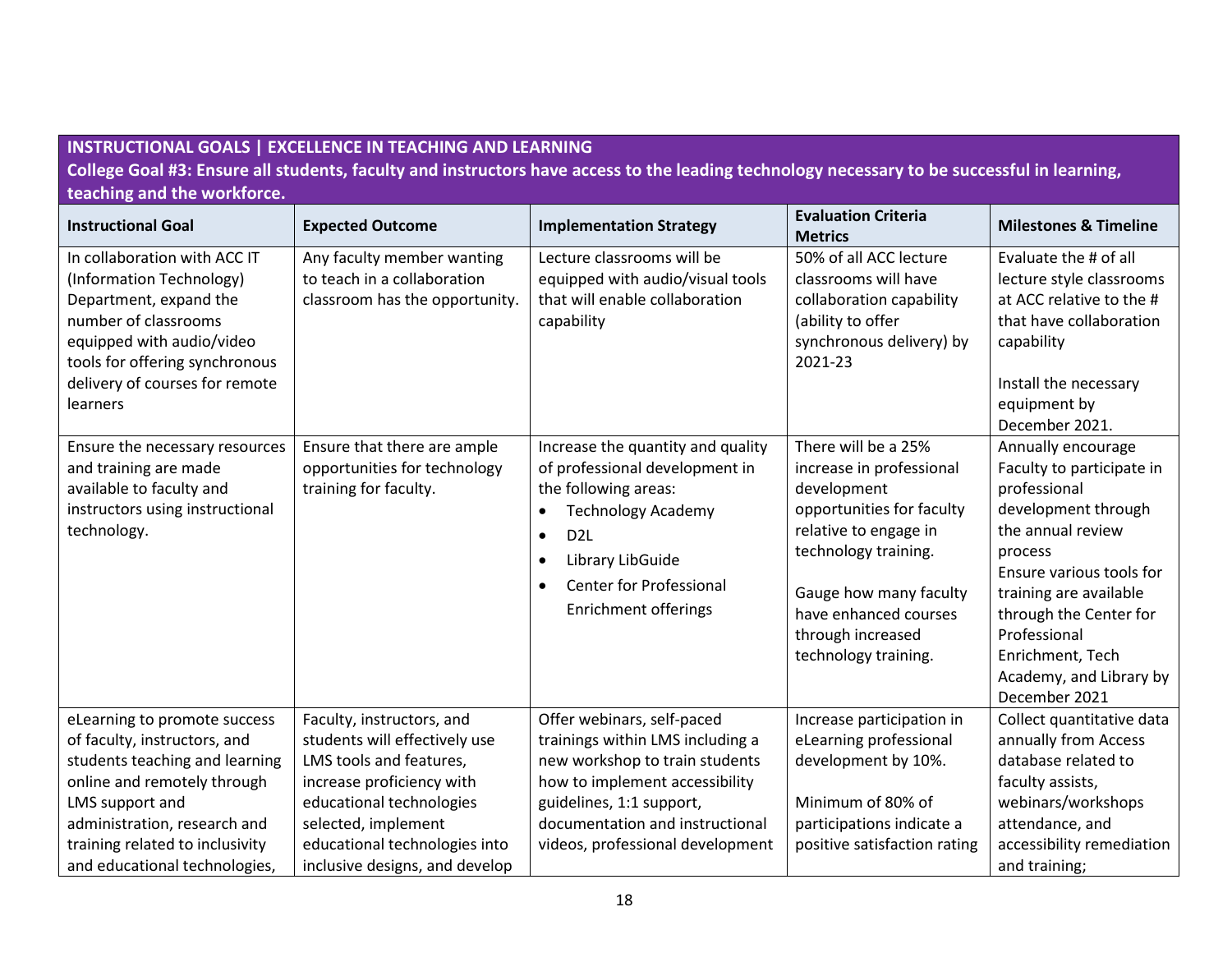# **INSTRUCTIONAL GOALS | EXCELLENCE IN TEACHING AND LEARNING College Goal #3: Ensure all students, faculty and instructors have access to the leading technology necessary to be successful in learning, teaching and the workforce.**

| <b>Instructional Goal</b>                                                                                                              | <b>Expected Outcome</b>                                                                                                                             | <b>Implementation Strategy</b>                                                                                                                                                             | <b>Evaluation Criteria</b><br><b>Metrics</b>                                                                                                                                                                                                       | <b>Milestones &amp; Timeline</b>                                                                                                                                                                       |
|----------------------------------------------------------------------------------------------------------------------------------------|-----------------------------------------------------------------------------------------------------------------------------------------------------|--------------------------------------------------------------------------------------------------------------------------------------------------------------------------------------------|----------------------------------------------------------------------------------------------------------------------------------------------------------------------------------------------------------------------------------------------------|--------------------------------------------------------------------------------------------------------------------------------------------------------------------------------------------------------|
| and accessible design and<br>implementation of<br>technologies and materials                                                           | and apply web accessibility<br>strategies.                                                                                                          | related to new technologies and<br>best practices.                                                                                                                                         | with eLearning<br>professional development<br>Ensure a minimum of 80%<br>of D2L content is<br>accessible.<br>Ensure 90% of faculty and<br>50% of instructors have<br>basic accessibility skills                                                    | Develop new qualitative<br>satisfaction survey for<br>webinars and self-paced<br>workshops by Fall 2021<br>Annually collect<br>quantitative and<br>qualitative data related<br>to accessibility audits |
| Simulation software and<br>project-based software is<br>implemented and available for<br>students in concert with ACC IT<br>Department | Gamification and project-<br>based learning through<br>technology is increased by 10%<br>in courses in 21-23                                        | Evaluate courses and programs<br>that could be enhanced with<br>gamification or project-based<br>learning through enhanced<br>technology and provide a strategy<br>to upgrade the courses. | Evaluate the number of<br>courses identified for an<br>upgrade through<br>enhanced project-based<br>learning or gamification<br>through technology and<br>evaluate the number of<br>courses in the re-design<br>process to enhance these<br>tools. | Review opportunities<br>for simulation software<br>and project-based<br>software by May 2022.<br>Implement simulation<br>and project-based tools<br>by May 2023.                                       |
| Align budgets to meet<br>instructional priorities                                                                                      | Instructional goals will be<br>aligned with the ACC budget.<br>Budgeting and funding will be<br>transparent for all employees<br>within Instruction | Work with Fiscal Services to<br>$\bullet$<br>receive monthly budget<br>reports for Deans, AVPs, and<br>VPs.<br>Associate Instructional goals<br>$\bullet$<br>with budgetary needs.         | All instructional goals with<br>financial needs will be<br>aligned to ACC budget.                                                                                                                                                                  | Budget reports available<br>to VPs by May 2022.<br>Budget reports available<br>to all org owners by<br>December 2022.                                                                                  |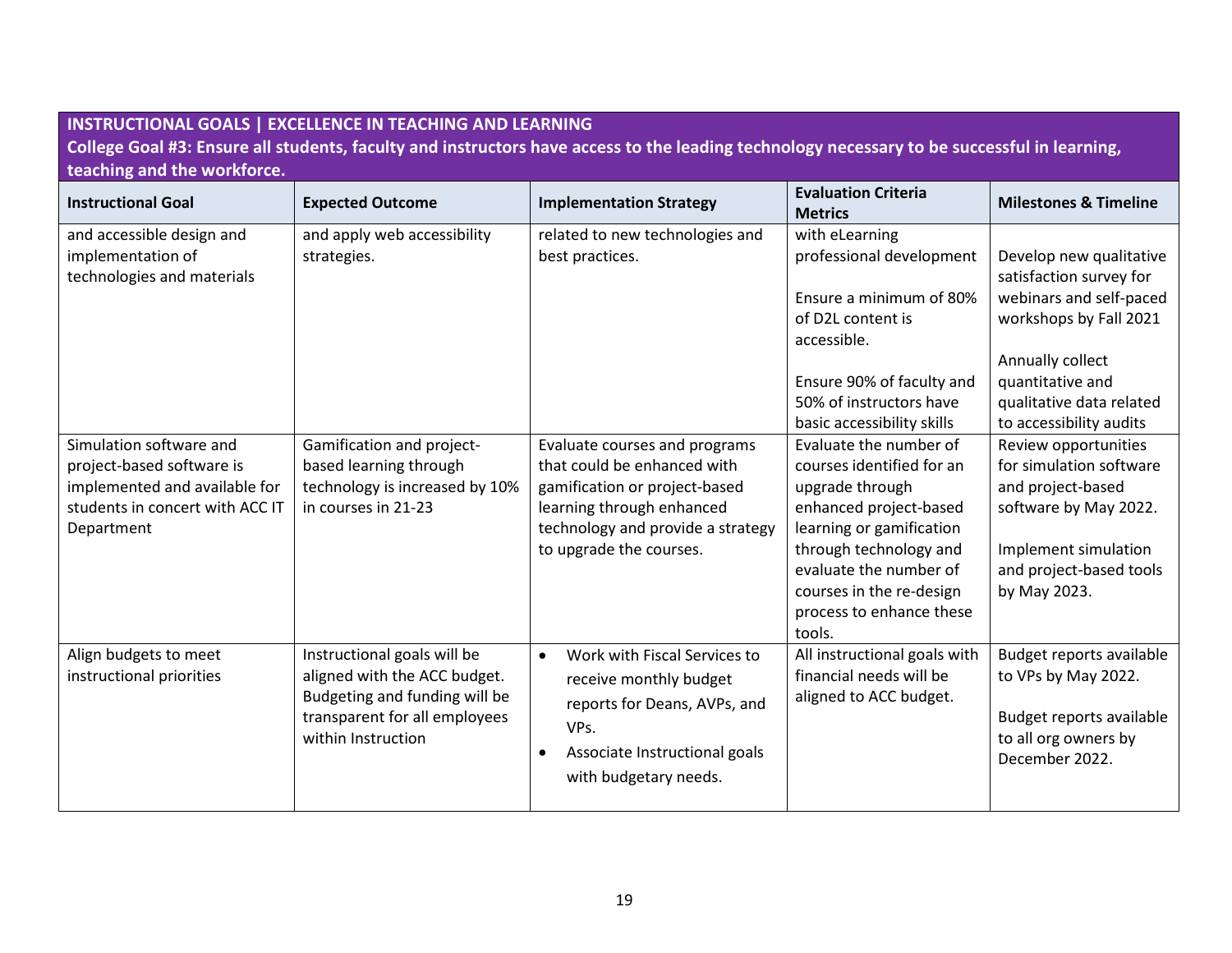| <b>INSTRUCTIONAL GOALS   EXCELLENCE IN TEACHING AND LEARNING</b>                                                                                                                         |                                                                                                                                                                                                                    |                                                                                                                                                                                                                                                                                                                |                                                                                                                                                                             |                                                                                                                                                                                                                 |  |  |
|------------------------------------------------------------------------------------------------------------------------------------------------------------------------------------------|--------------------------------------------------------------------------------------------------------------------------------------------------------------------------------------------------------------------|----------------------------------------------------------------------------------------------------------------------------------------------------------------------------------------------------------------------------------------------------------------------------------------------------------------|-----------------------------------------------------------------------------------------------------------------------------------------------------------------------------|-----------------------------------------------------------------------------------------------------------------------------------------------------------------------------------------------------------------|--|--|
|                                                                                                                                                                                          | College Goal #4: Engage ACC instructors in shared governance and provide opportunities for them to participate in a variety of campus                                                                              |                                                                                                                                                                                                                                                                                                                |                                                                                                                                                                             |                                                                                                                                                                                                                 |  |  |
| activities.                                                                                                                                                                              |                                                                                                                                                                                                                    |                                                                                                                                                                                                                                                                                                                |                                                                                                                                                                             |                                                                                                                                                                                                                 |  |  |
| <b>Instructional Goal</b>                                                                                                                                                                | <b>Expected Outcome</b>                                                                                                                                                                                            | <b>Implementation Strategy</b>                                                                                                                                                                                                                                                                                 | <b>Evaluation Criteria Metrics</b>                                                                                                                                          | <b>Milestones &amp; Timeline</b>                                                                                                                                                                                |  |  |
| Investigate the opportunity to<br>create a lecturer position that<br>provides instructors with the<br>opportunity to carry a full load<br>and earn a full-time salary<br>(livable wage). | CCCS colleges have an<br>opportunity to review a new<br>position. A lecturer position<br>that falls in between full-time<br>faculty and part-time<br>instructor.                                                   | Collaborate with CCCS, the<br>$\bullet$<br>systemwide Instructor<br>Council and System<br>Presidents to draft a<br>lecturer job description<br>and determine pay range.<br>Conduct a return on<br>$\bullet$<br>investment (ROI) analysis<br>of hiring lecturers in large<br>ACC departments.                   | Job description and pay range<br>for a lecturer position<br>approved by Fall 2023.<br>Analysis of ROI for large<br>departments complete.                                    | Dependent on CCCS<br>timeline.                                                                                                                                                                                  |  |  |
| Encourage instructor<br>participation in advisory board<br>meetings and departmental<br>meetings                                                                                         | Instructors are more involved<br>at the department level and<br>are participating in greater<br>numbers in advisory board<br>meetings and departmental<br>meetings.                                                | Discuss instructor<br>$\bullet$<br>involvement at DCD<br>Council meetings<br>Encourage department<br>$\bullet$<br>chairs and directors to<br>include instructors in<br>advisory board meetings<br>Encourage department<br>$\bullet$<br>chairs and directors to<br>invite instructors to<br>department meetings | All industry advisory board<br>meetings have at least one<br>instructor in attendance.<br>Department meetings have at<br>least 10% of instructors<br>present.               | Reach out to<br>department chairs Fall<br>2021 to set expectation<br>of instructor<br>involvement.<br>Review attendance of<br>instructors in advisory<br>board meetings and<br>department meetings<br>annually. |  |  |
| Form an Instructor Advisory<br>Council at ACC and elect a<br>representative to participate in<br>the CCCS Instructor Advisory<br>Council                                                 | ACC Instructors will have an<br>advisory board to participate in<br>the shared governance of<br>Instruction. ACC instructors will<br>have a representative to voice<br>concerns and serve as a liaison<br>to CCCS. | Solicit instructors from<br>$\bullet$<br>department chairs and<br>directors<br>Create a founding group of<br>$\bullet$<br>instructors to launch an<br>instructor council                                                                                                                                       | At least one representative<br>from each department is<br>actively participating in<br><b>Instructor Council</b><br><b>Instructor Council executive</b><br>team is in place | An Instructor Advisory<br>Council will be in place<br>by Fall 2021.<br>An instructor<br>representative will be<br>identified by December<br>2020.                                                               |  |  |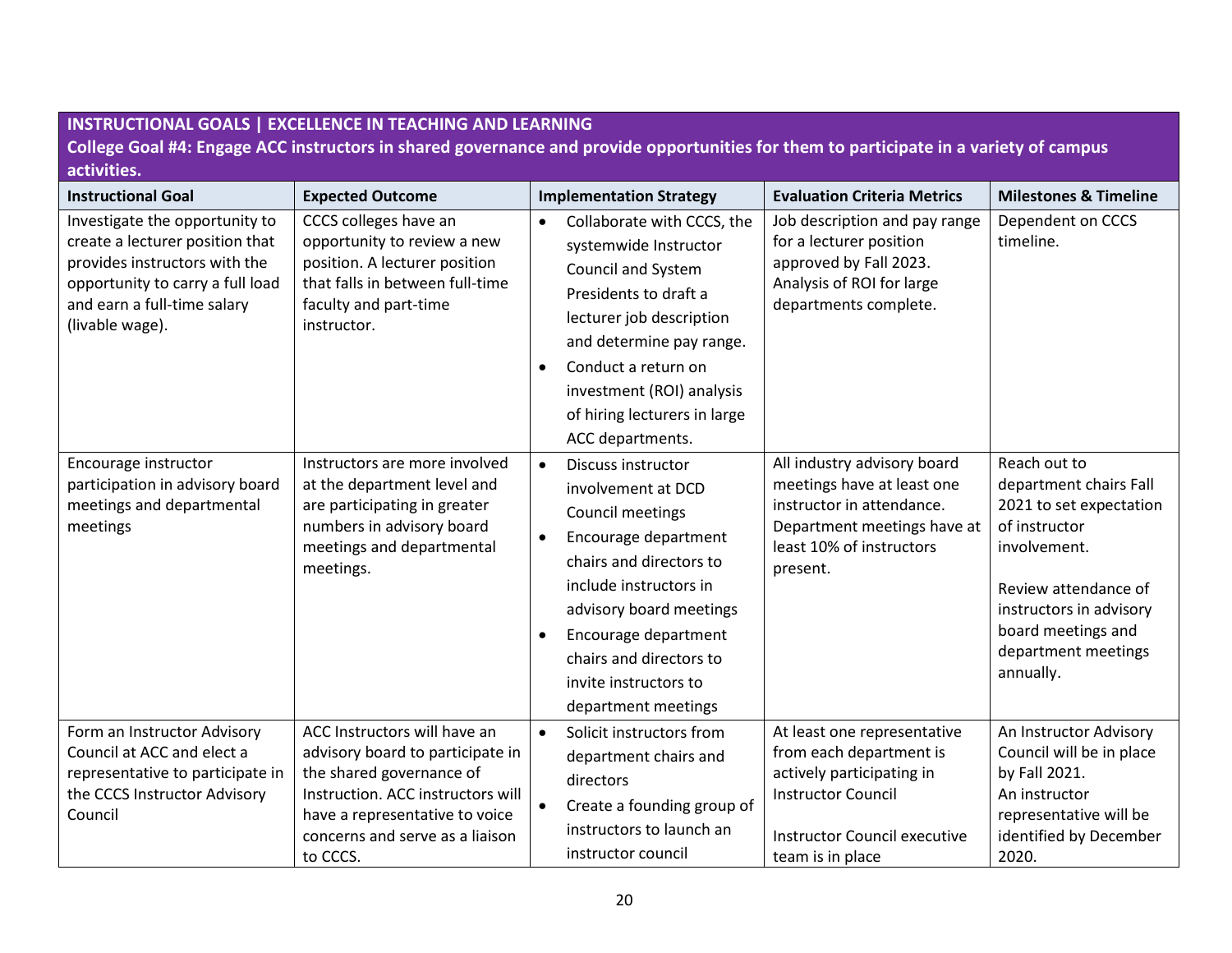#### **INSTRUCTIONAL GOALS | EXCELLENCE IN TEACHING AND LEARNING**

**College Goal #4: Engage ACC instructors in shared governance and provide opportunities for them to participate in a variety of campus activities.** 

| <b>Instructional Goal</b>                                                                                                                                                                                                                                                                                                     | <b>Expected Outcome</b>                                                                                     | <b>Implementation Strategy</b>                                                                                                                                                                                                                                                                                                                                                                                                                                                                                                                                 | <b>Evaluation Criteria Metrics</b>                                                                                                                                                                                                                                                          | <b>Milestones &amp; Timeline</b> |
|-------------------------------------------------------------------------------------------------------------------------------------------------------------------------------------------------------------------------------------------------------------------------------------------------------------------------------|-------------------------------------------------------------------------------------------------------------|----------------------------------------------------------------------------------------------------------------------------------------------------------------------------------------------------------------------------------------------------------------------------------------------------------------------------------------------------------------------------------------------------------------------------------------------------------------------------------------------------------------------------------------------------------------|---------------------------------------------------------------------------------------------------------------------------------------------------------------------------------------------------------------------------------------------------------------------------------------------|----------------------------------|
| Continue to evaluate and                                                                                                                                                                                                                                                                                                      | Instructors at ACC will feel                                                                                | Identify an instructor to<br>$\bullet$<br>serve as the ACC<br>representative for the<br><b>CCCS Instructor Advisory</b><br>Council<br>Work with fiscal services<br>$\bullet$                                                                                                                                                                                                                                                                                                                                                                                   | <b>Instructor Council meets</b><br>monthly with at least 10% of<br>instructors in attendance.<br>Instructor pay at ACC is                                                                                                                                                                   | Timeline dependent on            |
| improve instructor<br>employment experience to<br>address:<br>Compensation for<br>professional development<br>and department meetings<br>Competitive pay for all<br>$\bullet$<br>levels (Level I, II, and III)<br>Benefit eligibility<br>$\bullet$<br>Sick leave<br>$\bullet$<br>Inclusive culture and<br>access to resources | connected to the institution.<br>Instructors will have improved<br>compensation and<br>employment benefits. | and Cabinet to align<br>instructor pay with sister<br>colleges in CCCS<br>Implement compensation<br>$\bullet$<br>for instructors'<br>participation in<br>professional development<br>and department meetings<br>Implement state legislated<br>$\bullet$<br>requirement for sick leave<br>for instructors<br>Develop a mentoring<br>$\bullet$<br>program for part time<br>instructors through the<br><b>Center for Professional</b><br>Enrichment<br>Develop an instructor<br>$\bullet$<br>Capstone project for the<br><b>Instructor Advancement</b><br>Program | aligned with sister colleges by<br>Fall 2022.<br><b>Employment practices</b><br>directed by SP 3-10b are<br>implemented by Spring 2021.<br>Professional development<br>enhancements for instructors<br>through the Center for<br>Professional enrichment are<br>implemented by Spring 2022. | CCCS timeline.                   |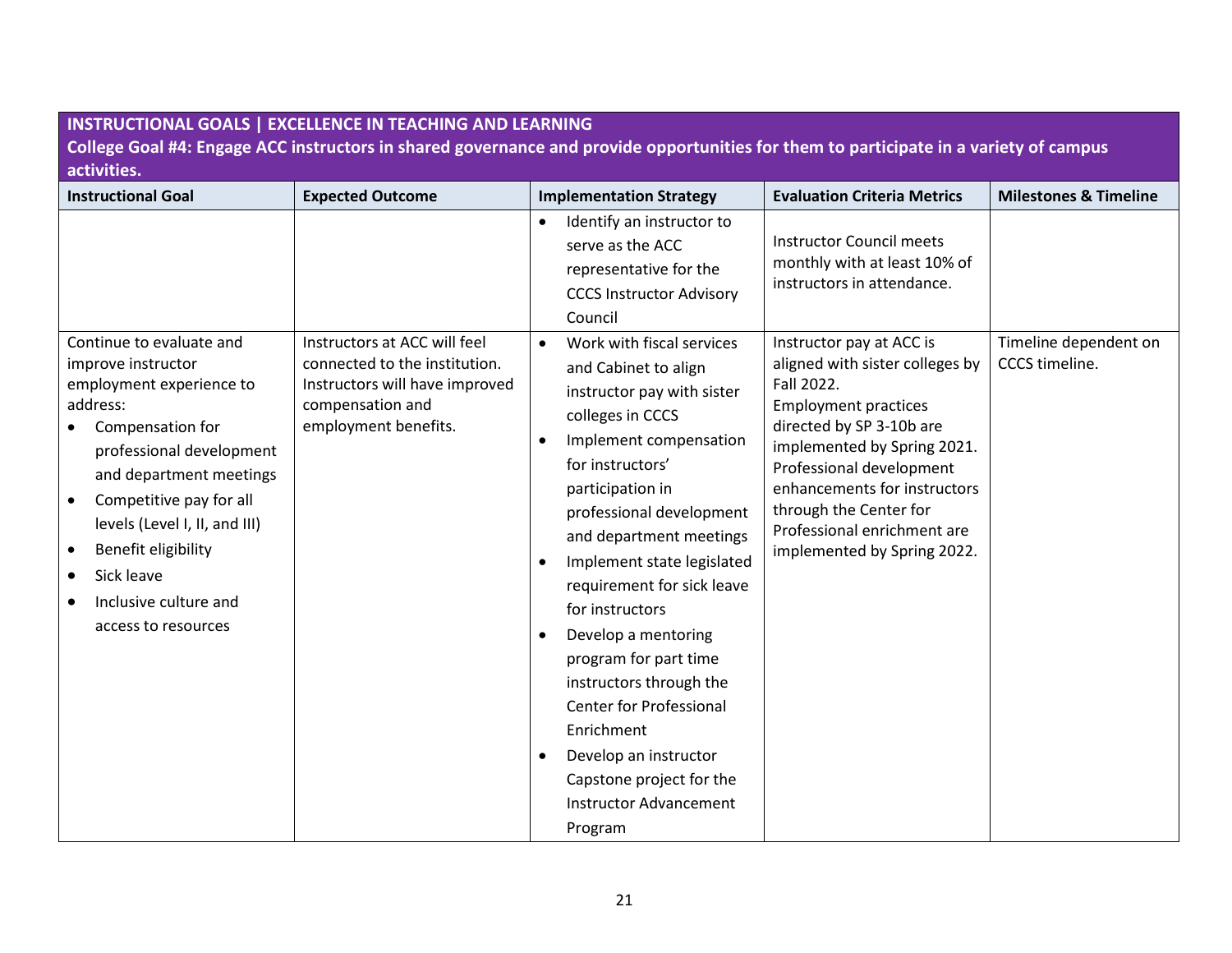# **INSTRUCTIONAL GOALS | EXCELLENCE IN TEACHING AND LEARNING College Goal #4: Engage ACC instructors in shared governance and provide opportunities for them to participate in a variety of campus activities.**

| <b>Instructional Goal</b>                                                     | <b>Expected Outcome</b>                                                                                                                                                                                                                             | <b>Implementation Strategy</b>                                                                                                                                                                                                                                                                       | <b>Evaluation Criteria Metrics</b>                                                                                                                                                                                                                    | <b>Milestones &amp; Timeline</b>                                                                                                                                                                                                                         |
|-------------------------------------------------------------------------------|-----------------------------------------------------------------------------------------------------------------------------------------------------------------------------------------------------------------------------------------------------|------------------------------------------------------------------------------------------------------------------------------------------------------------------------------------------------------------------------------------------------------------------------------------------------------|-------------------------------------------------------------------------------------------------------------------------------------------------------------------------------------------------------------------------------------------------------|----------------------------------------------------------------------------------------------------------------------------------------------------------------------------------------------------------------------------------------------------------|
| Continue to integrate<br><b>Concurrent Enrollment</b><br>instructors into ACC | <b>Concurrent Enrollment (CE)</b><br>instructors feel more<br>connection to ACC.<br>CE instructors have greater<br>access to ACC tools and<br>technology.<br>CE instructors participate in<br>regular ACC professional<br>development and meetings. | Provide regular<br>$\bullet$<br>professional development<br>Create new CE instructor<br>$\bullet$<br>orientation<br>Add student evaluations to<br>∙<br>all CE courses<br>Provide opportunity for CE<br>$\bullet$<br>instructors to meet with<br>liaisons and other<br>department members<br>annually | 80% of all new CE instructors<br>complete the New CE<br><b>Instructor Orientation</b><br>A minimum of 10% of CE<br>instructors participate in ACC<br>professional development.<br>At least 75% of CE instructors<br>participate in annual<br>meeting. | A professional<br>development schedule<br>for CE instructors is in<br>place by Fall 2021.<br>All CE courses have<br>student evaluations<br>associated with them by<br><b>Fall 2021</b><br>A New CE Instructor<br>Orientation in place by<br>Spring 2022. |

## **INSTRUCTIONAL GOALS | EQUITY AND INCLUSION**

**College Goal #1: Enhance recruitment, retention, and support for underrepresented and non-underrepresented students across the college.** 

| <b>Instructional Goal</b>                                                                                                                                                                                      | <b>Expected Outcome</b>                                                                                                                                                                                                    | <b>Implementation Strategy</b>                                                                                    | <b>Evaluation Criteria Metrics</b>                              | <b>Milestones &amp; Timeline</b>                                                                                                                                                                                                   |
|----------------------------------------------------------------------------------------------------------------------------------------------------------------------------------------------------------------|----------------------------------------------------------------------------------------------------------------------------------------------------------------------------------------------------------------------------|-------------------------------------------------------------------------------------------------------------------|-----------------------------------------------------------------|------------------------------------------------------------------------------------------------------------------------------------------------------------------------------------------------------------------------------------|
| The LSAMP program and<br>Englewood Scholars are<br>models for recruiting and<br>retaining underrepresented<br>students. Sustain the programs<br>through additional rounds of<br>grants and post-grant funding. | Round three LSAMP funding<br>will be secured. Faculty will be<br>educated to be knowledgeable<br>participants in the recruiting<br>and student learning support<br>of the LSAMP and Englewood<br>Scholars student cohorts. | Provide professional<br>development for faculty<br>designed to identify, recruit,<br>retain, and support students | Grants secured and faculty<br>development options<br>developed. | Apply for round 3<br>LSAMP funding through<br>NSF. Spring 2021.<br>Provide professional<br>development for faculty<br>in LSAMP and<br><b>Englewood Scholars</b><br>recruitment and support<br>participation beginning<br>Fall 2021 |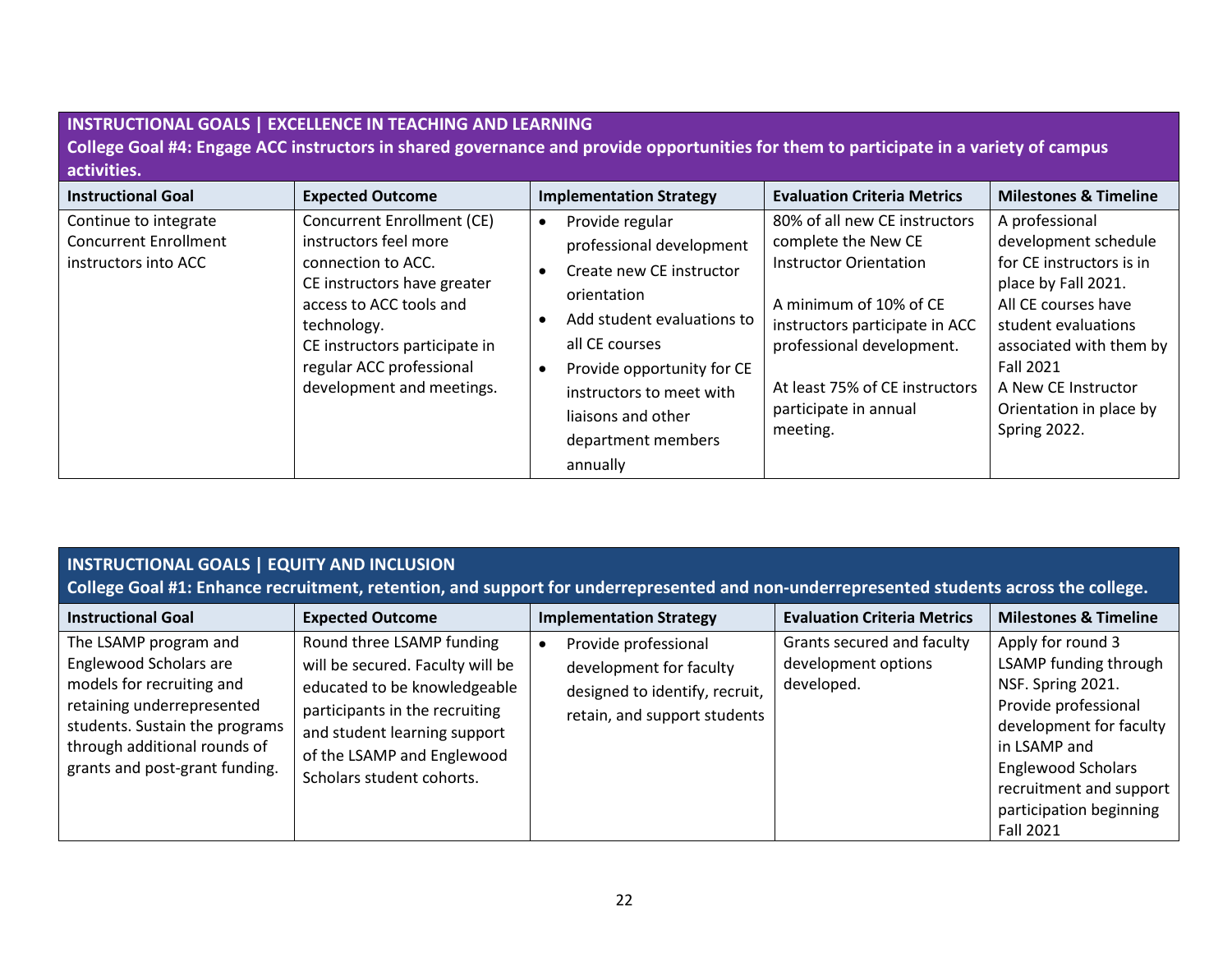| <b>INSTRUCTIONAL GOALS   EQUITY AND INCLUSION</b><br>College Goal #1: Enhance recruitment, retention, and support for underrepresented and non-underrepresented students across the college. |                                                                                                                                                                                                                                                                                                                           |                                                                                                                                                                                                                                                                                                                                                                                                                                                                                                                                                                                                                 |                                                                                                                                                                                                                                                                                                                                                                           |                                                                                                                                                                                                                                                                                                                                                                                |
|----------------------------------------------------------------------------------------------------------------------------------------------------------------------------------------------|---------------------------------------------------------------------------------------------------------------------------------------------------------------------------------------------------------------------------------------------------------------------------------------------------------------------------|-----------------------------------------------------------------------------------------------------------------------------------------------------------------------------------------------------------------------------------------------------------------------------------------------------------------------------------------------------------------------------------------------------------------------------------------------------------------------------------------------------------------------------------------------------------------------------------------------------------------|---------------------------------------------------------------------------------------------------------------------------------------------------------------------------------------------------------------------------------------------------------------------------------------------------------------------------------------------------------------------------|--------------------------------------------------------------------------------------------------------------------------------------------------------------------------------------------------------------------------------------------------------------------------------------------------------------------------------------------------------------------------------|
| <b>Instructional Goal</b>                                                                                                                                                                    | <b>Expected Outcome</b>                                                                                                                                                                                                                                                                                                   | <b>Implementation Strategy</b>                                                                                                                                                                                                                                                                                                                                                                                                                                                                                                                                                                                  | <b>Evaluation Criteria Metrics</b>                                                                                                                                                                                                                                                                                                                                        | <b>Milestones &amp; Timeline</b>                                                                                                                                                                                                                                                                                                                                               |
| Improve access for<br>underrepresented students via<br>Supplemental Academic<br>Instruction (SAI) initiatives                                                                                | Decrease percent of students<br>of color diverted to<br>developmental math and<br>English from standardized<br>testing.<br>Increase the proportion of<br>students of color that<br>complete college-level math<br>and English in their first year at<br>ACC.<br>Reduce equity gaps in college-<br>level math and English. | Implement default<br>$\bullet$<br>placement for college-level<br>math and English (college-<br>level course paired with a<br>coreg course)<br>Keep SAI Plan updated<br>$\bullet$<br>Collect and analyze data to<br>$\bullet$<br>track the closure of equity<br>gaps, retention, and<br>completion rates<br>Update placement language<br>$\bullet$<br>Develop CCR 094 curriculum<br>$\bullet$<br>Implement ENG SAI<br>$\bullet$<br>Develop pathway specific<br>$\bullet$<br>corequisite math curriculum<br>Implement Math SAI Fall<br>$\bullet$<br>2022<br>Continue with SAI Task<br>$\bullet$<br>Force meetings | Student demographics,<br>success data, and other<br>Pathways KPIs will be<br>collected for students<br>enrolled in ENG 121 and the<br>gateway math courses<br>during AY 2018, 2019, and<br>2020 to establish a<br>benchmark.<br>Ongoing collection of data<br>will occur to compare<br>student success and closure<br>of equity gaps pre- and<br>post-SAI implementation. | Implement SAI and<br>default placement for<br>ENG by SP2020.<br>Implement SAI and<br>default placement for<br>MAT by Fall 2022.<br>Less than 10% of ACC<br>students will be placed<br>in developmental<br>mathematics and<br>English by Summer<br>2022.<br>Longitudinally assess the<br>closure of equity gaps<br>and improved student<br>completion over the<br>next 5 years. |
| Increase work-based learning<br>opportunities across all<br>pathways to increase                                                                                                             | Increase work-based learning<br>opportunities across all ACC<br>pathways by 10% by 21-23.                                                                                                                                                                                                                                 | Career and Transfer and<br><b>Workforce and Community</b><br>Programs staff will work with                                                                                                                                                                                                                                                                                                                                                                                                                                                                                                                      | Evaluate the current<br>number of ACC WBL<br>opportunities through the                                                                                                                                                                                                                                                                                                    | See Student Success,<br>College Goal #1 for<br>work-based learning                                                                                                                                                                                                                                                                                                             |
| representation by<br>underrepresented populations.<br>Provides additional exposure<br>to industry earlier in their<br>pathway. (Work-based learning<br>disproportionately supports           | This includes internships,<br>apprenticeships, pre-<br>apprenticeships, and job<br>shadow opportunities.                                                                                                                                                                                                                  | Deans, Department Chairs,<br>faculty, and industry to help<br>convene and facilitate the co-<br>creation of new WBL<br>opportunities for ACC students.                                                                                                                                                                                                                                                                                                                                                                                                                                                          | creation of a<br>comprehensive database<br>(which doesn't exist yet)<br>and evaluate new additions<br>or increases in WBL as more<br>are created and added.                                                                                                                                                                                                               | timeline and milestones                                                                                                                                                                                                                                                                                                                                                        |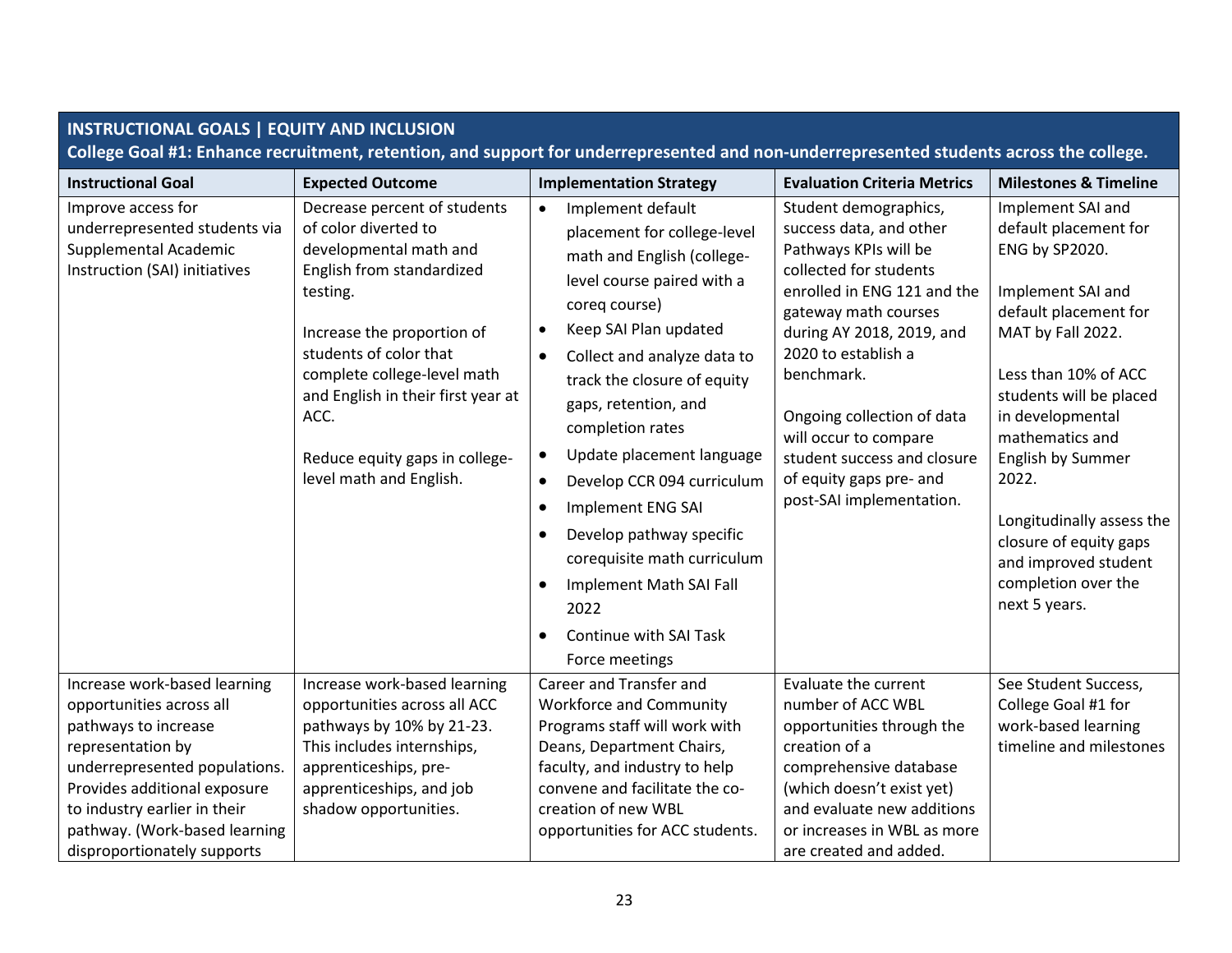| <b>INSTRUCTIONAL GOALS   EQUITY AND INCLUSION</b><br>College Goal #1: Enhance recruitment, retention, and support for underrepresented and non-underrepresented students across the college.   |                                                                                                                                          |                                                                                                                                                                                                                                                                                                      |                                                                                                                                                                                                                                                   |                                                                                                                                                                                               |  |
|------------------------------------------------------------------------------------------------------------------------------------------------------------------------------------------------|------------------------------------------------------------------------------------------------------------------------------------------|------------------------------------------------------------------------------------------------------------------------------------------------------------------------------------------------------------------------------------------------------------------------------------------------------|---------------------------------------------------------------------------------------------------------------------------------------------------------------------------------------------------------------------------------------------------|-----------------------------------------------------------------------------------------------------------------------------------------------------------------------------------------------|--|
| <b>Instructional Goal</b>                                                                                                                                                                      | <b>Expected Outcome</b>                                                                                                                  | <b>Implementation Strategy</b>                                                                                                                                                                                                                                                                       | <b>Evaluation Criteria Metrics</b>                                                                                                                                                                                                                | <b>Milestones &amp; Timeline</b>                                                                                                                                                              |  |
| underrepresented students to<br>improve outcomes.)<br>Expand student recruitment in<br>middle schools and high                                                                                 | ACC student population will be<br>more diversified, especially in                                                                        | Work with CE and<br>$\bullet$<br>Admissions to reach out to                                                                                                                                                                                                                                          | Increase percentage of<br>underrepresented students                                                                                                                                                                                               | A Health Pathway<br>recruitment plan for                                                                                                                                                      |  |
| schools with high populations<br>of underrepresented students.<br>Focus on programs such as<br>Allied Health and Nursing<br>where the representation of<br>underrepresented students is<br>low | the Health Pathway.<br>ACC underrepresented<br>students will be more informed<br>in making academic and career<br>choices.               | middle schools in<br>Englewood and Sheridan<br><b>School Districts</b><br>$\bullet$<br>Develop pathway plans for<br>Englewood and Sheridan<br>School District high schools                                                                                                                           | in Health pathways by 10%<br>Increase matriculation of<br>Englewood and Sheridan<br>students by 10% each year.                                                                                                                                    | middle school and high<br>school students in<br>Englewood and<br>Sheridan is in place by<br>Fall 2021.<br>CE staff have regular<br>meetings with middle                                       |  |
|                                                                                                                                                                                                |                                                                                                                                          | <b>Expand the Partners in</b><br>$\bullet$<br>Completion program to<br>include Littleton High School<br>and Sheridan High School<br>Develop a recruitment plan<br>$\bullet$<br>for the Health pathway that<br>includes middle school and<br>high school students in<br><b>Englewood and Sheridan</b> |                                                                                                                                                                                                                                                   | school and high school<br>counselors in<br>Englewood and<br>Sheridan-at least two<br>meetings each<br>semester.<br>The Partners in<br>Completion is present in<br>Sheridan by Spring<br>2022. |  |
| Review selective admissions<br>policies for cultural<br>competence and to remove<br>barriers for underrepresented<br>students                                                                  | Ensure policies do not<br>inadvertently hamper entry of<br>underrepresented students to<br>programs that utilize selective<br>admissions | Evaluate selective admissions<br>policies for each program<br>utilizing data to measure<br>progress in enhancing<br>representation of<br>underrepresented students<br>Periodic conversations with<br>program chairs and directors in<br>boosting representation of                                   | Increase the percentage of<br>underrepresented students<br>in the selective admissions<br>programs.<br>Term by term percentage<br>increases of<br>underrepresented students<br>in the programs<br>Periodic discussions with<br>program chairs and | Conduct thorough<br>evaluation by December<br>2021.<br>Annually review<br>selective admissions<br>process.                                                                                    |  |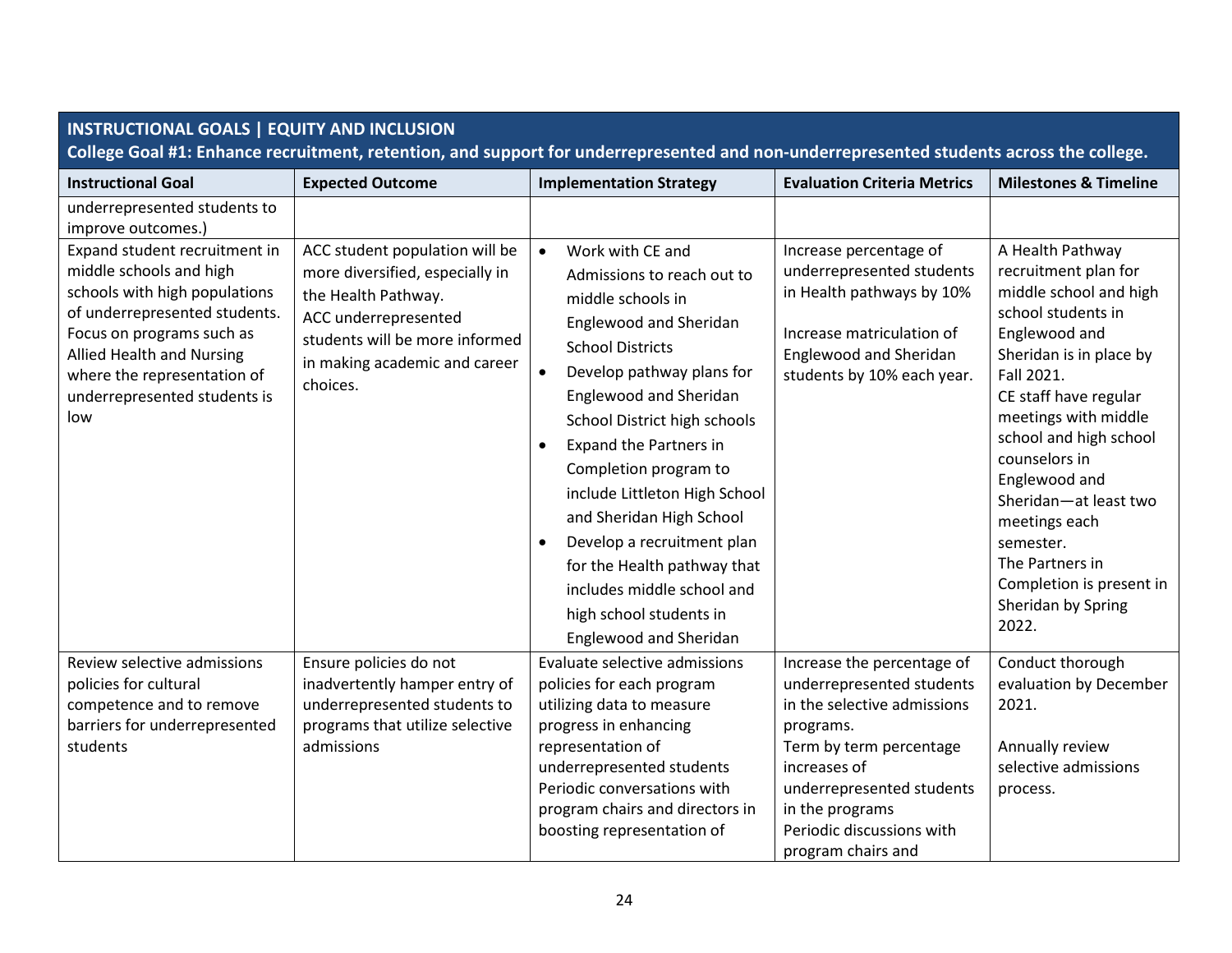| <b>INSTRUCTIONAL GOALS   EQUITY AND INCLUSION</b><br>College Goal #1: Enhance recruitment, retention, and support for underrepresented and non-underrepresented students across the college.                        |                                                                                                                                                                                                                                           |                                                                                                                                                                                                                                                                                                                                                                                                                                                                                                                |                                                                                                                                                                                                                                                                                                                                       |                                                                                                                                                   |
|---------------------------------------------------------------------------------------------------------------------------------------------------------------------------------------------------------------------|-------------------------------------------------------------------------------------------------------------------------------------------------------------------------------------------------------------------------------------------|----------------------------------------------------------------------------------------------------------------------------------------------------------------------------------------------------------------------------------------------------------------------------------------------------------------------------------------------------------------------------------------------------------------------------------------------------------------------------------------------------------------|---------------------------------------------------------------------------------------------------------------------------------------------------------------------------------------------------------------------------------------------------------------------------------------------------------------------------------------|---------------------------------------------------------------------------------------------------------------------------------------------------|
| <b>Instructional Goal</b>                                                                                                                                                                                           | <b>Expected Outcome</b>                                                                                                                                                                                                                   | <b>Implementation Strategy</b>                                                                                                                                                                                                                                                                                                                                                                                                                                                                                 | <b>Evaluation Criteria Metrics</b>                                                                                                                                                                                                                                                                                                    | <b>Milestones &amp; Timeline</b>                                                                                                                  |
|                                                                                                                                                                                                                     |                                                                                                                                                                                                                                           | underrepresented students in<br>the targeted programs                                                                                                                                                                                                                                                                                                                                                                                                                                                          | directors in assessing<br>progress through<br>quantifiable data                                                                                                                                                                                                                                                                       |                                                                                                                                                   |
| Formalize diverse delivery<br>methods to include HyFlex and<br>Real-Time Remote to better<br>support underrepresented<br>students, including parenting<br>students, first generation, and<br>Pell-eligible students | Improved student satisfaction<br>due to increased options and<br>flexibility to meet education<br>and career goals.<br>Improved enrollment.<br>Decreased rate of withdrawal.<br>Increased course completion.<br>Reduction in equity gaps. | Academic leadership will<br>$\bullet$<br>collaborate to update the<br>course section numbering<br>and AP 9-30<br>Training will be provided to<br>$\bullet$<br>school assistants, program<br>chairs, department chairs,<br>and directors to streamline<br>schedule production and the<br>incorporation of new<br>modalities<br>Program chairs will<br>$\bullet$<br>collaborate with<br>department chairs,<br>directors, and deans to<br>strategically schedule<br>alternative delivery options<br>for students. | Modality enrollment rate.<br>Student withdrawal rate will<br>decrease by 2%.<br>Course success data will<br>remain steady or slight<br>increase.<br>Equity gaps of pre- and<br>post-new modality<br>implementation will close<br>by 3 percentage points.<br>Student satisfaction on<br>CCSSE will increase by 5<br>percentage points. | Perform analysis of<br>courses for HyFlex and<br>Real Time Remote by<br>May 2021.<br>Incorporate new<br>modalities no later than<br>AY 2022-2023. |
| Partner with Sturm<br>representatives of AD Works!<br>to diversify student population                                                                                                                               | Increased recruitment of<br>underrepresented and<br>underserved students at the<br><b>Sturm Collaboration Campus.</b>                                                                                                                     | <b>Sturm Campus Director and</b><br>Senior Navigator meet monthly<br>with AD Works, the WIOA Youth<br>Workforce Specialist, and the<br>Adult Literacy Specialist.<br>Develop seamless transitions of<br>clients served by these agencies                                                                                                                                                                                                                                                                       | Increase recruitment of<br>underserved and<br>underrepresented students<br>by 5% at the Sturm<br><b>Collaboration Campus.</b>                                                                                                                                                                                                         | Monthly meetings are<br>initiated by Fall 2021.<br>Plan for seamless<br>transitions in place by<br>May 2022.                                      |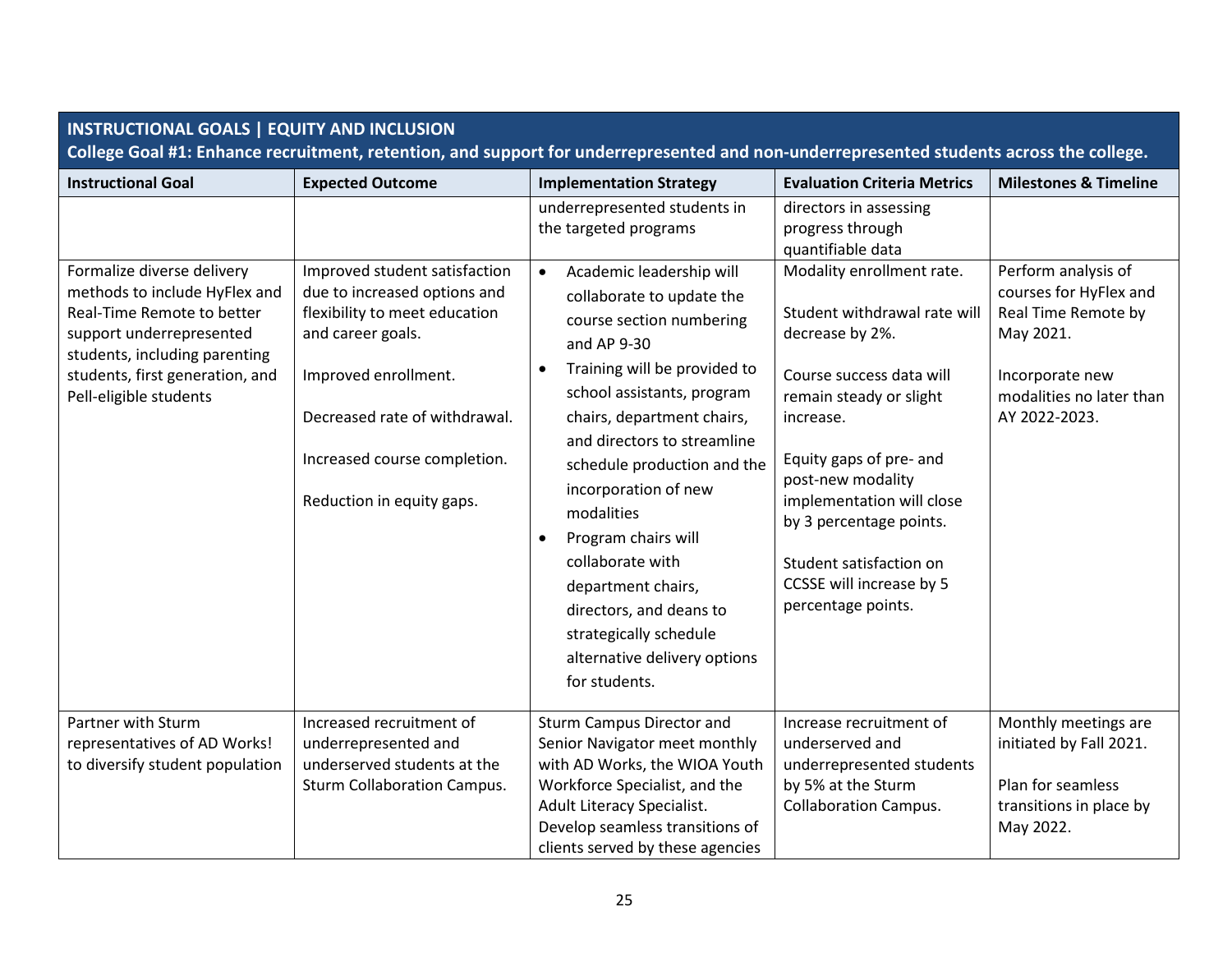| <b>INSTRUCTIONAL GOALS   EQUITY AND INCLUSION</b><br>College Goal #1: Enhance recruitment, retention, and support for underrepresented and non-underrepresented students across the college. |                         |                                |                                    |                                  |
|----------------------------------------------------------------------------------------------------------------------------------------------------------------------------------------------|-------------------------|--------------------------------|------------------------------------|----------------------------------|
| <b>Instructional Goal</b>                                                                                                                                                                    | <b>Expected Outcome</b> | <b>Implementation Strategy</b> | <b>Evaluation Criteria Metrics</b> | <b>Milestones &amp; Timeline</b> |
|                                                                                                                                                                                              |                         | into ACC programs of study and |                                    |                                  |
|                                                                                                                                                                                              |                         | apprenticeship opportunities.  |                                    |                                  |

| <b>INSTRUCTIONAL GOALS   EQUITY AND INCLUSION</b>                                                                                   |                                                                                                                                                                                                               |                                                                                                                                                                                                                                                 |                                                                                                                                                                                                 |                                                                                                                                                                                                     |
|-------------------------------------------------------------------------------------------------------------------------------------|---------------------------------------------------------------------------------------------------------------------------------------------------------------------------------------------------------------|-------------------------------------------------------------------------------------------------------------------------------------------------------------------------------------------------------------------------------------------------|-------------------------------------------------------------------------------------------------------------------------------------------------------------------------------------------------|-----------------------------------------------------------------------------------------------------------------------------------------------------------------------------------------------------|
| College Goal #2: Demonstrate commitment to Culturally Responsive Pedagogy and college policies that are accessible for all students |                                                                                                                                                                                                               |                                                                                                                                                                                                                                                 |                                                                                                                                                                                                 |                                                                                                                                                                                                     |
| (prospective, current, and alumni).<br><b>Instructional Goal</b>                                                                    | <b>Expected Outcome</b>                                                                                                                                                                                       | <b>Implementation Strategy</b>                                                                                                                                                                                                                  | <b>Evaluation Criteria Metrics</b>                                                                                                                                                              | <b>Milestones &amp; Timeline</b>                                                                                                                                                                    |
| Require the Inclusive by Design<br>course for all new faculty and<br>add to faculty goals for<br>returning faculty                  | All new faculty will be oriented<br>to ACC's commitment to<br>Inclusive Excellence by<br>participating in the Inclusive by<br>Design class.<br>Student experience in ACC's<br>courses will be more inclusive. | Address requirement for<br>Inclusive by Design at Deans<br>meeting.<br>Notify all faculty supervisors of<br>the new requirement for new<br>faculty.<br>Discuss equity goals at DCD<br>Council meeting to include<br>Inclusive by Design course. | All (100%) of new faculty<br>will participate in the<br>Inclusive by Design course.<br>For existing faculty, at least<br>10% of them will take the<br>Inclusive by Design class<br>each Spring. | AY2021-22 faculty<br>goals to include an<br>equity goal.<br>Communication on<br>Inclusive by Design<br>sent out to all Faculty<br>and Instructors each<br>December for Spring<br>enrollment         |
| Continue to support the<br>implementation of the Equity<br>Toolkit throughout disciplines<br>and departments                        | Faculty will have a working<br>knowledge of all elements of<br>the equity toolkit.                                                                                                                            | Faculty professional<br>development module created<br>Deans continue to work with<br>each department on<br>implementing the Equity Toolkit<br>Deans will document the<br>implementation of Equity Toolkit<br>usage within each department.      | All departments will have<br>explored the Equity Toolkit<br>by December 2022.                                                                                                                   | Fall 2021-Launch a<br>professional<br>development module<br>through the Center<br>Each semester deans<br>will identify at least 2<br>departments to<br>support integration of<br>the Equity Toolkit |
| Instruction to participate in the<br>development of an Inclusive<br><b>Excellence Plan in</b>                                       | The Inclusive Excellence Plan<br>(IE Plan) will be developed with<br>input from Instruction.                                                                                                                  | IEC to identify a faculty<br>$\bullet$<br>member to serve on the EIC<br><b>Executive Committee</b>                                                                                                                                              | A faculty member will serve<br>on the IEC Executive<br>Committee                                                                                                                                | Timeline determined<br>by the Chief Inclusive<br><b>Excellence Officer</b>                                                                                                                          |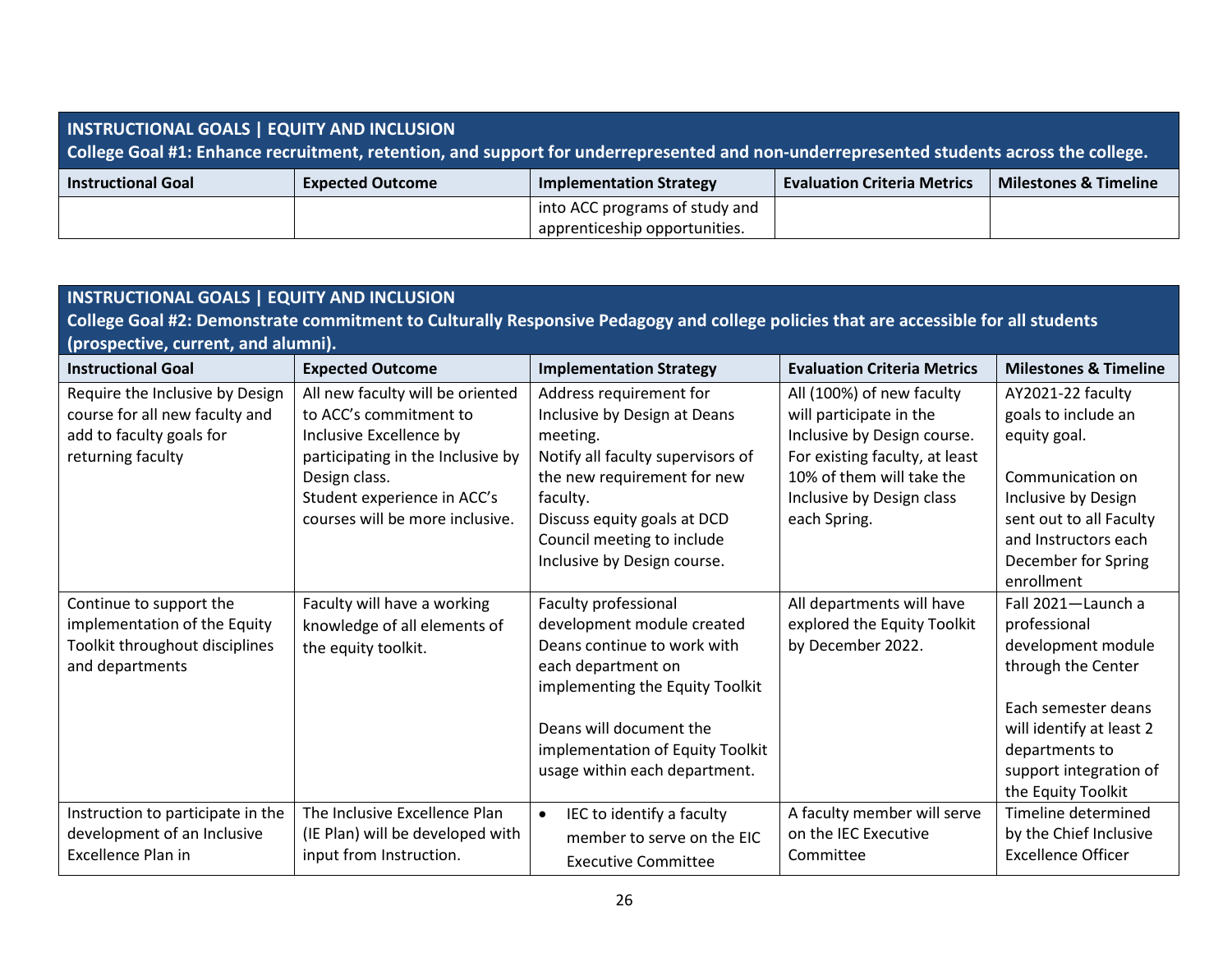| <b>INSTRUCTIONAL GOALS   EQUITY AND INCLUSION</b>                                                                                                                                                                             |                                                                                                                                                |                                                                                                                                                                                                                                                             |                                                                                                                                                                                                                                                                                             |                                                                                                                                                                                                                                                             |
|-------------------------------------------------------------------------------------------------------------------------------------------------------------------------------------------------------------------------------|------------------------------------------------------------------------------------------------------------------------------------------------|-------------------------------------------------------------------------------------------------------------------------------------------------------------------------------------------------------------------------------------------------------------|---------------------------------------------------------------------------------------------------------------------------------------------------------------------------------------------------------------------------------------------------------------------------------------------|-------------------------------------------------------------------------------------------------------------------------------------------------------------------------------------------------------------------------------------------------------------|
|                                                                                                                                                                                                                               |                                                                                                                                                | College Goal #2: Demonstrate commitment to Culturally Responsive Pedagogy and college policies that are accessible for all students                                                                                                                         |                                                                                                                                                                                                                                                                                             |                                                                                                                                                                                                                                                             |
| (prospective, current, and alumni).                                                                                                                                                                                           |                                                                                                                                                |                                                                                                                                                                                                                                                             |                                                                                                                                                                                                                                                                                             |                                                                                                                                                                                                                                                             |
| <b>Instructional Goal</b>                                                                                                                                                                                                     | <b>Expected Outcome</b>                                                                                                                        | <b>Implementation Strategy</b>                                                                                                                                                                                                                              | <b>Evaluation Criteria Metrics</b>                                                                                                                                                                                                                                                          | <b>Milestones &amp; Timeline</b>                                                                                                                                                                                                                            |
| collaboration with the Chief<br>Inclusive Excellence Officer to<br>create a strategy for faculty<br>professional development                                                                                                  |                                                                                                                                                | <b>Executive IEC Committee to</b><br>$\bullet$<br>develop an Inclusive<br><b>Excellence Plan</b><br>Vice President of Instruction<br>$\bullet$<br>and Provost meets with Chief<br>Inclusive Excellence Officer<br>on a regular basis to discuss<br>IE Plan. | VPIP and CIEO will<br>document regular meetings                                                                                                                                                                                                                                             |                                                                                                                                                                                                                                                             |
| Incorporate asset-based<br>strategies in the classroom that<br>focus on the unique strengths<br>of the cultures of<br>underrepresented students<br>including diverse learning<br>styles, sense of community,<br>and strengths | Reduction in equity gaps.<br>Improved student satisfaction<br>and sense of belonging.                                                          | Provide professional<br>$\bullet$<br>development opportunities<br>for faculty and instructors<br>through the Center for<br><b>Professional Enrichment</b><br>Provide peer coaching and<br>$\bullet$<br>mentoring via the IEC<br>Curriculum Subgroup         | Close equity gaps by AY<br>2025.<br>Student satisfaction on<br>CCSSE will increase by 5<br>percentage points.                                                                                                                                                                               | Annual collection of<br>data to compare<br>student success and<br>closure of equity gaps<br>Implement peer<br>coaching via IEC Fall<br>2021                                                                                                                 |
| Review student success data,<br>disaggregated by race and<br>gender, to identify courses that<br>may need additional support<br>for underrepresented students                                                                 | Disaggregated data will be<br>available to help identify<br>equity gaps in learning<br>outcomes at a granular level<br>across the institutions | Provide faculty and<br>$\bullet$<br>instructors who teach these<br>courses with data and<br>professional development<br>Develop modules that can be<br>$\bullet$<br>added to courses to provide<br>scaffolding for students.                                | Disaggregated data is made<br>available and being used by<br>faculty at the course level of<br>granularity to identify areas<br>where learning outcome<br>gaps exist, and support is<br>not available equal to the<br>challenges posed for<br>minoritized and<br>underrepresented students. | Course level<br>disaggregated data is<br>made available to<br>faculty fall 2021.<br>Training of the use of<br>data for equity gap<br>analysis and<br>appropriate learning<br>support development<br>training is made<br>available for the Spring<br>of 2022 |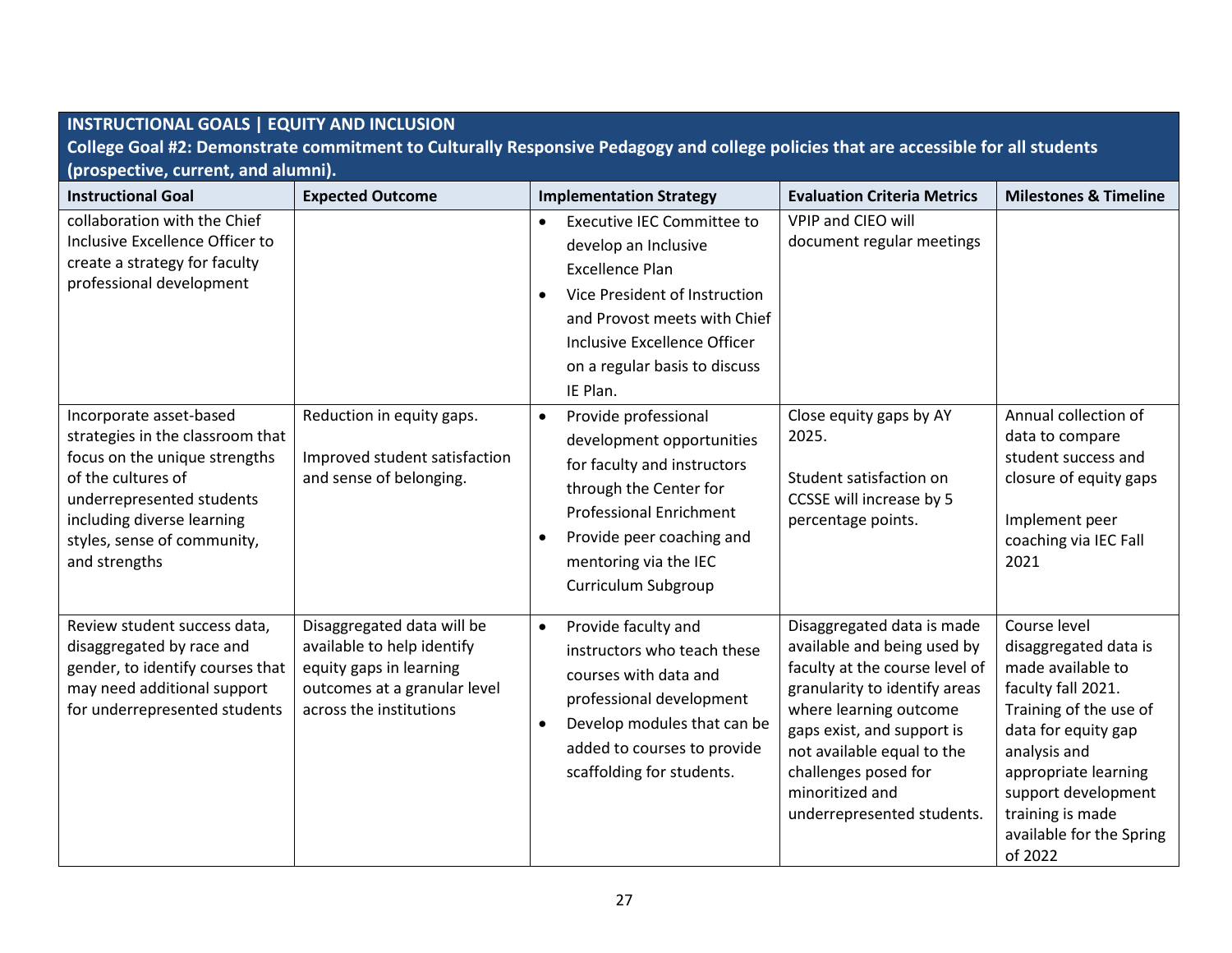|                                                                                                                                                                  | <b>INSTRUCTIONAL GOALS   EQUITY AND INCLUSION</b>                                                                                                                                                                                             |                                                                                                                                                                                                                                                       |                                                                                                                                                                                                                                                                                                                                                 |                                                                                                                                                                                                                                                                     |  |
|------------------------------------------------------------------------------------------------------------------------------------------------------------------|-----------------------------------------------------------------------------------------------------------------------------------------------------------------------------------------------------------------------------------------------|-------------------------------------------------------------------------------------------------------------------------------------------------------------------------------------------------------------------------------------------------------|-------------------------------------------------------------------------------------------------------------------------------------------------------------------------------------------------------------------------------------------------------------------------------------------------------------------------------------------------|---------------------------------------------------------------------------------------------------------------------------------------------------------------------------------------------------------------------------------------------------------------------|--|
| College Goal #3: Recognize and reward employee professional development and training in equity mindedness that results in institutional<br>knowledge and action. |                                                                                                                                                                                                                                               |                                                                                                                                                                                                                                                       |                                                                                                                                                                                                                                                                                                                                                 |                                                                                                                                                                                                                                                                     |  |
| <b>Instructional Goal</b>                                                                                                                                        | <b>Expected Outcome</b>                                                                                                                                                                                                                       | <b>Implementation Strategy</b>                                                                                                                                                                                                                        | <b>Evaluation Criteria Metrics</b>                                                                                                                                                                                                                                                                                                              | <b>Milestones &amp; Timeline</b>                                                                                                                                                                                                                                    |  |
| <b>Revise Distinguished Faculty</b><br>criteria to reflect inclusive<br>excellence practices                                                                     | Distinguished faculty criteria<br>will allow for representative<br>faculty to be nominated and<br>recruited including work on<br>equity and diversity                                                                                         | Establish criteria for distinguished<br>faculty process to include work in<br>equity and inclusivity                                                                                                                                                  | More faculty will be<br>nominated and evaluated<br>based on equity and<br>inclusive excellence work.                                                                                                                                                                                                                                            |                                                                                                                                                                                                                                                                     |  |
| Inclusive excellence and equity<br>goals are a component of<br>faculty and administrators'<br>performance planning                                               | All faculty and administrators<br>incorporate inclusivity<br>excellence and equity goals<br>into their annual performance<br>plan                                                                                                             | IEE goals can be identified in the<br>performance plan<br>Supervisors review the plan for<br>verification and appropriateness                                                                                                                         | Supervisors evaluation for<br>achievement of the stated<br>goals at the mid-point and<br>end of the academic year<br>Performance plan<br>demonstrates concrete<br>actions and/or examples<br>taken to fulfill the stated<br>goals<br>Performance plan data are<br>indicative of faculty and<br>administrators' adherence<br>to the stated goals | Update AP 3-31 to<br>include an equity goal<br>requirement (align with<br>SP 3-31) by Fall 2021<br>Fall 2021 review equity<br>goal strategies with<br>faculty supervisors<br>Each year, Deans to<br>review faculty goals to<br>ensure equity goals are<br>included. |  |
| Expand on professional<br>development opportunities for<br>the creation of accessible<br>documents and learning<br>materials                                     | All faculty and instructors will<br>have access to professional<br>development opportunities for<br>accessible document auditing<br>and creation and will integrate<br>these opportunities and<br>practices into their<br>professional goals. | $\bullet$<br>Create a train-the-trainer<br>program to ensure there is<br>expertise in accessibility in all<br>departments.<br>Integrate accessibility training<br>$\bullet$<br>into MTC and IAP programs<br>for faculty and instructor<br>advancement | Faculty accessibility<br>champions and train the<br>trainer options will be<br>available and active in all<br>departments deploying<br>professional development<br>and assessment for<br>document and learning<br>material accessibility                                                                                                        | Fall 2021 champions<br>identified and train the<br>trainer modules<br>developed.<br>Spring 2022 training<br>and assessment<br>practices begin.                                                                                                                      |  |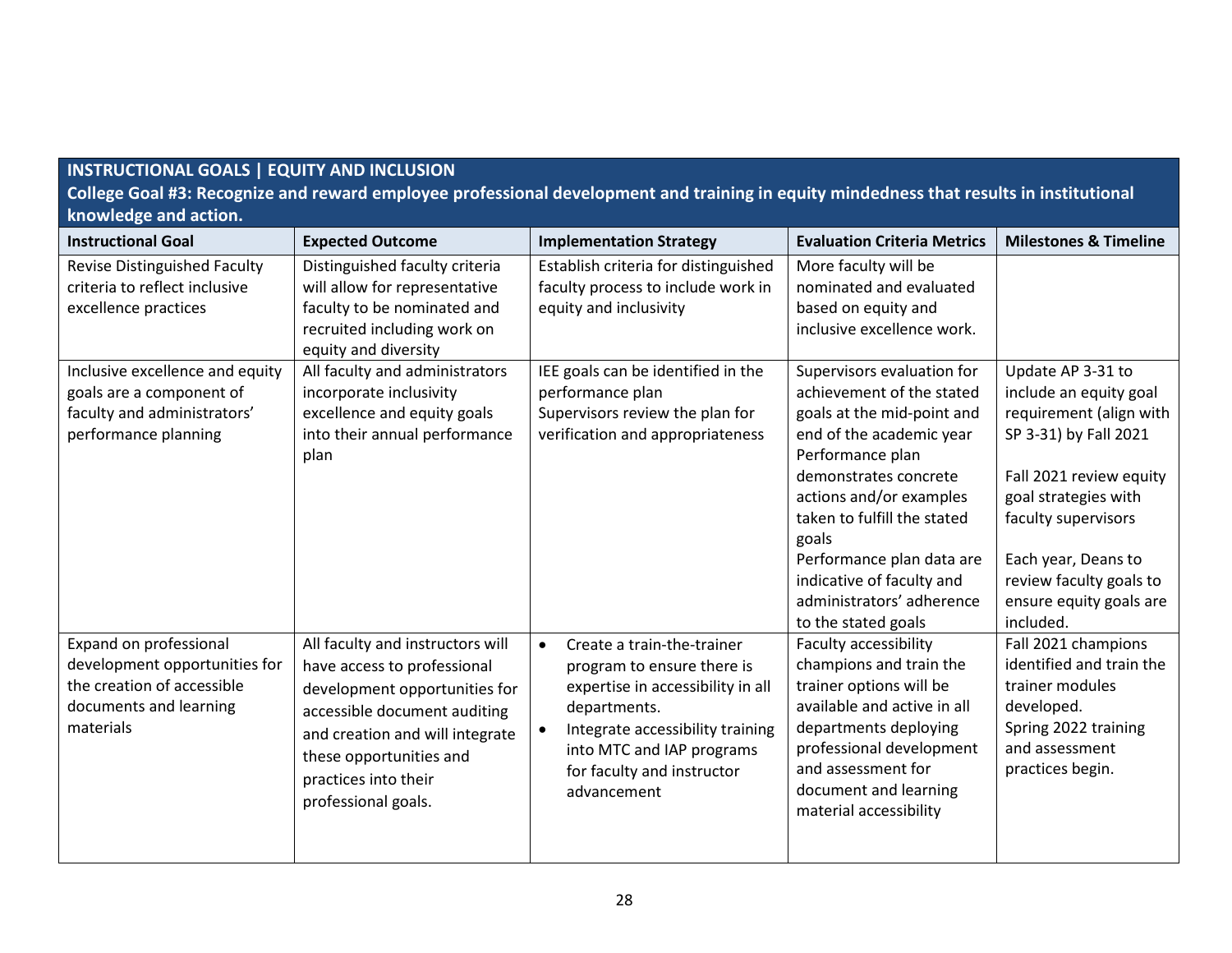## **INSTRUCTIONAL GOALS | CLIMATE OF INNOVATION**

**College Goal #1: Develop accessible innovative academic programs that match student and workforce needs to prepare students for successful transfer or entry into the workforce.** 

| <b>Instructional Goal</b>                                                                                     | <b>Expected Outcome</b>                                                                                                                                                        | <b>Implementation Strategy</b><br><b>Evaluation Criteria Metrics</b>                                                                                                                                                                                                                                                                                                                                                                                                                                                                                                                                | <b>Milestones &amp; Timeline</b>                                                                                                                                                                           |
|---------------------------------------------------------------------------------------------------------------|--------------------------------------------------------------------------------------------------------------------------------------------------------------------------------|-----------------------------------------------------------------------------------------------------------------------------------------------------------------------------------------------------------------------------------------------------------------------------------------------------------------------------------------------------------------------------------------------------------------------------------------------------------------------------------------------------------------------------------------------------------------------------------------------------|------------------------------------------------------------------------------------------------------------------------------------------------------------------------------------------------------------|
| Ensure all OER materials are<br>available in accessible formats<br>to comply with ACC's digital<br>standards. | Students will benefit from<br>accessible OER materials                                                                                                                         | All (100%) OER materials in<br>Hire grant-funded OER<br>$\bullet$<br>use by ACC faculty and<br>accessibility specialist<br>instructors will be<br>Provide professional<br>$\bullet$<br>accessible by December<br>development opportunities<br>2023.<br>for faculty to become more<br>self-sufficient<br>Identify technology tools to<br>$\bullet$<br>aid in creating accessible<br>documents                                                                                                                                                                                                        | <b>Grant-funded OER</b><br>accessibility specialist<br>hired by May 2021.<br>Annual review of OER<br>materials to ensure<br>accessibility                                                                  |
| Expand the types and number<br>of degrees and programs<br>available to our students                           | Increase the number of<br>associate degrees to bachelor's<br>degree institutional<br>articulation agreements to<br>achieve or exceed one each<br>year for AY21-22 and AY 22-23 | One new AAS approved for<br>Launch the new Associate of<br>$\bullet$<br>AY21-22 and AY 22-23.<br>Fine Art (AFA) program-first<br>One new BAS degree<br>in the system-and set the<br>approved by Fall 2023.<br>standard for additional<br>programs.<br>Continue to develop and<br>$\bullet$<br>launch BAS degrees to meet<br>industry needs<br>Identify programs that can be<br>$\bullet$<br>offered completely online and<br>promote ACCOnline<br><b>Collaborate with CCCS</b><br>$\bullet$<br>institutions to develop DwDs<br>as needed<br>Expand workforce (non-<br>credit) opportunities such as | Analyze program<br>reviews and labor<br>market data to<br>determine need for<br>new programs<br>annually.<br>Monitor input from<br>industry advisory<br>boards each semester<br>for programmatic<br>needs. |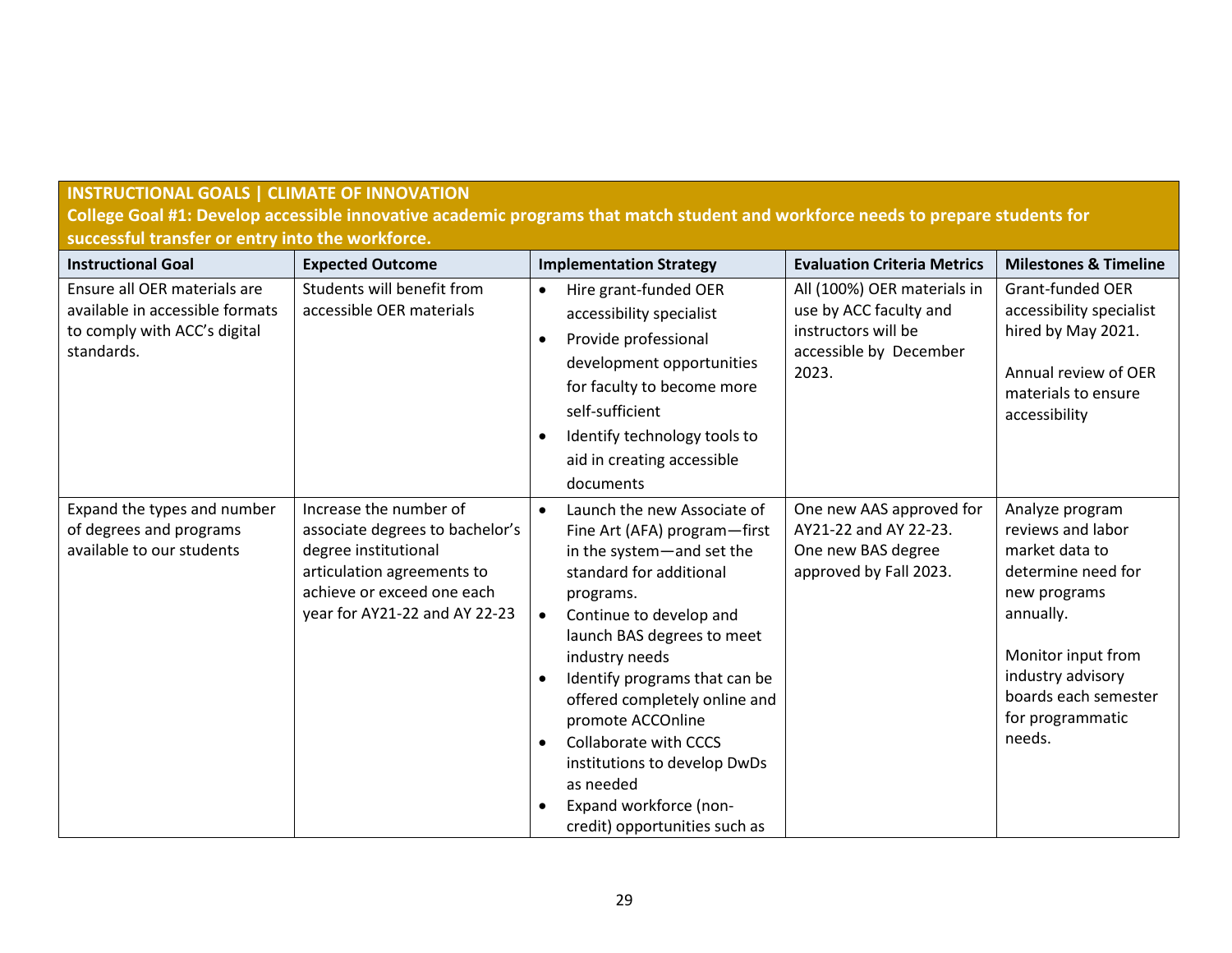| <b>INSTRUCTIONAL GOALS   CLIMATE OF INNOVATION</b>  |                                                                                                                                                                                                                                                   |                                                                                                                                                                                                                                                                                                                                                                                                                            |                                                                                                                                                                                                                        |                                                                                                                          |
|-----------------------------------------------------|---------------------------------------------------------------------------------------------------------------------------------------------------------------------------------------------------------------------------------------------------|----------------------------------------------------------------------------------------------------------------------------------------------------------------------------------------------------------------------------------------------------------------------------------------------------------------------------------------------------------------------------------------------------------------------------|------------------------------------------------------------------------------------------------------------------------------------------------------------------------------------------------------------------------|--------------------------------------------------------------------------------------------------------------------------|
|                                                     |                                                                                                                                                                                                                                                   | College Goal #1: Develop accessible innovative academic programs that match student and workforce needs to prepare students for                                                                                                                                                                                                                                                                                            |                                                                                                                                                                                                                        |                                                                                                                          |
| successful transfer or entry into the workforce.    |                                                                                                                                                                                                                                                   |                                                                                                                                                                                                                                                                                                                                                                                                                            |                                                                                                                                                                                                                        |                                                                                                                          |
| <b>Instructional Goal</b>                           | <b>Expected Outcome</b>                                                                                                                                                                                                                           | <b>Implementation Strategy</b>                                                                                                                                                                                                                                                                                                                                                                                             | <b>Evaluation Criteria Metrics</b>                                                                                                                                                                                     | <b>Milestones &amp; Timeline</b>                                                                                         |
|                                                     |                                                                                                                                                                                                                                                   | boot camps and flexible<br>learning opportunities                                                                                                                                                                                                                                                                                                                                                                          |                                                                                                                                                                                                                        |                                                                                                                          |
| Increase prior learning<br>assessment opportunities | Shorter graduation times for<br>students with applicable work,<br>military, and tested<br>experience.<br>Increased enrollment,<br>persistence, and degree<br>completion for students with<br>applicable work, military, and<br>tested experience. | Provide PLA opportunities<br>$\bullet$<br>within each pathway<br>Diversify marketing approach<br>to increase student<br>awareness of opportunities.<br>Provide professional<br>development outreach to<br>faculty and instructors<br>Expand challenge exam<br>$\bullet$<br>offerings<br>Pathway leads will survey<br>academic leads in pathway to<br>collect PLA opportunities each<br>fall during academic plan<br>review | Number of credits of PLA<br>awarded will increase by<br>10%.<br>All pathways will have PLA<br>opportunities by 2023.<br>By AY 2023, PLA<br>opportunities will be<br>displayed on each Pathway<br>webpage/academic plan | Analyze PLA<br>opportunities Fall of<br>2021 and determine<br>gaps.<br>Implement new<br>opportunities by Spring<br>2022. |

| <b>INSTRUCTIONAL GOALS   CLIMATE OF INNOVATION</b><br>College Goal #2: Identify and expand reciprocal external and internal collaborative partnerships. |                                                                                                                                                               |                                                                                                                                           |                                                                                                |                                                                                                        |
|---------------------------------------------------------------------------------------------------------------------------------------------------------|---------------------------------------------------------------------------------------------------------------------------------------------------------------|-------------------------------------------------------------------------------------------------------------------------------------------|------------------------------------------------------------------------------------------------|--------------------------------------------------------------------------------------------------------|
| <b>Instructional Goal</b>                                                                                                                               | <b>Expected Outcome</b>                                                                                                                                       | <b>Implementation Strategy</b>                                                                                                            | <b>Evaluation Criteria Metrics</b>                                                             | <b>Milestones &amp; Timeline</b>                                                                       |
| Expand the number and quality<br>of external partnerships to<br>better serve our students and<br>community                                              | Engaged partnerships require<br>WBL, financial or substantial<br>equipment donations or<br>guarantees to hire students as<br>part of a larger talent pipeline | Explore grant opportunities<br>to establish pathways to our<br>programs (e.g. Contact<br>Tracing pipeline into Allied<br>Health programs) | Increase the amounts of<br>engaged workforce and<br>community partnerships by<br>10% in 21-23. | Fall 2021 - Evaluate<br>current state of<br>engaged workforce and<br>community<br>partnerships at ACC. |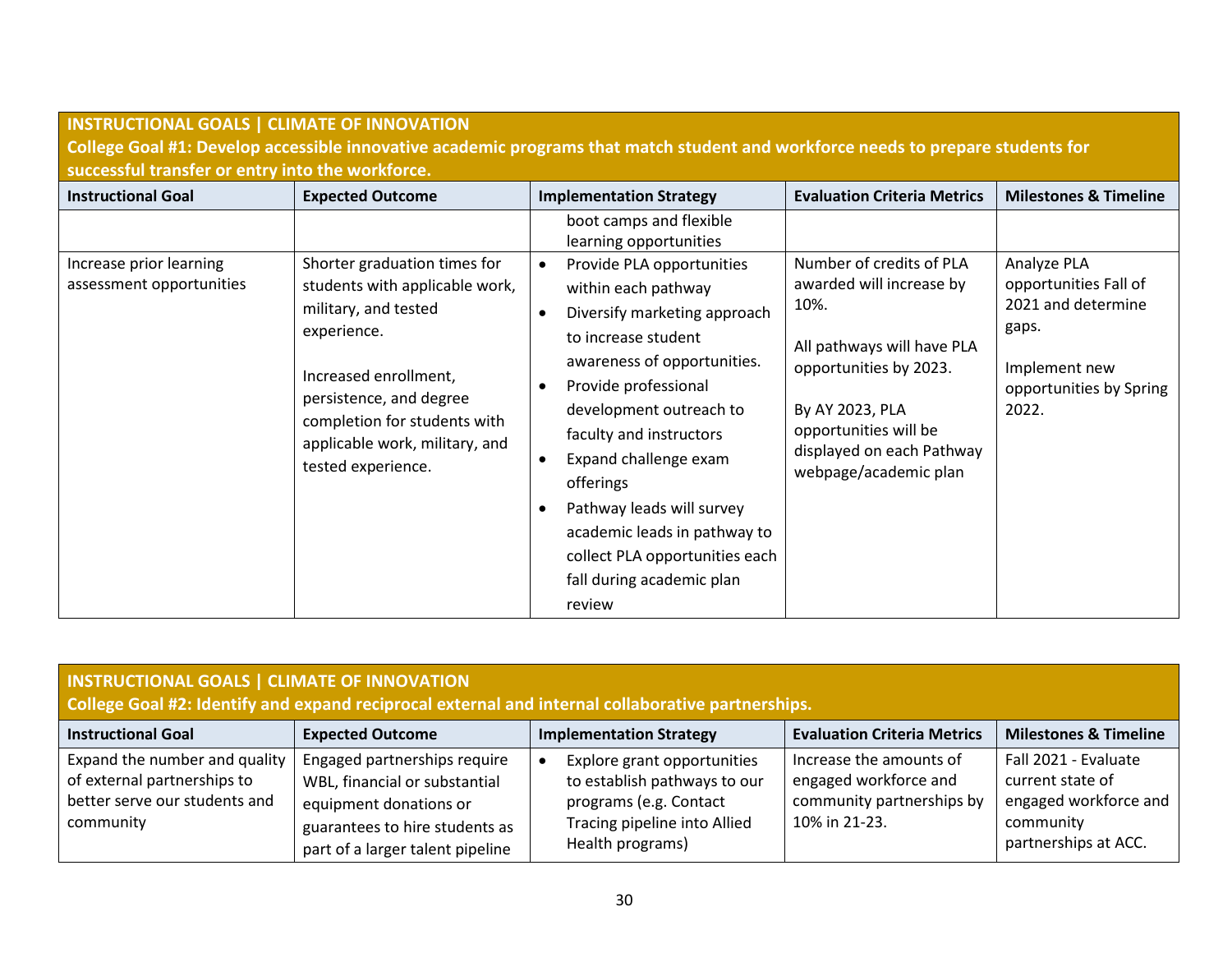| <b>INSTRUCTIONAL GOALS   CLIMATE OF INNOVATION</b>                                                                                                             |                                                                                                                                                                                                                                                            |                                                                                                                                                                                                                                                                                                                                                                                                                                                                                                        |                                                                                                                                 |                                                                                                                                                                                                                                             |
|----------------------------------------------------------------------------------------------------------------------------------------------------------------|------------------------------------------------------------------------------------------------------------------------------------------------------------------------------------------------------------------------------------------------------------|--------------------------------------------------------------------------------------------------------------------------------------------------------------------------------------------------------------------------------------------------------------------------------------------------------------------------------------------------------------------------------------------------------------------------------------------------------------------------------------------------------|---------------------------------------------------------------------------------------------------------------------------------|---------------------------------------------------------------------------------------------------------------------------------------------------------------------------------------------------------------------------------------------|
| College Goal #2: Identify and expand reciprocal external and internal collaborative partnerships.                                                              |                                                                                                                                                                                                                                                            |                                                                                                                                                                                                                                                                                                                                                                                                                                                                                                        |                                                                                                                                 |                                                                                                                                                                                                                                             |
| <b>Instructional Goal</b>                                                                                                                                      | <b>Expected Outcome</b>                                                                                                                                                                                                                                    | <b>Implementation Strategy</b>                                                                                                                                                                                                                                                                                                                                                                                                                                                                         | <b>Evaluation Criteria Metrics</b>                                                                                              | <b>Milestones &amp; Timeline</b>                                                                                                                                                                                                            |
|                                                                                                                                                                | strategy. Engaged community<br>partnerships require a<br>reciprocal agreement to<br>leverage resources to help<br>refer or serve students or<br>community members that<br>benefits both organizations<br>(example is AD Works, k-12<br>partnerships, etc.) | Collaboration with local<br>$\bullet$<br>districts and cities to establish<br>workforce training<br>opportunities (e.g. Displaced<br>Workers program)<br>Develop industry<br>$\bullet$<br>partnerships to fund and<br>support apprenticeships (e.g.<br><b>Allied Health</b><br>Apprenticeships)<br>Partner with industry leaders<br>$\bullet$<br>and CCCS institutions to<br>address CCCS goal to create<br>workforce development<br><b>Centers of Excellence (Green</b><br>Energy, aerospace, and IT) |                                                                                                                                 | Spring 2022 create<br>mechanism to evaluate<br>net new partnerships<br>created over 2021-<br>2023<br>Timeline for Centers of<br>Excellence dependent<br>on CCCS.                                                                            |
| Align instructional employment<br>and work-based learning<br>strategies with the Career and<br><b>Transfer Center to ensure</b><br>increased student placement | A seamless database of<br>employers is created.<br>Departments across the<br>college have access to the list<br>of employers.<br>New employers connect to<br>ACC and partnerships are<br>launched regularly.                                               | Employ a Navigator who<br>$\bullet$<br>bridges Instruction and the<br><b>Career and Transfer Center</b><br>Schedule regular meetings<br>$\bullet$<br>with multiple internal<br>partners to discuss<br>employment placement and<br>student career exploration                                                                                                                                                                                                                                           | Database is complete and<br>includes all partnerships.<br>Number of employers<br>within database increases<br>by 10% each year. | Navigator hired by<br>March 2021.<br>Technology is in place<br>(Purple Briefcase or<br>other) to create a<br>database of workforce<br>partnerships available<br>to WCP and Career and<br>Transfer Center.<br>Database updated<br>quarterly. |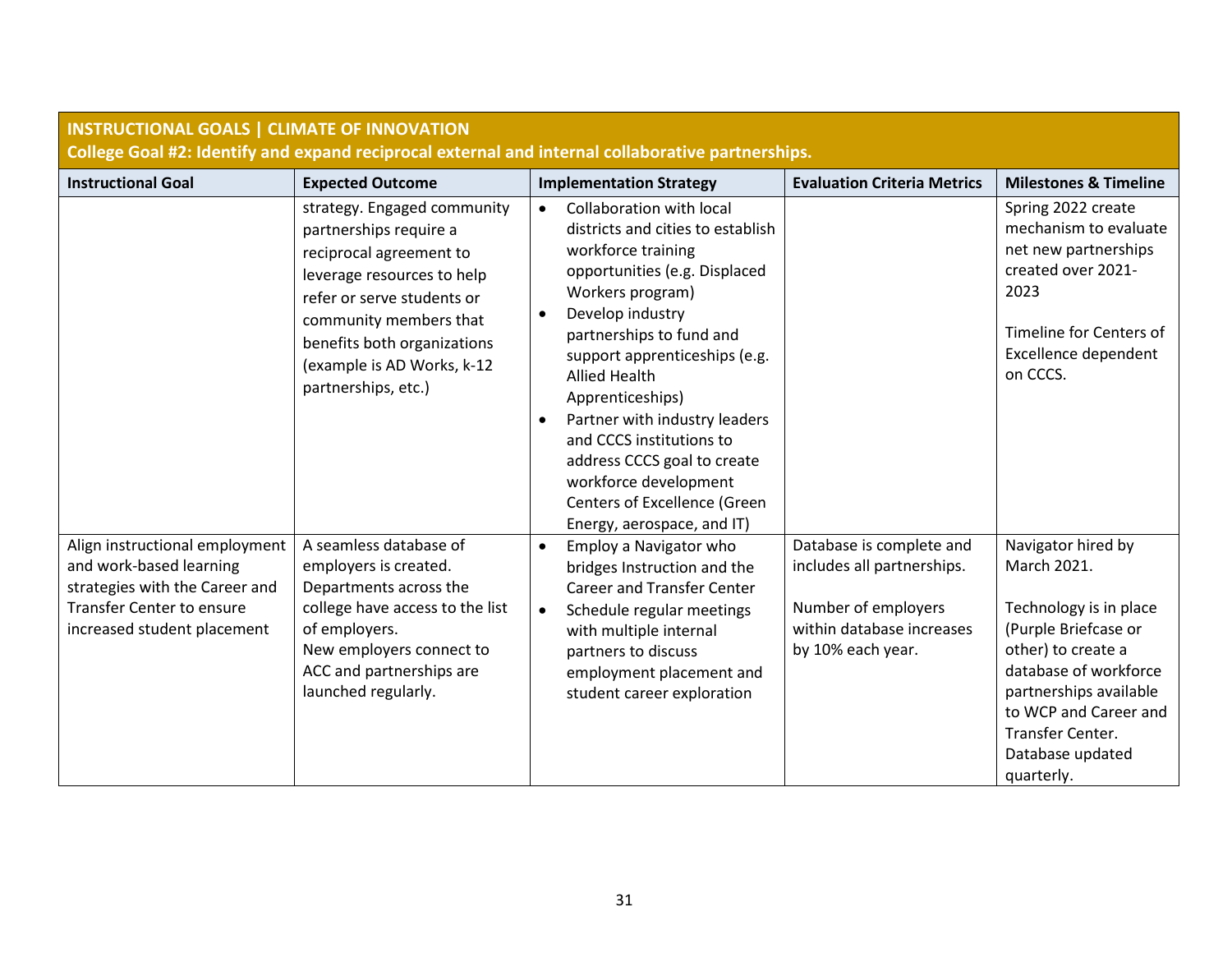#### **INSTRUCTIONAL GOALS | CLIMATE OF INNOVATION**

**College Goal #3: Pursue external funding through public and private sources to support innovative college projects including new academic programs, new/enhanced technologies, development of pre-apprenticeship and apprenticeship programs, service learning, work-based learning alternatives, financial resources for students, student support systems, and among other projects that align with ACC's Mission and strategic directions.** 

| <b>Instructional Goal</b>                                                                                                                                                        | <b>Expected Outcome</b>                                                                                                                                                      | <b>Implementation Strategy</b>                                                                                                                                                                                   | <b>Evaluation Criteria Metrics</b>                                                                                                                                                                                     | <b>Milestones &amp; Timeline</b>                                                                                                                                                                  |
|----------------------------------------------------------------------------------------------------------------------------------------------------------------------------------|------------------------------------------------------------------------------------------------------------------------------------------------------------------------------|------------------------------------------------------------------------------------------------------------------------------------------------------------------------------------------------------------------|------------------------------------------------------------------------------------------------------------------------------------------------------------------------------------------------------------------------|---------------------------------------------------------------------------------------------------------------------------------------------------------------------------------------------------|
| Increase collaboration with<br><b>ACC Grant Department and</b><br>ACC Foundation to increase<br>external funding through<br>grants, donations, and industry<br>financial support | Each department will identify<br>and implement an annual<br>Grant or other financial<br>support project each year.                                                           | At the department level Chairs of<br>Departments will integrate<br>funding into their annual plans of<br>work                                                                                                    | All annual plans of work at<br>the department level will<br>include financial resource<br>development plans with<br>identified department<br>participants.                                                             | Grant and funding<br>training available for<br><b>Chairs beginning Spring</b><br>2022.<br>Funding integrated into<br>all department and<br>faculty level<br>professional plans by<br>Spring 2023. |
| Identify and expand external<br>and internal collaborative<br>partnerships to increase the<br>number of students<br>participating in work-based<br>learning.                     | Increase the number of<br>students participating in work-<br>based learning opportunities<br>Increase the number of<br>partnerships with industry and<br>community partners. | • Creation of apprenticeships in<br>Computer Technology Pathway<br>• Outreach to prospective<br>students to fill existing<br>apprenticeship positions<br>Continue to participate in job<br>fairs at all campuses | Students participating in<br>work-based learning<br>opportunities increases by<br>10% each year.<br>Number of partnerships<br>with industry and<br>community increases by at<br>least two new agreements<br>each year. | <b>Create Computer</b><br>Technology<br>apprenticeship by<br>Spring 2022<br>Each year determine<br>participation level in<br>job fairs                                                            |

| <b>INSTRUCTIONAL GOALS   CLIMATE OF INNOVATION</b><br>College Goal #4: Promote institutional sustainability by reducing ACC's carbon footprint through recycling, reducing and controlling energy<br>and water usage. |                                                                                        |                                                                                                      |                                                                                                                           |                                               |
|-----------------------------------------------------------------------------------------------------------------------------------------------------------------------------------------------------------------------|----------------------------------------------------------------------------------------|------------------------------------------------------------------------------------------------------|---------------------------------------------------------------------------------------------------------------------------|-----------------------------------------------|
| <b>Instructional Goal</b>                                                                                                                                                                                             | <b>Expected Outcome</b>                                                                | <b>Implementation Strategy</b>                                                                       | <b>Evaluation Criteria Metrics</b>                                                                                        | <b>Milestones &amp; Timeline</b>              |
| Promote sustainability in the<br>classroom and co-curricular<br>activities to engage students                                                                                                                         | Sustainability will become a<br>part of the language and<br>culture of the institution | A sustainability lexicon and audit<br>rubric will be developed and<br>implemented across the college | All community members will<br>be educated and conversant<br>in the language, principles<br>and practices of institutional | Lexicon developed and<br>presented Fall 2021. |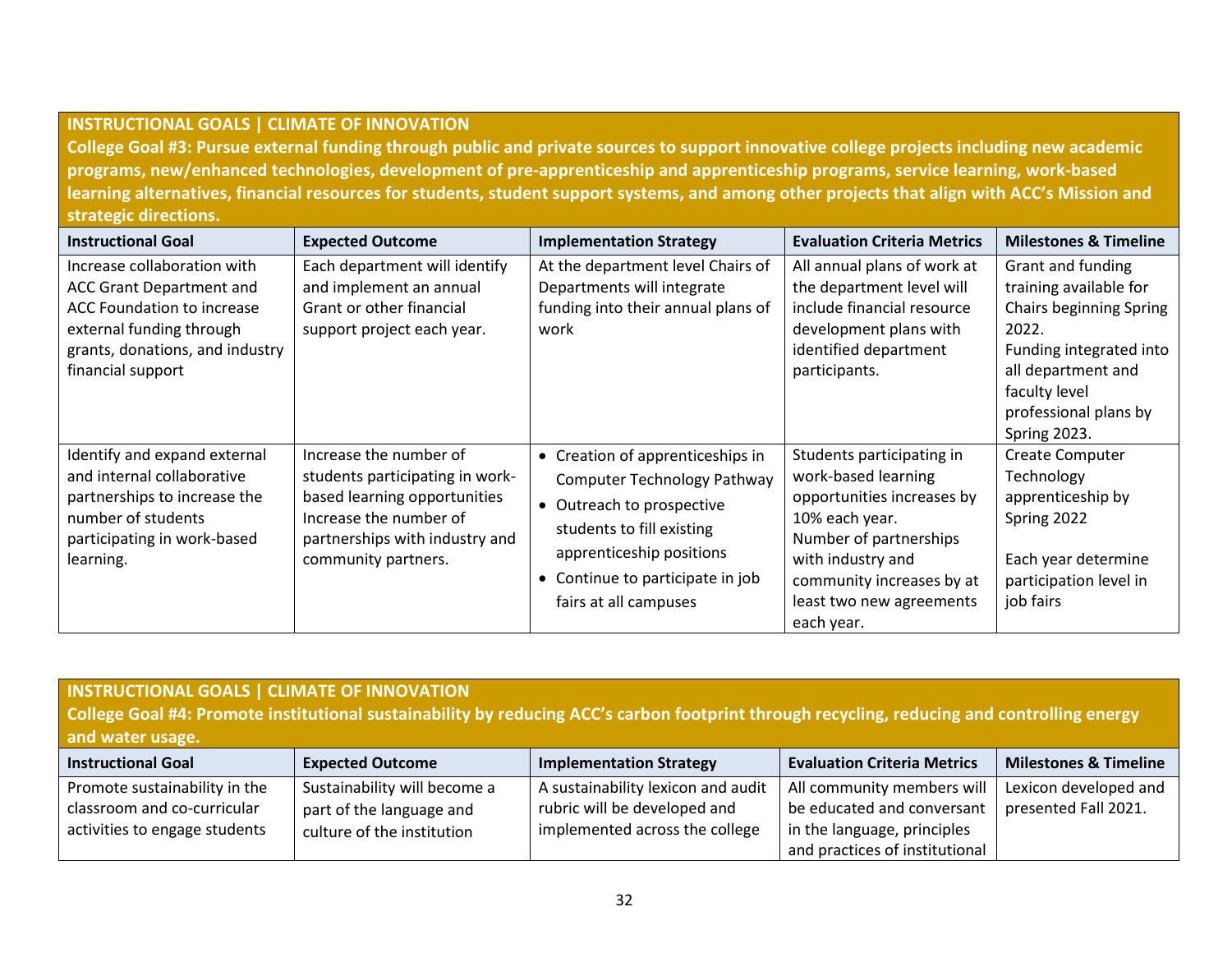#### **INSTRUCTIONAL GOALS | CLIMATE OF INNOVATION**

**College Goal #4: Promote institutional sustainability by reducing ACC's carbon footprint through recycling, reducing and controlling energy and water usage.** 

| <b>Instructional Goal</b> | <b>Expected Outcome</b> | <b>Implementation Strategy</b> | <b>Evaluation Criteria Metrics</b> | <b>Milestones &amp; Timeline</b> |
|---------------------------|-------------------------|--------------------------------|------------------------------------|----------------------------------|
|                           |                         | at the department and course   | sustainability. Knowledge          | Sustainability audit             |
|                           |                         | level or detail.               | and language of                    | rubric developed                 |
|                           |                         |                                | sustainability will develop        | Spring 2022.                     |
|                           |                         |                                | into actional plans and            | First sustainability             |
|                           |                         |                                | institutional transformation       | audits and attending             |
|                           |                         |                                | over a 36-month period.            | improvement plans                |
|                           |                         |                                |                                    | developed Fall 2022.             |
|                           |                         |                                |                                    | Implementation of                |
|                           |                         |                                |                                    | sustainability best              |
|                           |                         |                                |                                    | practices, language and          |
|                           |                         |                                |                                    | culture will be evident          |
|                           |                         |                                |                                    | across the institution           |
|                           |                         |                                |                                    | by 2023                          |

#### **INSTRUCTIONAL GOALS | QUALITY WORKFORCE**

**College Goal #1: Ensure a quality workplace by offering robust and meaningful professional development.** 

| <b>Instructional Goal</b>    | <b>Expected Outcome</b>       | <b>Implementation Strategy</b>  | <b>Evaluation Criteria Metrics</b> | <b>Milestones &amp; Timeline</b> |
|------------------------------|-------------------------------|---------------------------------|------------------------------------|----------------------------------|
| Increase use of LinkedIn     | ACC students and employees    | Work with the following leaders | LinkedIn Learning usage            | Reach out to each                |
| Learning as a source of      | have a wealth of professional | to market and promote LinkedIn  | metrics increase by 2% each        | assembly president in            |
| professional development for | development opportunities     | Learning as a professional      | year.                              | the Fall of each year to         |
| all employees                | available to them through     | development opportunity:        |                                    | discuss LinkedIn                 |
|                              | LinkedIn Learning.            | Administrative assembly         |                                    | Learning opportunities           |
|                              |                               | president                       |                                    |                                  |
|                              |                               | Classified assembly president   |                                    | <b>Center for Professional</b>   |
|                              |                               | <b>Faculty Senate president</b> |                                    | Enrichment includes              |
|                              |                               |                                 |                                    | LinkedIn Learning                |
|                              |                               | Director for the Center for     |                                    | information in each              |
|                              |                               | <b>Professional Enrichment</b>  |                                    | calendar                         |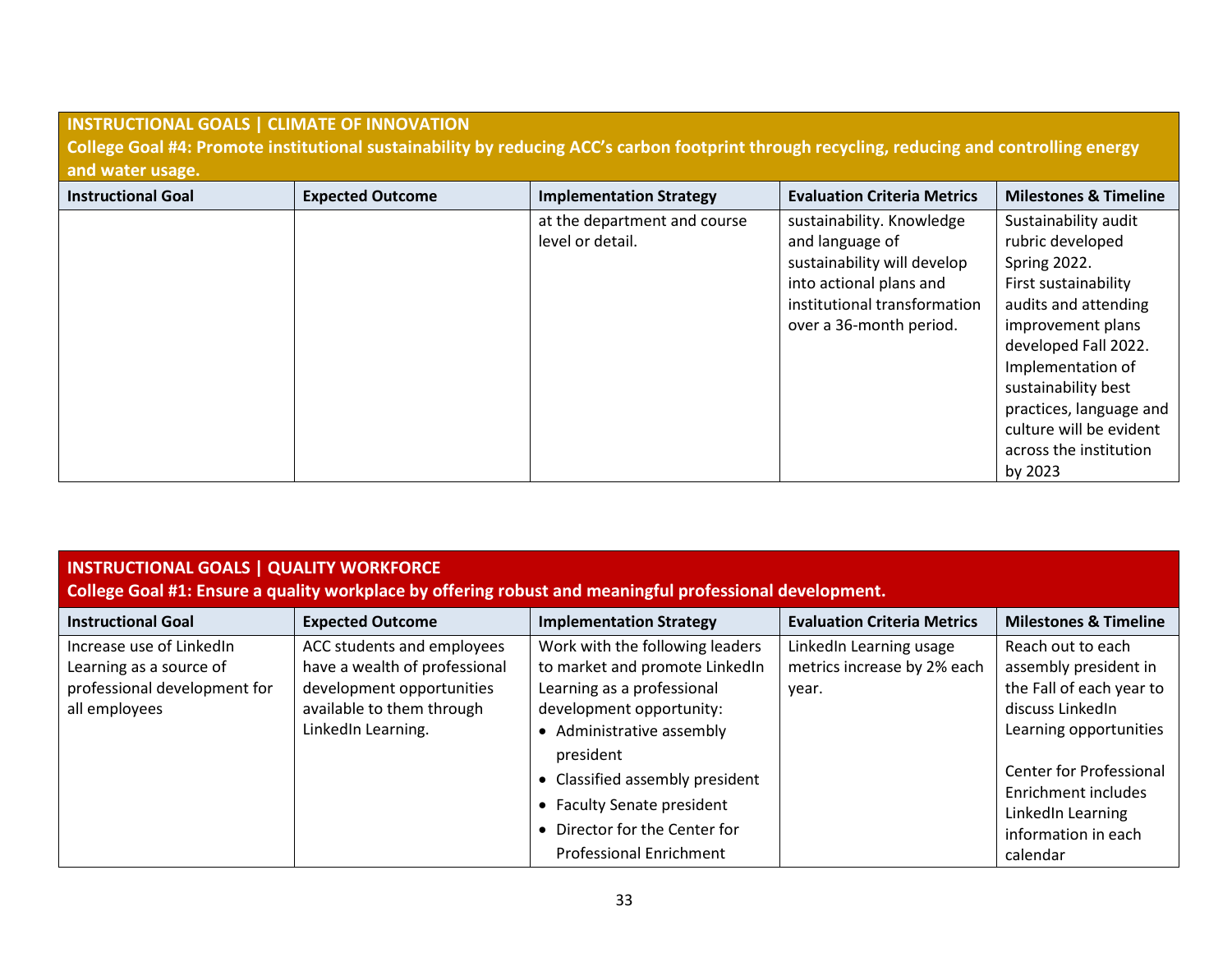| <b>INSTRUCTIONAL GOALS   QUALITY WORKFORCE</b><br>College Goal #1: Ensure a quality workplace by offering robust and meaningful professional development. |                                                                                                                                                                      |                                                                                                                                                                                                                                                                                                                        |                                                                                                                                                                 |                                                                                                                                                                                                                                                                                                                                  |  |
|-----------------------------------------------------------------------------------------------------------------------------------------------------------|----------------------------------------------------------------------------------------------------------------------------------------------------------------------|------------------------------------------------------------------------------------------------------------------------------------------------------------------------------------------------------------------------------------------------------------------------------------------------------------------------|-----------------------------------------------------------------------------------------------------------------------------------------------------------------|----------------------------------------------------------------------------------------------------------------------------------------------------------------------------------------------------------------------------------------------------------------------------------------------------------------------------------|--|
| <b>Instructional Goal</b>                                                                                                                                 | <b>Expected Outcome</b>                                                                                                                                              | <b>Implementation Strategy</b>                                                                                                                                                                                                                                                                                         | <b>Evaluation Criteria Metrics</b>                                                                                                                              | <b>Milestones &amp; Timeline</b>                                                                                                                                                                                                                                                                                                 |  |
|                                                                                                                                                           |                                                                                                                                                                      | Run regular workshops on how<br>to incorporate LinkedIn Learning<br>during BCC and Summit Days.                                                                                                                                                                                                                        |                                                                                                                                                                 |                                                                                                                                                                                                                                                                                                                                  |  |
| Add more flexibility to the<br><b>Center for Professional</b><br>Enrichment offerings via a<br>variety of delivery methods<br>including remote options    | Increased participation by<br>faculty and instructors in<br>professional development.<br>Increased employee<br>satisfaction of professional<br>development.          | Associate Vice President of<br>Instruction and the Director for<br>the Center for Professional<br>Enrichment will seek and<br>incorporate faculty and<br>instructor feedback to modality<br>preferences and needs.<br>Professional development<br>offerings will be strategically<br>scheduled in multiple modalities. | Number of participants<br>annually.<br>Participate ratings provided<br>via survey after PD.                                                                     | By Fall 2021, new<br>faculty/instructor<br>orientation will be<br>offered by in person<br>and remotely.<br>By Fall 2022, 50% of<br>professional<br>development<br>opportunities will be<br>available remotely.                                                                                                                   |  |
| Encourage part-time<br>instructors to participate in<br>additional professional<br>development with<br>compensation incentives and<br>scheduling options  | Part-time instructors will be<br>integrated into the<br>professional colleague of each<br>department as fully<br>participating members of the<br>teaching community. | Participation in all professional<br>development and department<br>level meetings and activities will<br>integrated into the compensated<br>norms of each department. No<br>instructor of faculty member will<br>be uncompensated,<br>marginalized, or left behind.                                                    | Instructor participation,<br>integration, compensation<br>and incentive use will<br>improve 50% over baseline<br>evaluation to be completed<br>in Fall of 2021. | Baseline data collection<br>instrumentation will be<br>created and deployed<br>in Fall 2021.<br>Uncompensated and<br>ineffectively<br>incentivized<br>department activities<br>will be identified with<br>steps for correction<br>outlined Spring 2022.<br><b>Full instructor</b><br>integration plans<br>implemented Fall 2022. |  |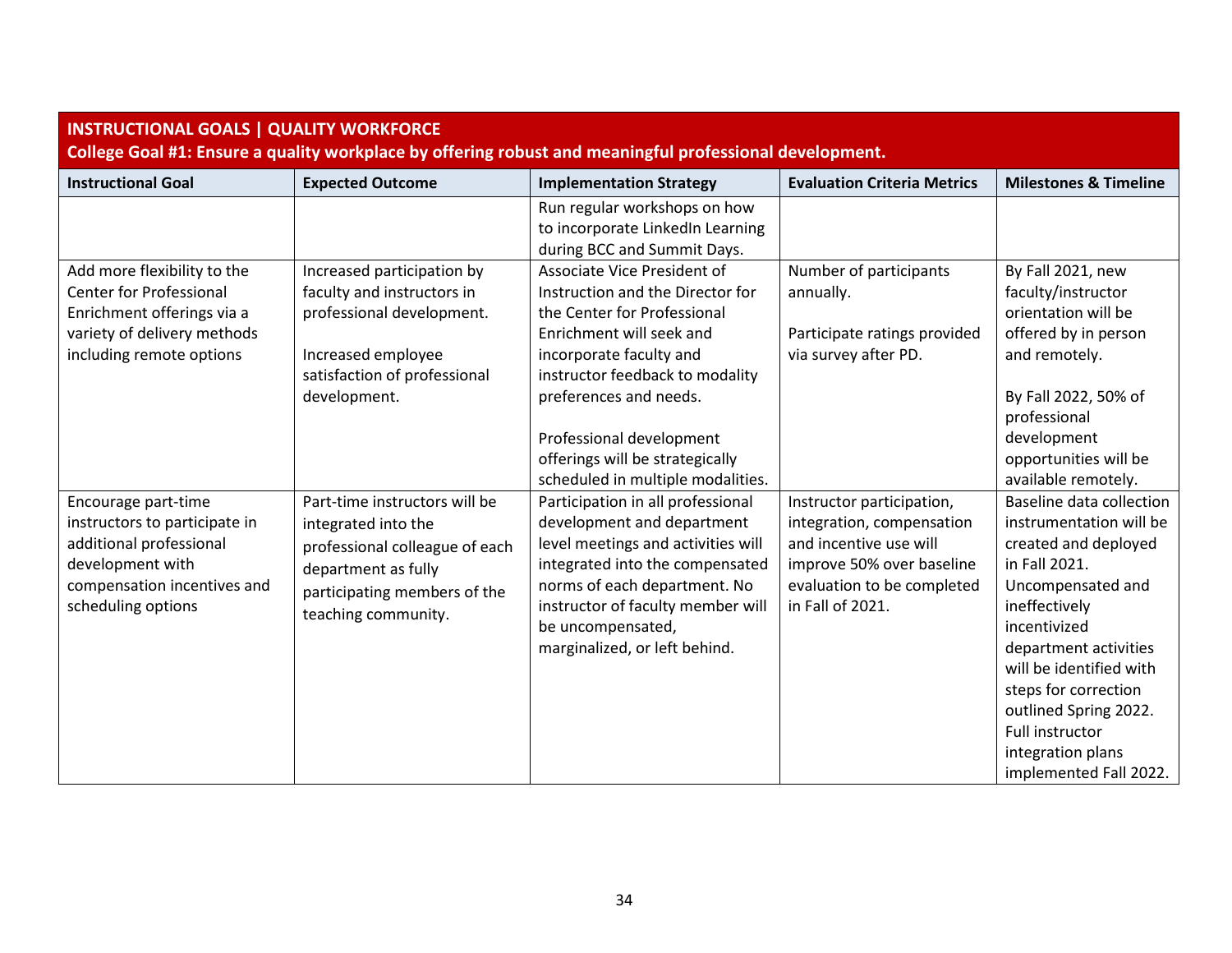#### **INSTRUCTIONAL GOALS | QUALITY WORKFORCE**

**College Goal #3: Provide clear and transparent communication through multiple modalities to all members of the ACC community.** 

| <b>Instructional Goal</b>                                                        | <b>Expected Outcome</b>                                                                                                                                                    | <b>Evaluation Criteria Metrics</b><br><b>Implementation Strategy</b>                                                                                                                                                                                                                                                                                                                                                                                                                                                                                                                     | <b>Milestones &amp; Timeline</b>                                                                         |
|----------------------------------------------------------------------------------|----------------------------------------------------------------------------------------------------------------------------------------------------------------------------|------------------------------------------------------------------------------------------------------------------------------------------------------------------------------------------------------------------------------------------------------------------------------------------------------------------------------------------------------------------------------------------------------------------------------------------------------------------------------------------------------------------------------------------------------------------------------------------|----------------------------------------------------------------------------------------------------------|
| Expand communication from<br>Instructional leadership<br>through each department | Faculty, staff, and external<br>stakeholders at ACC will be<br>more aware and informed<br>about the key issues effecting<br>the instructional operation at<br>the college. | Each Dean, Director, and<br>Improve distribution of DCD<br>Dept Chair evaluated on<br>Council minutes to All<br>communication in annual<br>Instruction<br>performance evaluation.<br>Directors and Department<br>Chairs to hold regular<br>Documentation of regular<br>meetings with all faculty.<br>department meetings<br>Continue with regular<br>communication from the<br><b>VPIP Communique</b><br><b>VPIP</b><br>distributed at least once per<br><b>Collaborate with Student</b><br>month<br>Affairs to continue<br>distribution of student<br>communications to the<br>college. | Each semester Learning<br>Leadership to evaluate<br>communication cycle<br>and recommend<br>improvements |

#### **INSTRUCTIONAL GOALS | QUALITY WORKFORCE**

**College Goal #4: Ensure alignment between college budget and the ACC Strategic Plan.** 

| <b>Instructional Goal</b>                                                              | <b>Expected Outcome</b>                                                                                                                                                                | <b>Implementation Strategy</b>                                                                                                              | <b>Evaluation Criteria Metrics</b>                                                                                           | <b>Milestones &amp; Timeline</b>                                                                                                     |
|----------------------------------------------------------------------------------------|----------------------------------------------------------------------------------------------------------------------------------------------------------------------------------------|---------------------------------------------------------------------------------------------------------------------------------------------|------------------------------------------------------------------------------------------------------------------------------|--------------------------------------------------------------------------------------------------------------------------------------|
| Align instructional goals and<br>initiatives with budget<br>requests and distributions | Instructional goals explicitly<br>stated and prioritized in capital<br>and operational budget<br>discussions in cabinet; and<br>subsequent budget reflects<br>institutional priorities | Instructional needs are prioritized<br>relative to budget asks and future<br>strategy through instructional<br>leadership group to cabinet. | <b>Budget more accurately</b><br>reflects stated instructional<br>goals for ACC                                              | Deans ensure all<br>directors, department<br>chairs, and faculty have<br>input on budget<br>priorities in early<br>Spring each year. |
| Implement the Perkins V<br>requirements for budget<br>allocation to Perkins requests   | Expanded career advising and<br>development so each Colorado<br>learner has access.                                                                                                    | CCCS will provide a<br>comprehensive needs assessment<br>template and economic and                                                          | Each CTE program will<br>undergo a comprehensive<br>program review and<br>program renewal with the<br>CCCS every four years. | Provide training during<br><b>BCC</b> week each<br>semester for new CTE<br>Program Chairs                                            |